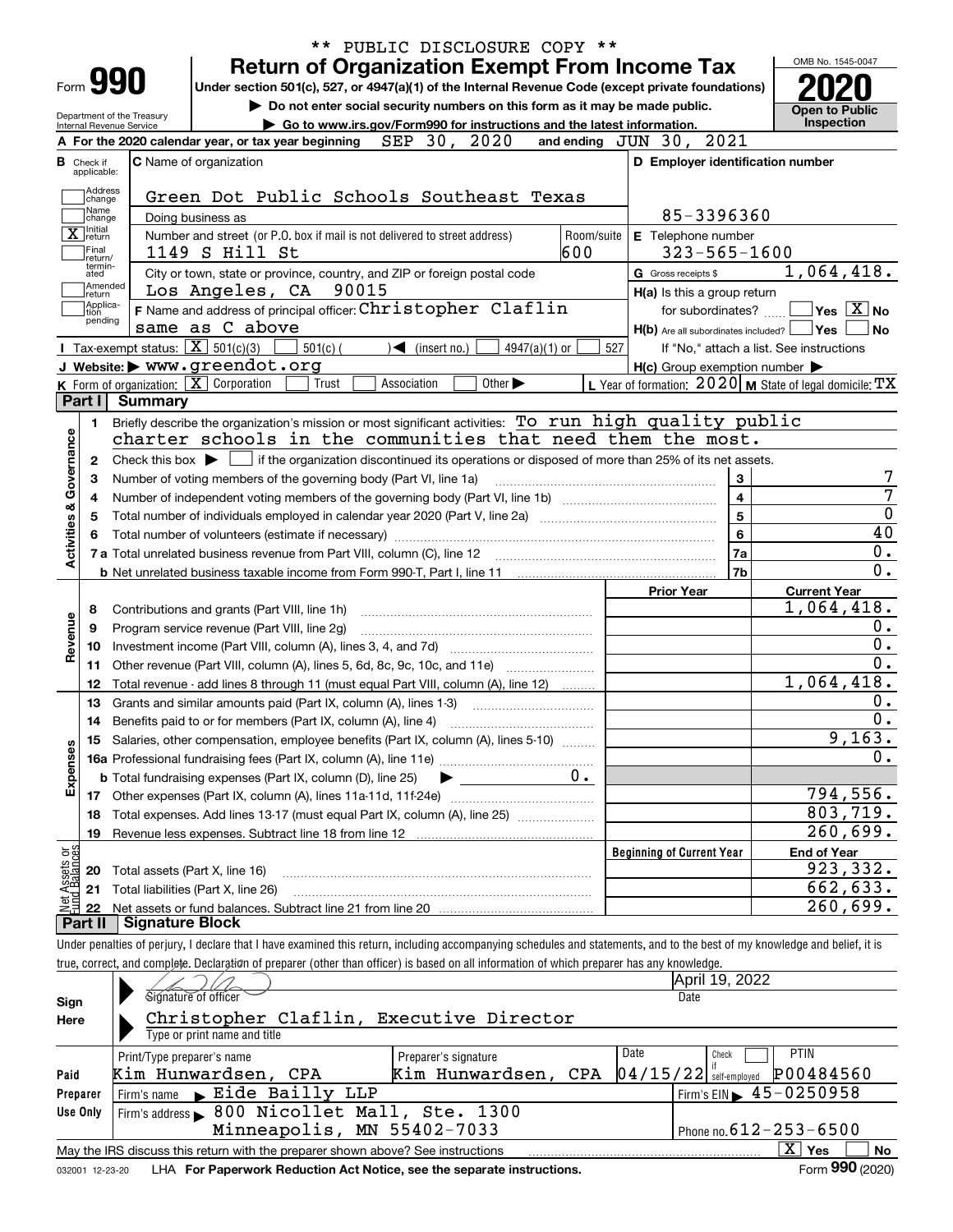|              | Green Dot Public Schools Southeast Texas<br>85-3396360<br>Form 990 (2020)                                                                                                                                                           | Page 2                  |
|--------------|-------------------------------------------------------------------------------------------------------------------------------------------------------------------------------------------------------------------------------------|-------------------------|
|              | Part III   Statement of Program Service Accomplishments                                                                                                                                                                             |                         |
|              |                                                                                                                                                                                                                                     | $\overline{\mathbf{x}}$ |
| 1            | Briefly describe the organization's mission:<br>Green Dot Public Schools Southeast Texas' mission is to help transform                                                                                                              |                         |
|              | public education so that every child can be successful in college,                                                                                                                                                                  |                         |
|              | leadership and life. Green Dot Public Schools Southeast Texas manages                                                                                                                                                               |                         |
|              | the development of and supports the operation of high (See Schedule O)                                                                                                                                                              |                         |
| $\mathbf{2}$ | Did the organization undertake any significant program services during the year which were not listed on the                                                                                                                        |                         |
|              | $\overline{\mathsf{Yes} \mathrel{\overline{X}}$ No<br>prior Form 990 or 990-EZ?                                                                                                                                                     |                         |
|              | If "Yes," describe these new services on Schedule O.                                                                                                                                                                                |                         |
| 3            | $\sqrt{}$ Yes $\sqrt{X}$ No<br>Did the organization cease conducting, or make significant changes in how it conducts, any program services?<br>If "Yes," describe these changes on Schedule O.                                      |                         |
| 4            | Describe the organization's program service accomplishments for each of its three largest program services, as measured by expenses.                                                                                                |                         |
|              | Section 501(c)(3) and 501(c)(4) organizations are required to report the amount of grants and allocations to others, the total expenses, and                                                                                        |                         |
|              | revenue, if any, for each program service reported.                                                                                                                                                                                 |                         |
|              | <b>4a</b> (Code: ) (Expenses \$                                                                                                                                                                                                     |                         |
|              | Green Dot Public Schools Southeast Texas seeks to put every student on                                                                                                                                                              |                         |
|              | the path to college, regardless of background. The academic model is                                                                                                                                                                |                         |
|              | focused on retention, rigor, and results. We serve the whole student                                                                                                                                                                |                         |
|              | with social-emotional development alongside academic progress. We offer                                                                                                                                                             |                         |
|              |                                                                                                                                                                                                                                     |                         |
|              | a range of comprehensive programs and safe college-prep learning                                                                                                                                                                    |                         |
|              | environments.                                                                                                                                                                                                                       |                         |
|              |                                                                                                                                                                                                                                     |                         |
|              |                                                                                                                                                                                                                                     |                         |
|              |                                                                                                                                                                                                                                     |                         |
|              |                                                                                                                                                                                                                                     |                         |
|              |                                                                                                                                                                                                                                     |                         |
|              |                                                                                                                                                                                                                                     |                         |
| 4b           | (Code: <u>Code:</u> etc. Code: etc. Code: etc. Code: etc. Code: etc. Code: etc. Code: etc. Code: etc. Code: etc. Code: etc. Code: etc. Code: etc. Code: etc. Code: etc. Code: etc. Code: etc. Code: etc. Code: etc. Code: etc. Code |                         |
|              |                                                                                                                                                                                                                                     |                         |
|              |                                                                                                                                                                                                                                     |                         |
|              |                                                                                                                                                                                                                                     |                         |
|              |                                                                                                                                                                                                                                     |                         |
|              |                                                                                                                                                                                                                                     |                         |
|              |                                                                                                                                                                                                                                     |                         |
|              |                                                                                                                                                                                                                                     |                         |
|              |                                                                                                                                                                                                                                     |                         |
|              |                                                                                                                                                                                                                                     |                         |
|              |                                                                                                                                                                                                                                     |                         |
|              |                                                                                                                                                                                                                                     |                         |
|              |                                                                                                                                                                                                                                     |                         |
|              |                                                                                                                                                                                                                                     |                         |
| 4с           |                                                                                                                                                                                                                                     |                         |
|              |                                                                                                                                                                                                                                     |                         |
|              |                                                                                                                                                                                                                                     |                         |
|              |                                                                                                                                                                                                                                     |                         |
|              |                                                                                                                                                                                                                                     |                         |
|              |                                                                                                                                                                                                                                     |                         |
|              |                                                                                                                                                                                                                                     |                         |
|              |                                                                                                                                                                                                                                     |                         |
|              |                                                                                                                                                                                                                                     |                         |
|              |                                                                                                                                                                                                                                     |                         |
|              |                                                                                                                                                                                                                                     |                         |
|              |                                                                                                                                                                                                                                     |                         |
|              |                                                                                                                                                                                                                                     |                         |
|              |                                                                                                                                                                                                                                     |                         |
|              | 4d Other program services (Describe on Schedule O.)                                                                                                                                                                                 |                         |
|              | (Expenses \$<br>) (Revenue \$<br>including grants of \$                                                                                                                                                                             |                         |
| 4е           | 769,075.<br>Total program service expenses<br>$F_{\text{c}}$ QQO (2020)                                                                                                                                                             |                         |
|              |                                                                                                                                                                                                                                     |                         |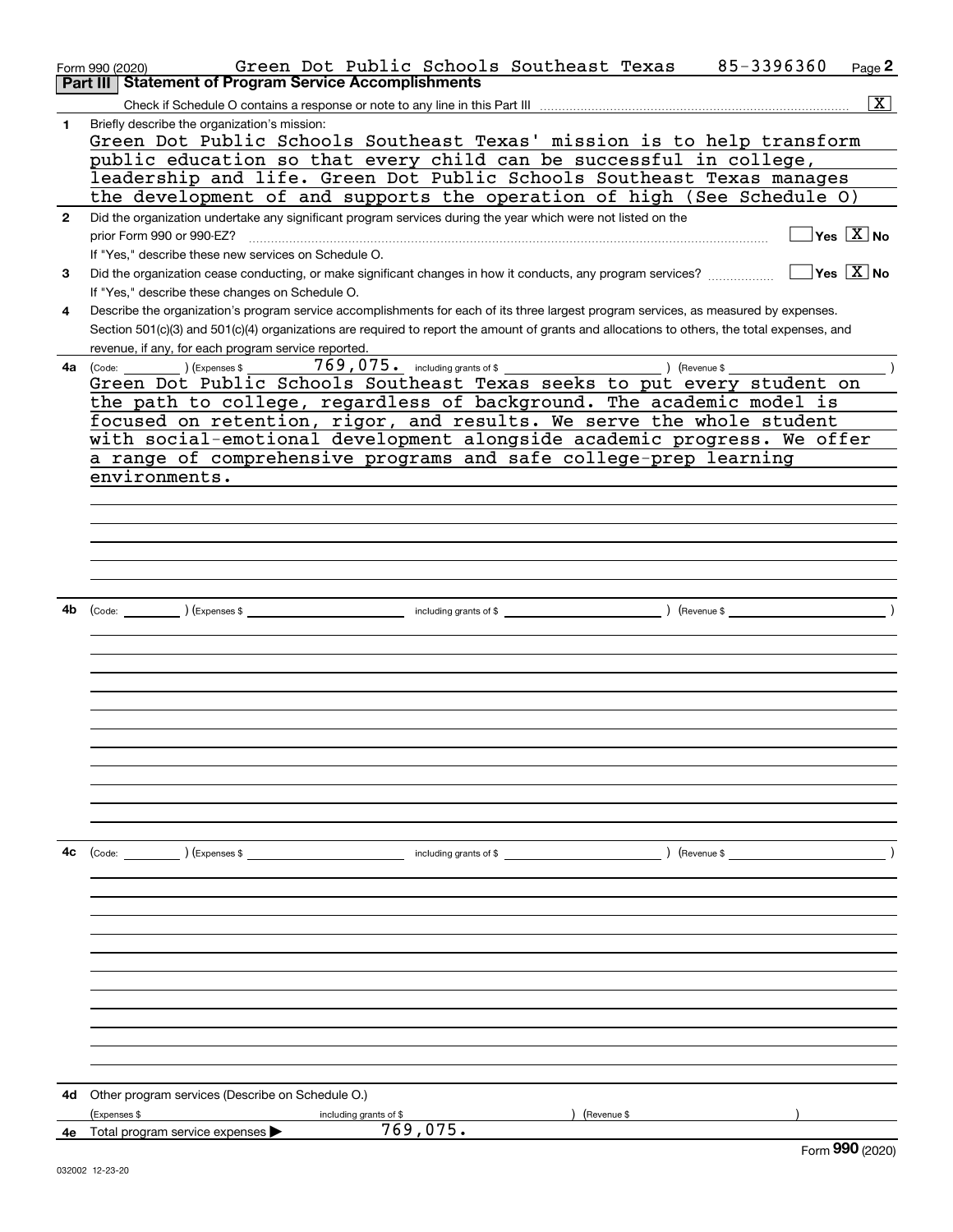| Form 990 (2020)                                | Green |  | Dot Public Schools Southeast Texas | 85-3396360 | Page $3$ |
|------------------------------------------------|-------|--|------------------------------------|------------|----------|
| <b>Part IV Checklist of Required Schedules</b> |       |  |                                    |            |          |

|     |                                                                                                                                       |                 | Yes         | No |
|-----|---------------------------------------------------------------------------------------------------------------------------------------|-----------------|-------------|----|
| 1.  | Is the organization described in section $501(c)(3)$ or $4947(a)(1)$ (other than a private foundation)?                               |                 |             |    |
|     |                                                                                                                                       | 1.              | х           |    |
| 2   |                                                                                                                                       | $\overline{2}$  | $\mathbf x$ |    |
| 3   | Did the organization engage in direct or indirect political campaign activities on behalf of or in opposition to candidates for       |                 |             |    |
|     |                                                                                                                                       | 3               |             | x  |
| 4   | Section 501(c)(3) organizations. Did the organization engage in lobbying activities, or have a section 501(h) election in effect      |                 |             |    |
|     |                                                                                                                                       | 4               |             | x  |
| 5   | Is the organization a section 501(c)(4), 501(c)(5), or 501(c)(6) organization that receives membership dues, assessments, or          |                 |             |    |
|     |                                                                                                                                       | 5               |             | x  |
| 6   | Did the organization maintain any donor advised funds or any similar funds or accounts for which donors have the right to             |                 |             |    |
|     | provide advice on the distribution or investment of amounts in such funds or accounts? If "Yes," complete Schedule D, Part I          | 6               |             | x  |
| 7   | Did the organization receive or hold a conservation easement, including easements to preserve open space,                             |                 |             |    |
|     |                                                                                                                                       | $\overline{7}$  |             | X. |
| 8   | Did the organization maintain collections of works of art, historical treasures, or other similar assets? If "Yes," complete          |                 |             |    |
|     |                                                                                                                                       | 8               |             | X. |
| 9   | Did the organization report an amount in Part X, line 21, for escrow or custodial account liability, serve as a custodian for         |                 |             |    |
|     | amounts not listed in Part X; or provide credit counseling, debt management, credit repair, or debt negotiation services?             |                 |             |    |
|     |                                                                                                                                       | 9               |             | x  |
| 10  | Did the organization, directly or through a related organization, hold assets in donor-restricted endowments                          |                 |             |    |
|     |                                                                                                                                       | 10              |             | x  |
| 11  | If the organization's answer to any of the following questions is "Yes," then complete Schedule D, Parts VI, VII, VIII, IX, or X      |                 |             |    |
|     | as applicable.                                                                                                                        |                 |             |    |
|     | a Did the organization report an amount for land, buildings, and equipment in Part X, line 10? If "Yes," complete Schedule D,         |                 |             |    |
|     |                                                                                                                                       | 11a             |             | x  |
|     | <b>b</b> Did the organization report an amount for investments - other securities in Part X, line 12, that is 5% or more of its total |                 |             |    |
|     |                                                                                                                                       | 11 <sub>b</sub> |             | X. |
|     | c Did the organization report an amount for investments - program related in Part X, line 13, that is 5% or more of its total         |                 |             |    |
|     |                                                                                                                                       | 11c             |             | x  |
|     | d Did the organization report an amount for other assets in Part X, line 15, that is 5% or more of its total assets reported in       |                 |             |    |
|     |                                                                                                                                       | <b>11d</b>      |             | x  |
|     | e Did the organization report an amount for other liabilities in Part X, line 25? If "Yes," complete Schedule D, Part X               | 11e             | х           |    |
| f   | Did the organization's separate or consolidated financial statements for the tax year include a footnote that addresses               |                 | х           |    |
|     | the organization's liability for uncertain tax positions under FIN 48 (ASC 740)? If "Yes," complete Schedule D, Part X                | 11f             |             |    |
|     | 12a Did the organization obtain separate, independent audited financial statements for the tax year? If "Yes," complete               |                 | х           |    |
|     |                                                                                                                                       | 12a             |             |    |
|     | <b>b</b> Was the organization included in consolidated, independent audited financial statements for the tax year?                    |                 | X           |    |
| 13  | If "Yes," and if the organization answered "No" to line 12a, then completing Schedule D, Parts XI and XII is optional manum           | 12b<br>13       | х           |    |
|     | Did the organization maintain an office, employees, or agents outside of the United States?                                           | 14a             |             | x  |
| 14a | <b>b</b> Did the organization have aggregate revenues or expenses of more than \$10,000 from grantmaking, fundraising, business,      |                 |             |    |
|     | investment, and program service activities outside the United States, or aggregate foreign investments valued at \$100,000            |                 |             |    |
|     |                                                                                                                                       | 14b             |             | X  |
| 15  | Did the organization report on Part IX, column (A), line 3, more than \$5,000 of grants or other assistance to or for any             |                 |             |    |
|     |                                                                                                                                       | 15              |             | x  |
| 16  | Did the organization report on Part IX, column (A), line 3, more than \$5,000 of aggregate grants or other assistance to              |                 |             |    |
|     |                                                                                                                                       | 16              |             | x  |
| 17  | Did the organization report a total of more than \$15,000 of expenses for professional fundraising services on Part IX,               |                 |             |    |
|     |                                                                                                                                       | 17              |             | x  |
| 18  | Did the organization report more than \$15,000 total of fundraising event gross income and contributions on Part VIII, lines          |                 |             |    |
|     |                                                                                                                                       | 18              |             | x  |
| 19  | Did the organization report more than \$15,000 of gross income from gaming activities on Part VIII, line 9a? If "Yes."                |                 |             |    |
|     |                                                                                                                                       | 19              |             | x  |
|     |                                                                                                                                       | <b>20a</b>      |             | X  |
|     | b If "Yes" to line 20a, did the organization attach a copy of its audited financial statements to this return?                        | 20 <sub>b</sub> |             |    |
| 21  | Did the organization report more than \$5,000 of grants or other assistance to any domestic organization or                           |                 |             |    |
|     |                                                                                                                                       | 21              |             | x  |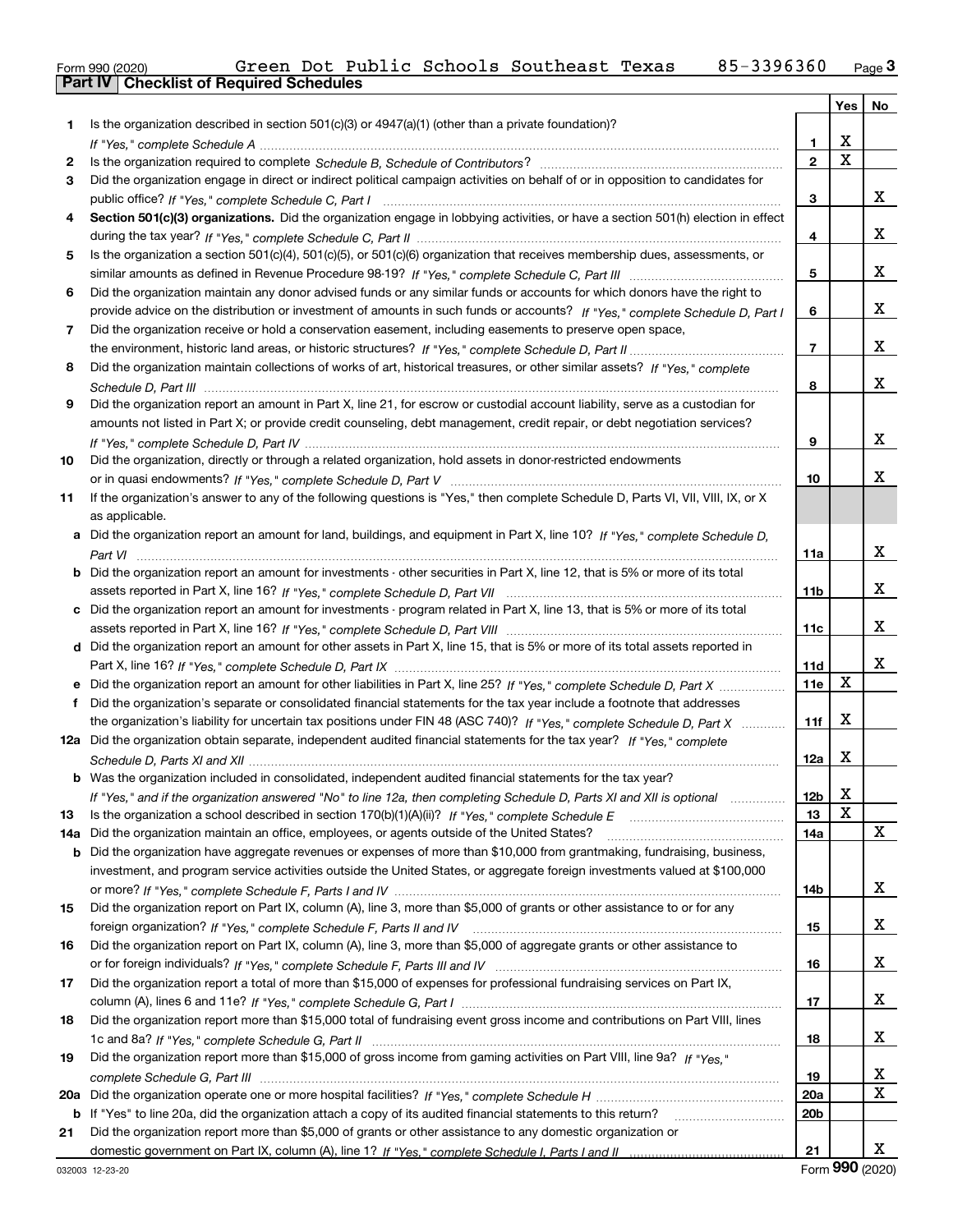| Form 990 (2020) |                                                              |  |  | Green Dot Public Schools Southeast Texas | 85-3396360 | Page $\mathsf 4$ |
|-----------------|--------------------------------------------------------------|--|--|------------------------------------------|------------|------------------|
|                 | <b>Part IV   Checklist of Required Schedules</b> (continued) |  |  |                                          |            |                  |

|        | Pall IV  <br>Crieckist of Required Scriedules (continued)                                                                                                                                          |     |     |             |
|--------|----------------------------------------------------------------------------------------------------------------------------------------------------------------------------------------------------|-----|-----|-------------|
|        |                                                                                                                                                                                                    |     | Yes | No          |
| 22     | Did the organization report more than \$5,000 of grants or other assistance to or for domestic individuals on                                                                                      |     |     |             |
|        |                                                                                                                                                                                                    | 22  |     | х           |
| 23     | Did the organization answer "Yes" to Part VII, Section A, line 3, 4, or 5 about compensation of the organization's current                                                                         |     |     |             |
|        | and former officers, directors, trustees, key employees, and highest compensated employees? If "Yes." complete                                                                                     |     |     |             |
|        |                                                                                                                                                                                                    | 23  |     | x           |
|        | 24a Did the organization have a tax-exempt bond issue with an outstanding principal amount of more than \$100,000 as of the                                                                        |     |     |             |
|        | last day of the year, that was issued after December 31, 2002? If "Yes," answer lines 24b through 24d and complete                                                                                 |     |     |             |
|        |                                                                                                                                                                                                    | 24a |     | х           |
|        | <b>b</b> Did the organization invest any proceeds of tax-exempt bonds beyond a temporary period exception?                                                                                         | 24b |     |             |
|        | c Did the organization maintain an escrow account other than a refunding escrow at any time during the year to defease                                                                             |     |     |             |
|        |                                                                                                                                                                                                    | 24с |     |             |
|        |                                                                                                                                                                                                    | 24d |     |             |
|        | 25a Section 501(c)(3), 501(c)(4), and 501(c)(29) organizations. Did the organization engage in an excess benefit                                                                                   |     |     |             |
|        |                                                                                                                                                                                                    | 25a |     | х           |
|        | b Is the organization aware that it engaged in an excess benefit transaction with a disqualified person in a prior year, and                                                                       |     |     |             |
|        | that the transaction has not been reported on any of the organization's prior Forms 990 or 990-EZ? If "Yes," complete                                                                              |     |     | x           |
|        | Schedule L, Part I                                                                                                                                                                                 | 25b |     |             |
| 26     | Did the organization report any amount on Part X, line 5 or 22, for receivables from or payables to any current                                                                                    |     |     |             |
|        | or former officer, director, trustee, key employee, creator or founder, substantial contributor, or 35%                                                                                            |     |     | x           |
|        |                                                                                                                                                                                                    | 26  |     |             |
| 27     | Did the organization provide a grant or other assistance to any current or former officer, director, trustee, key employee,                                                                        |     |     |             |
|        | creator or founder, substantial contributor or employee thereof, a grant selection committee member, or to a 35% controlled                                                                        |     |     | х           |
|        | entity (including an employee thereof) or family member of any of these persons? If "Yes," complete Schedule L, Part III                                                                           | 27  |     |             |
| 28     | Was the organization a party to a business transaction with one of the following parties (see Schedule L, Part IV                                                                                  |     |     |             |
|        | instructions, for applicable filing thresholds, conditions, and exceptions):<br>a A current or former officer, director, trustee, key employee, creator or founder, or substantial contributor? If |     |     |             |
|        |                                                                                                                                                                                                    | 28a |     | х           |
|        |                                                                                                                                                                                                    | 28b |     | Χ           |
|        | c A 35% controlled entity of one or more individuals and/or organizations described in lines 28a or 28b? If                                                                                        |     |     |             |
|        |                                                                                                                                                                                                    | 28c |     | х           |
| 29     |                                                                                                                                                                                                    | 29  |     | $\mathbf X$ |
| 30     | Did the organization receive contributions of art, historical treasures, or other similar assets, or qualified conservation                                                                        |     |     |             |
|        |                                                                                                                                                                                                    | 30  |     | x           |
| 31     | Did the organization liquidate, terminate, or dissolve and cease operations? If "Yes," complete Schedule N, Part I                                                                                 | 31  |     | X           |
| 32     | Did the organization sell, exchange, dispose of, or transfer more than 25% of its net assets? If "Yes," complete                                                                                   |     |     |             |
|        | Schedule N. Part II                                                                                                                                                                                | 32  |     | х           |
| 33     | Did the organization own 100% of an entity disregarded as separate from the organization under Regulations                                                                                         |     |     |             |
|        |                                                                                                                                                                                                    | 33  |     | x           |
| 34     | Was the organization related to any tax-exempt or taxable entity? If "Yes," complete Schedule R, Part II, III, or IV, and                                                                          |     |     |             |
|        |                                                                                                                                                                                                    | 34  | х   |             |
|        | 35a Did the organization have a controlled entity within the meaning of section 512(b)(13)?                                                                                                        | 35a |     | X           |
|        | <b>b</b> If "Yes" to line 35a, did the organization receive any payment from or engage in any transaction with a controlled entity                                                                 |     |     |             |
|        |                                                                                                                                                                                                    | 35b |     |             |
| 36     | Section 501(c)(3) organizations. Did the organization make any transfers to an exempt non-charitable related organization?                                                                         |     |     |             |
|        |                                                                                                                                                                                                    | 36  |     | x           |
| 37     | Did the organization conduct more than 5% of its activities through an entity that is not a related organization                                                                                   |     |     |             |
|        | and that is treated as a partnership for federal income tax purposes? If "Yes," complete Schedule R, Part VI                                                                                       | 37  |     | x           |
| 38     | Did the organization complete Schedule O and provide explanations in Schedule O for Part VI, lines 11b and 19?                                                                                     |     |     |             |
|        | Note: All Form 990 filers are required to complete Schedule O                                                                                                                                      | 38  | х   |             |
| Part V | Statements Regarding Other IRS Filings and Tax Compliance                                                                                                                                          |     |     |             |
|        | Check if Schedule O contains a response or note to any line in this Part V                                                                                                                         |     |     |             |
|        |                                                                                                                                                                                                    |     | Yes | No          |
|        | 1a                                                                                                                                                                                                 |     |     |             |
|        | 0<br><b>b</b> Enter the number of Forms W-2G included in line 1a. Enter -0- if not applicable<br>1b                                                                                                |     |     |             |
| c      | Did the organization comply with backup withholding rules for reportable payments to vendors and reportable gaming                                                                                 |     |     |             |
|        | (gambling) winnings to prize winners?                                                                                                                                                              | 1c  | X   |             |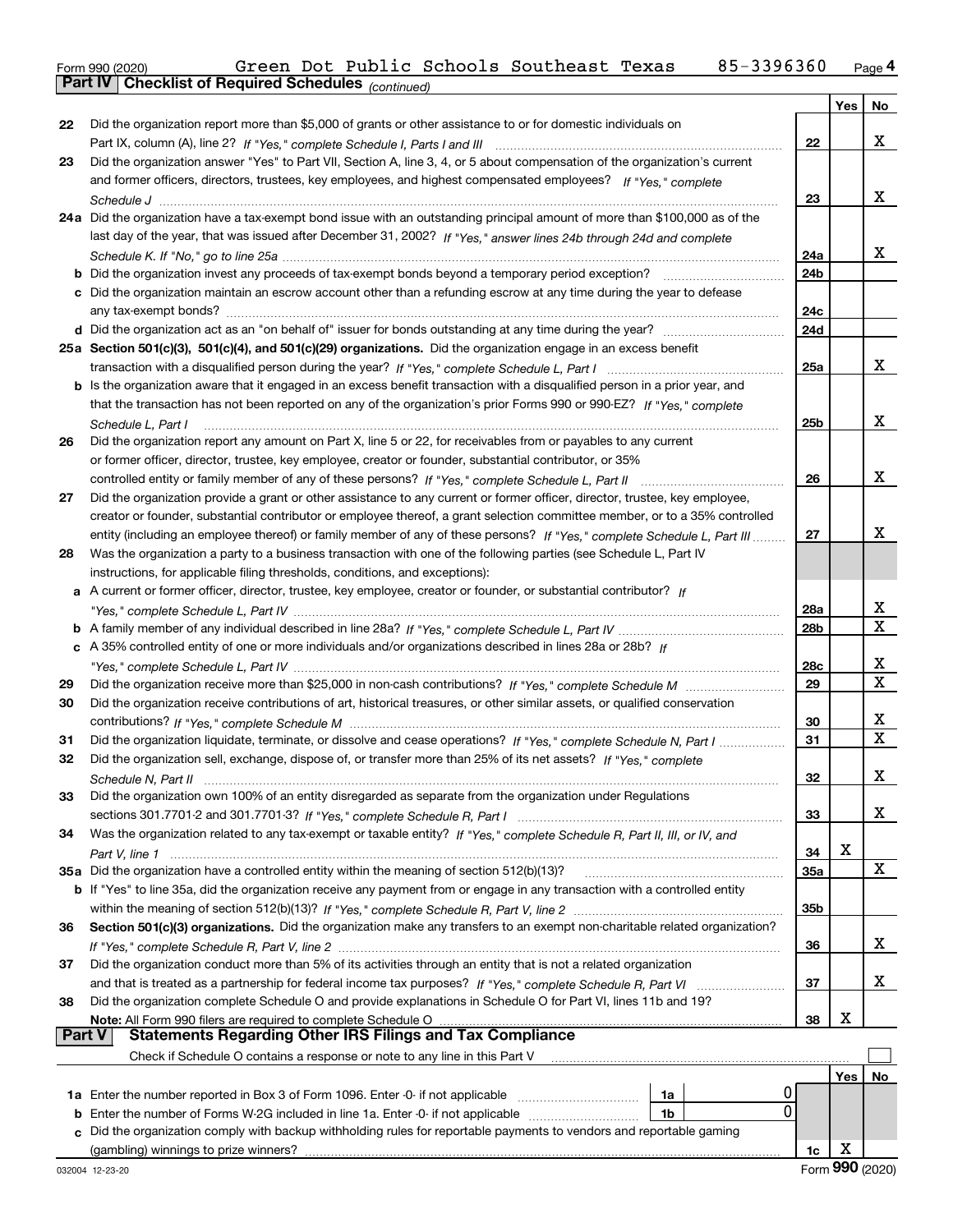|               | 85-3396360<br>Green Dot Public Schools Southeast Texas<br>Form 990 (2020)                                                                                                                                                                  |                |     | <u>Page</u> 5 |
|---------------|--------------------------------------------------------------------------------------------------------------------------------------------------------------------------------------------------------------------------------------------|----------------|-----|---------------|
| <b>Part V</b> | Statements Regarding Other IRS Filings and Tax Compliance (continued)                                                                                                                                                                      |                |     |               |
|               |                                                                                                                                                                                                                                            |                | Yes | No            |
|               | 2a Enter the number of employees reported on Form W-3, Transmittal of Wage and Tax Statements,                                                                                                                                             |                |     |               |
|               | 0<br>filed for the calendar year ending with or within the year covered by this return<br>2a                                                                                                                                               |                |     |               |
|               |                                                                                                                                                                                                                                            | 2b             |     |               |
|               |                                                                                                                                                                                                                                            |                |     |               |
|               | 3a Did the organization have unrelated business gross income of \$1,000 or more during the year?                                                                                                                                           | 3a             |     | х             |
|               |                                                                                                                                                                                                                                            | 3 <sub>b</sub> |     |               |
|               | 4a At any time during the calendar year, did the organization have an interest in, or a signature or other authority over, a                                                                                                               |                |     |               |
|               | financial account in a foreign country (such as a bank account, securities account, or other financial account)?                                                                                                                           | 4a             |     | х             |
|               | <b>b</b> If "Yes," enter the name of the foreign country $\blacktriangleright$                                                                                                                                                             |                |     |               |
|               | See instructions for filing requirements for FinCEN Form 114, Report of Foreign Bank and Financial Accounts (FBAR).                                                                                                                        |                |     |               |
|               |                                                                                                                                                                                                                                            | 5a             |     | х             |
| b             |                                                                                                                                                                                                                                            | 5 <sub>b</sub> |     | х             |
| c             |                                                                                                                                                                                                                                            | 5c             |     |               |
|               | 6a Does the organization have annual gross receipts that are normally greater than \$100,000, and did the organization solicit                                                                                                             |                |     |               |
|               |                                                                                                                                                                                                                                            | 6a             |     | х             |
|               | <b>b</b> If "Yes," did the organization include with every solicitation an express statement that such contributions or gifts                                                                                                              |                |     |               |
|               |                                                                                                                                                                                                                                            | 6b             |     |               |
| 7             | Organizations that may receive deductible contributions under section 170(c).                                                                                                                                                              |                |     |               |
| а             | Did the organization receive a payment in excess of \$75 made partly as a contribution and partly for goods and services provided to the payor?                                                                                            | 7a             |     | х             |
| b             | If "Yes," did the organization notify the donor of the value of the goods or services provided?                                                                                                                                            | 7b             |     |               |
|               | c Did the organization sell, exchange, or otherwise dispose of tangible personal property for which it was required                                                                                                                        |                |     | х             |
|               |                                                                                                                                                                                                                                            | 7c             |     |               |
|               | 7d                                                                                                                                                                                                                                         |                |     | х             |
| е             | Did the organization receive any funds, directly or indirectly, to pay premiums on a personal benefit contract?                                                                                                                            | 7e             |     | х             |
| f             | Did the organization, during the year, pay premiums, directly or indirectly, on a personal benefit contract?                                                                                                                               | 7f             |     |               |
| g             | If the organization received a contribution of qualified intellectual property, did the organization file Form 8899 as required?                                                                                                           | 7g             |     |               |
| h             | If the organization received a contribution of cars, boats, airplanes, or other vehicles, did the organization file a Form 1098-C?<br>Sponsoring organizations maintaining donor advised funds. Did a donor advised fund maintained by the | 7h             |     |               |
| 8             |                                                                                                                                                                                                                                            | 8              |     |               |
| 9             | sponsoring organization have excess business holdings at any time during the year?<br>Sponsoring organizations maintaining donor advised funds.                                                                                            |                |     |               |
| а             | Did the sponsoring organization make any taxable distributions under section 4966?                                                                                                                                                         | 9а             |     |               |
| b             | Did the sponsoring organization make a distribution to a donor, donor advisor, or related person? [[[[[[[[[[[                                                                                                                              | 9 <sub>b</sub> |     |               |
| 10            | Section 501(c)(7) organizations. Enter:                                                                                                                                                                                                    |                |     |               |
|               | 10a                                                                                                                                                                                                                                        |                |     |               |
|               | 10b <br>Gross receipts, included on Form 990, Part VIII, line 12, for public use of club facilities                                                                                                                                        |                |     |               |
| 11            | Section 501(c)(12) organizations. Enter:                                                                                                                                                                                                   |                |     |               |
|               | <b>a</b> Gross income from members or shareholders<br>11a                                                                                                                                                                                  |                |     |               |
|               | b Gross income from other sources (Do not net amounts due or paid to other sources against                                                                                                                                                 |                |     |               |
|               | 11b                                                                                                                                                                                                                                        |                |     |               |
|               | 12a Section 4947(a)(1) non-exempt charitable trusts. Is the organization filing Form 990 in lieu of Form 1041?                                                                                                                             | 12a            |     |               |
|               | 12b<br><b>b</b> If "Yes," enter the amount of tax-exempt interest received or accrued during the year                                                                                                                                      |                |     |               |
| 13            | Section 501(c)(29) qualified nonprofit health insurance issuers.                                                                                                                                                                           |                |     |               |
|               | a Is the organization licensed to issue qualified health plans in more than one state?                                                                                                                                                     | 13a            |     |               |
|               | Note: See the instructions for additional information the organization must report on Schedule O.                                                                                                                                          |                |     |               |
|               | <b>b</b> Enter the amount of reserves the organization is required to maintain by the states in which the                                                                                                                                  |                |     |               |
|               | 13b                                                                                                                                                                                                                                        |                |     |               |
|               | 13с                                                                                                                                                                                                                                        |                |     |               |
| 14a           | Did the organization receive any payments for indoor tanning services during the tax year?                                                                                                                                                 | 14a            |     | х             |
| b             | If "Yes," has it filed a Form 720 to report these payments? If "No," provide an explanation on Schedule O                                                                                                                                  | 14b            |     |               |
| 15            | Is the organization subject to the section 4960 tax on payment(s) of more than \$1,000,000 in remuneration or                                                                                                                              |                |     |               |
|               |                                                                                                                                                                                                                                            | 15             |     | х             |
|               | If "Yes," see instructions and file Form 4720, Schedule N.                                                                                                                                                                                 |                |     |               |
| 16            | Is the organization an educational institution subject to the section 4968 excise tax on net investment income?                                                                                                                            | 16             |     | х             |
|               | If "Yes," complete Form 4720, Schedule O.                                                                                                                                                                                                  |                |     |               |
|               |                                                                                                                                                                                                                                            |                | nnn |               |

Form (2020) **990**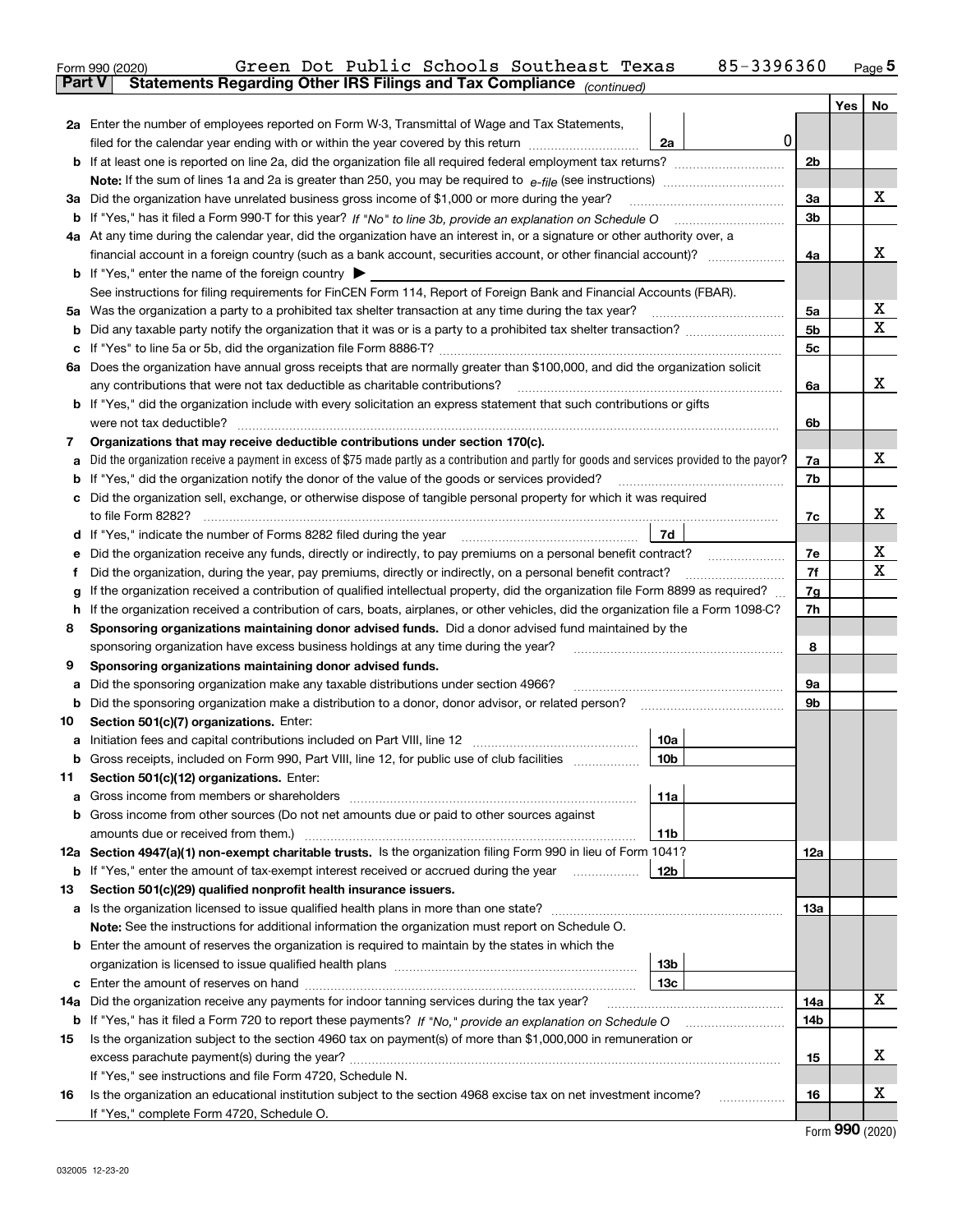|  | Form 990 (2020) |
|--|-----------------|
|  |                 |

# Form 990 (2020) **Chart Communist Careform Bart Communist Pexas** 85-3396360 <sub>Page</sub> 6<br>**Part VI Governance, Management, and Disclosure** For each "Yes" response to lines 2 through 7b below, and for a "No" response

*For each "Yes" response to lines 2 through 7b below, and for a "No" response to line 8a, 8b, or 10b below, describe the circumstances, processes, or changes on Schedule O. See instructions.*

|    | Check if Schedule O contains a response or note to any line in this Part VI                                                                                                                                                    |                 |         | $\vert$ X $\vert$ |  |  |  |  |  |  |  |
|----|--------------------------------------------------------------------------------------------------------------------------------------------------------------------------------------------------------------------------------|-----------------|---------|-------------------|--|--|--|--|--|--|--|
|    | Section A. Governing Body and Management                                                                                                                                                                                       |                 |         |                   |  |  |  |  |  |  |  |
|    |                                                                                                                                                                                                                                |                 | Yes $ $ | No                |  |  |  |  |  |  |  |
|    | 1a<br><b>1a</b> Enter the number of voting members of the governing body at the end of the tax year <i>manumum</i>                                                                                                             |                 |         |                   |  |  |  |  |  |  |  |
|    | If there are material differences in voting rights among members of the governing body, or if the governing                                                                                                                    |                 |         |                   |  |  |  |  |  |  |  |
|    | body delegated broad authority to an executive committee or similar committee, explain on Schedule O.                                                                                                                          |                 |         |                   |  |  |  |  |  |  |  |
| b  | Enter the number of voting members included on line 1a, above, who are independent<br>1b                                                                                                                                       |                 |         |                   |  |  |  |  |  |  |  |
| 2  | Did any officer, director, trustee, or key employee have a family relationship or a business relationship with any other                                                                                                       |                 |         |                   |  |  |  |  |  |  |  |
|    | officer, director, trustee, or key employee?                                                                                                                                                                                   | 2               |         | x                 |  |  |  |  |  |  |  |
| 3  | Did the organization delegate control over management duties customarily performed by or under the direct supervision                                                                                                          |                 |         |                   |  |  |  |  |  |  |  |
|    | of officers, directors, trustees, or key employees to a management company or other person?                                                                                                                                    | 3               |         | х                 |  |  |  |  |  |  |  |
| 4  | Did the organization make any significant changes to its governing documents since the prior Form 990 was filed?                                                                                                               | 4               |         | $\mathbf X$       |  |  |  |  |  |  |  |
| 5  |                                                                                                                                                                                                                                | 5               |         | $\mathbf X$       |  |  |  |  |  |  |  |
| 6  | Did the organization have members or stockholders?                                                                                                                                                                             | 6               |         | $\mathbf X$       |  |  |  |  |  |  |  |
| 7a | Did the organization have members, stockholders, or other persons who had the power to elect or appoint one or                                                                                                                 |                 |         |                   |  |  |  |  |  |  |  |
|    | more members of the governing body?                                                                                                                                                                                            | 7a              |         | х                 |  |  |  |  |  |  |  |
|    | <b>b</b> Are any governance decisions of the organization reserved to (or subject to approval by) members, stockholders, or                                                                                                    |                 |         |                   |  |  |  |  |  |  |  |
|    | persons other than the governing body?                                                                                                                                                                                         | 7b              |         | х                 |  |  |  |  |  |  |  |
| 8  | Did the organization contemporaneously document the meetings held or written actions undertaken during the year by the following:                                                                                              |                 |         |                   |  |  |  |  |  |  |  |
| a  |                                                                                                                                                                                                                                | 8а              | х       |                   |  |  |  |  |  |  |  |
| b  | Each committee with authority to act on behalf of the governing body?                                                                                                                                                          | 8b              |         | X                 |  |  |  |  |  |  |  |
| 9  | Is there any officer, director, trustee, or key employee listed in Part VII, Section A, who cannot be reached at the                                                                                                           |                 |         |                   |  |  |  |  |  |  |  |
|    |                                                                                                                                                                                                                                | 9               |         | х                 |  |  |  |  |  |  |  |
|    | Section B. Policies <sub>(This Section B requests information about policies not required by the Internal Revenue Code.)</sub>                                                                                                 |                 |         |                   |  |  |  |  |  |  |  |
|    |                                                                                                                                                                                                                                |                 | Yes     | No                |  |  |  |  |  |  |  |
|    |                                                                                                                                                                                                                                | 10a             |         | Х                 |  |  |  |  |  |  |  |
|    | b If "Yes," did the organization have written policies and procedures governing the activities of such chapters, affiliates,                                                                                                   |                 |         |                   |  |  |  |  |  |  |  |
|    | and branches to ensure their operations are consistent with the organization's exempt purposes?                                                                                                                                | 10 <sub>b</sub> |         |                   |  |  |  |  |  |  |  |
|    | 11a Has the organization provided a complete copy of this Form 990 to all members of its governing body before filing the form?                                                                                                | 11a             | Х       |                   |  |  |  |  |  |  |  |
|    | <b>b</b> Describe in Schedule O the process, if any, used by the organization to review this Form 990.                                                                                                                         |                 |         |                   |  |  |  |  |  |  |  |
|    |                                                                                                                                                                                                                                | 12a             | х       |                   |  |  |  |  |  |  |  |
|    |                                                                                                                                                                                                                                | 12 <sub>b</sub> | X       |                   |  |  |  |  |  |  |  |
|    | c Did the organization regularly and consistently monitor and enforce compliance with the policy? If "Yes," describe                                                                                                           |                 |         |                   |  |  |  |  |  |  |  |
|    | in Schedule O how this was done with the contract of the control of the control of the control of the control o                                                                                                                | 12c             | х       |                   |  |  |  |  |  |  |  |
| 13 | Did the organization have a written whistleblower policy?                                                                                                                                                                      | 13              | X       |                   |  |  |  |  |  |  |  |
| 14 | Did the organization have a written document retention and destruction policy?                                                                                                                                                 | 14              | X       |                   |  |  |  |  |  |  |  |
| 15 | Did the process for determining compensation of the following persons include a review and approval by independent                                                                                                             |                 |         |                   |  |  |  |  |  |  |  |
|    | persons, comparability data, and contemporaneous substantiation of the deliberation and decision?                                                                                                                              |                 |         |                   |  |  |  |  |  |  |  |
|    | a The organization's CEO, Executive Director, or top management official manufactured content content of the organization's CEO, Executive Director, or top management official manufactured content of the state of the state | 15a             | х       |                   |  |  |  |  |  |  |  |
|    | b Other officers or key employees of the organization manufactured content to the organization manufactured by Other officers or key employees of the organization                                                             | 15b             | x       |                   |  |  |  |  |  |  |  |
|    | If "Yes" to line 15a or 15b, describe the process in Schedule O (see instructions).                                                                                                                                            |                 |         |                   |  |  |  |  |  |  |  |
|    | 16a Did the organization invest in, contribute assets to, or participate in a joint venture or similar arrangement with a                                                                                                      |                 |         |                   |  |  |  |  |  |  |  |
|    | taxable entity during the year?                                                                                                                                                                                                | 16a             |         | х                 |  |  |  |  |  |  |  |
|    | b If "Yes," did the organization follow a written policy or procedure requiring the organization to evaluate its participation                                                                                                 |                 |         |                   |  |  |  |  |  |  |  |
|    | in joint venture arrangements under applicable federal tax law, and take steps to safeguard the organization's                                                                                                                 |                 |         |                   |  |  |  |  |  |  |  |
|    | exempt status with respect to such arrangements?                                                                                                                                                                               | 16b             |         |                   |  |  |  |  |  |  |  |
|    | <b>Section C. Disclosure</b>                                                                                                                                                                                                   |                 |         |                   |  |  |  |  |  |  |  |
| 17 | None<br>List the states with which a copy of this Form 990 is required to be filed $\blacktriangleright$                                                                                                                       |                 |         |                   |  |  |  |  |  |  |  |
| 18 | Section 6104 requires an organization to make its Forms 1023 (1024 or 1024-A, if applicable), 990, and 990-T (Section 501(c)(3)s only) available                                                                               |                 |         |                   |  |  |  |  |  |  |  |
|    | for public inspection. Indicate how you made these available. Check all that apply.                                                                                                                                            |                 |         |                   |  |  |  |  |  |  |  |
|    | X   Own website<br>$ \mathbf{X} $ Upon request<br>Another's website<br>Other (explain on Schedule O)                                                                                                                           |                 |         |                   |  |  |  |  |  |  |  |
| 19 | Describe on Schedule O whether (and if so, how) the organization made its governing documents, conflict of interest policy, and financial                                                                                      |                 |         |                   |  |  |  |  |  |  |  |
|    | statements available to the public during the tax year.                                                                                                                                                                        |                 |         |                   |  |  |  |  |  |  |  |
| 20 | State the name, address, and telephone number of the person who possesses the organization's books and records                                                                                                                 |                 |         |                   |  |  |  |  |  |  |  |
|    | Andrew Garcia - 323-565-1600                                                                                                                                                                                                   |                 |         |                   |  |  |  |  |  |  |  |
|    | 90015<br>1149 S. Hill St., Suite 600, Los Angeles, CA                                                                                                                                                                          |                 |         |                   |  |  |  |  |  |  |  |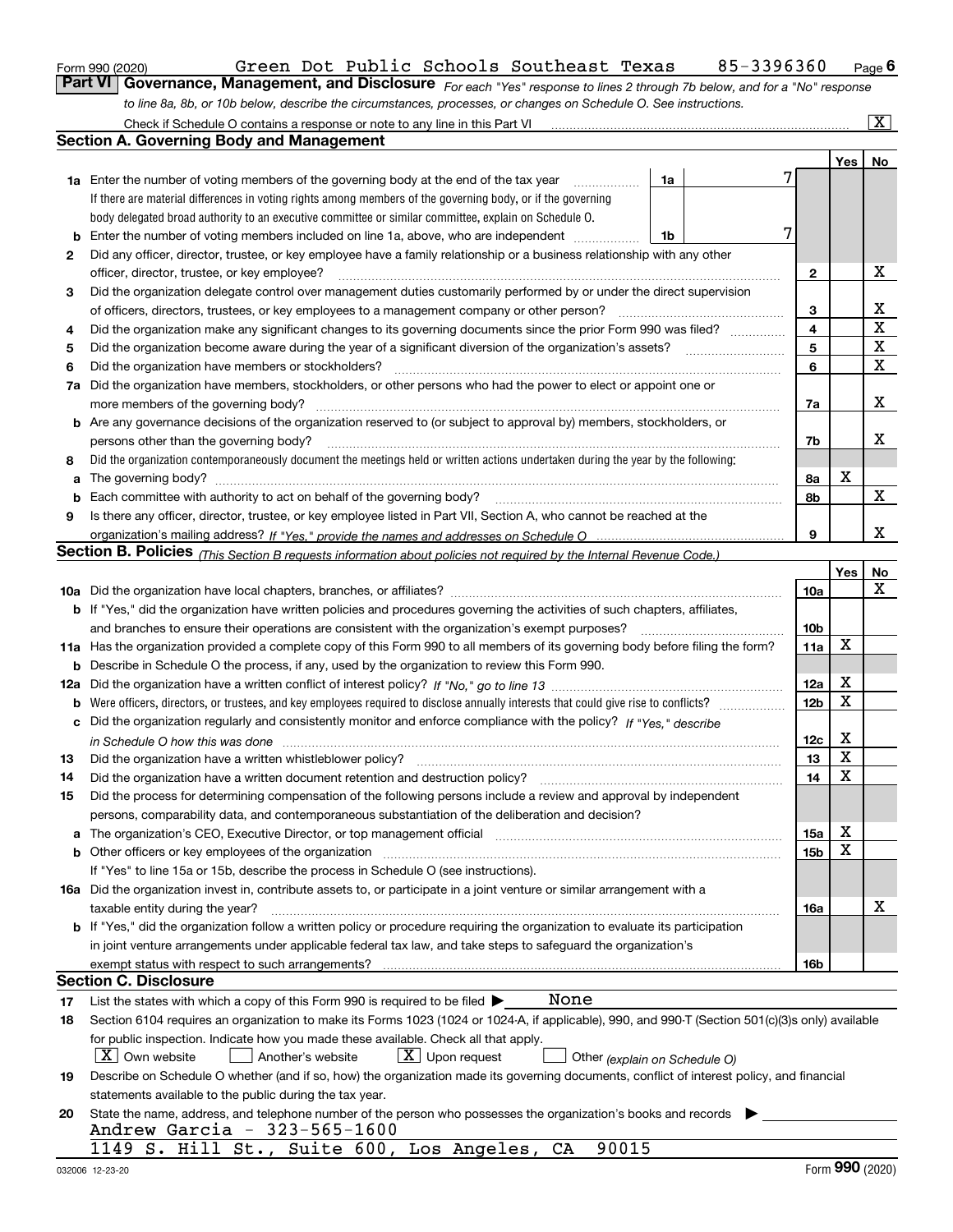## **Employees, and Independent Contractors**

Check if Schedule O contains a response or note to any line in this Part VII

**Section A. Officers, Directors, Trustees, Key Employees, and Highest Compensated Employees**

**1a**  Complete this table for all persons required to be listed. Report compensation for the calendar year ending with or within the organization's tax year. **•** List all of the organization's current officers, directors, trustees (whether individuals or organizations), regardless of amount of compensation.

Enter -0- in columns (D), (E), and (F) if no compensation was paid.

 $\bullet$  List all of the organization's  $\,$ current key employees, if any. See instructions for definition of "key employee."

**•** List the organization's five current highest compensated employees (other than an officer, director, trustee, or key employee) who received reportable compensation (Box 5 of Form W-2 and/or Box 7 of Form 1099-MISC) of more than \$100,000 from the organization and any related organizations.

**•** List all of the organization's former officers, key employees, and highest compensated employees who received more than \$100,000 of reportable compensation from the organization and any related organizations.

**former directors or trustees**  ¥ List all of the organization's that received, in the capacity as a former director or trustee of the organization, more than \$10,000 of reportable compensation from the organization and any related organizations.

See instructions for the order in which to list the persons above.

Check this box if neither the organization nor any related organization compensated any current officer, director, or trustee.  $\mathcal{L}^{\text{max}}$ 

| (A)                              | (B)                                                                          |                                |                                                                                                             |                         | (C)          |                                   |        | (D)                                            | (E)                                              | (F)                                                                               |
|----------------------------------|------------------------------------------------------------------------------|--------------------------------|-------------------------------------------------------------------------------------------------------------|-------------------------|--------------|-----------------------------------|--------|------------------------------------------------|--------------------------------------------------|-----------------------------------------------------------------------------------|
| Name and title                   | Average<br>hours per                                                         |                                | Position<br>(do not check more than one<br>box, unless person is both an<br>officer and a director/trustee) |                         |              |                                   |        | Reportable<br>compensation                     | Reportable<br>compensation                       | Estimated<br>amount of                                                            |
|                                  | week<br>(list any<br>hours for<br>related<br>organizations<br>below<br>line) | Individual trustee or director | Institutional trustee                                                                                       | Officer                 | Key employee | Highest compensated<br>  employee | Former | from<br>the<br>organization<br>(W-2/1099-MISC) | from related<br>organizations<br>(W-2/1099-MISC) | other<br>compensation<br>from the<br>organization<br>and related<br>organizations |
| (1) Christopher Claflin          | 40.00                                                                        |                                |                                                                                                             |                         |              |                                   |        |                                                |                                                  |                                                                                   |
| Executive Director               |                                                                              |                                |                                                                                                             | $\mathbf x$             |              |                                   |        | $0$ .                                          | 15,406.                                          | 1,225.                                                                            |
| (2) Richard Harris               | 40.00                                                                        |                                |                                                                                                             |                         |              |                                   |        |                                                |                                                  |                                                                                   |
| Director of Finance & Operations |                                                                              |                                |                                                                                                             | $\rm X$                 |              |                                   |        | $0$ .                                          | 0.                                               | 0.                                                                                |
| (3) Nate Jenkins                 | 2.00                                                                         |                                |                                                                                                             |                         |              |                                   |        |                                                |                                                  |                                                                                   |
| Board Chair                      |                                                                              | X                              |                                                                                                             | $\mathbf X$             |              |                                   |        | $\mathbf 0$ .                                  | $\mathbf 0$ .                                    | $\mathbf 0$ .                                                                     |
| (4) Paul Miller                  | 2.00                                                                         |                                |                                                                                                             |                         |              |                                   |        |                                                |                                                  |                                                                                   |
| Board Secretary                  |                                                                              | $\mathbf x$                    |                                                                                                             | $\overline{\textbf{X}}$ |              |                                   |        | 0.                                             | 0.                                               | $0_{.}$                                                                           |
| (5) David Willard                | 2.00                                                                         |                                |                                                                                                             |                         |              |                                   |        |                                                |                                                  |                                                                                   |
| Director                         |                                                                              | $\mathbf X$                    |                                                                                                             |                         |              |                                   |        | 0.                                             | 0.                                               | $0_{.}$                                                                           |
| (6) Mujeeb Hafeez                | 2.00                                                                         |                                |                                                                                                             |                         |              |                                   |        |                                                |                                                  |                                                                                   |
| Director                         |                                                                              | $\mathbf x$                    |                                                                                                             |                         |              |                                   |        | $\mathbf 0$ .                                  | 0.                                               | 0.                                                                                |
| (7) Amanda Gayle                 | 2.00                                                                         |                                |                                                                                                             |                         |              |                                   |        |                                                |                                                  |                                                                                   |
| Director                         |                                                                              | $\mathbf X$                    |                                                                                                             |                         |              |                                   |        | $0$ .                                          | $\mathbf 0$ .                                    | $\mathbf 0$ .                                                                     |
| (8) Ana Pereda                   | 2.00                                                                         |                                |                                                                                                             |                         |              |                                   |        |                                                |                                                  |                                                                                   |
| Director                         |                                                                              | $\mathbf X$                    |                                                                                                             |                         |              |                                   |        | $0$ .                                          | 0.                                               | $0_{.}$                                                                           |
| (9) Miranda Phillips             | $\overline{2}$ .00                                                           |                                |                                                                                                             |                         |              |                                   |        |                                                |                                                  |                                                                                   |
| Director                         |                                                                              | $\mathbf X$                    |                                                                                                             |                         |              |                                   |        | $0$ .                                          | 0.                                               | 0.                                                                                |
|                                  |                                                                              |                                |                                                                                                             |                         |              |                                   |        |                                                |                                                  |                                                                                   |
|                                  |                                                                              |                                |                                                                                                             |                         |              |                                   |        |                                                |                                                  |                                                                                   |
|                                  |                                                                              |                                |                                                                                                             |                         |              |                                   |        |                                                |                                                  |                                                                                   |
|                                  |                                                                              |                                |                                                                                                             |                         |              |                                   |        |                                                |                                                  |                                                                                   |
|                                  |                                                                              |                                |                                                                                                             |                         |              |                                   |        |                                                |                                                  |                                                                                   |
|                                  |                                                                              |                                |                                                                                                             |                         |              |                                   |        |                                                |                                                  |                                                                                   |
|                                  |                                                                              |                                |                                                                                                             |                         |              |                                   |        |                                                |                                                  |                                                                                   |
|                                  |                                                                              |                                |                                                                                                             |                         |              |                                   |        |                                                |                                                  |                                                                                   |

 $\mathcal{L}^{\text{max}}$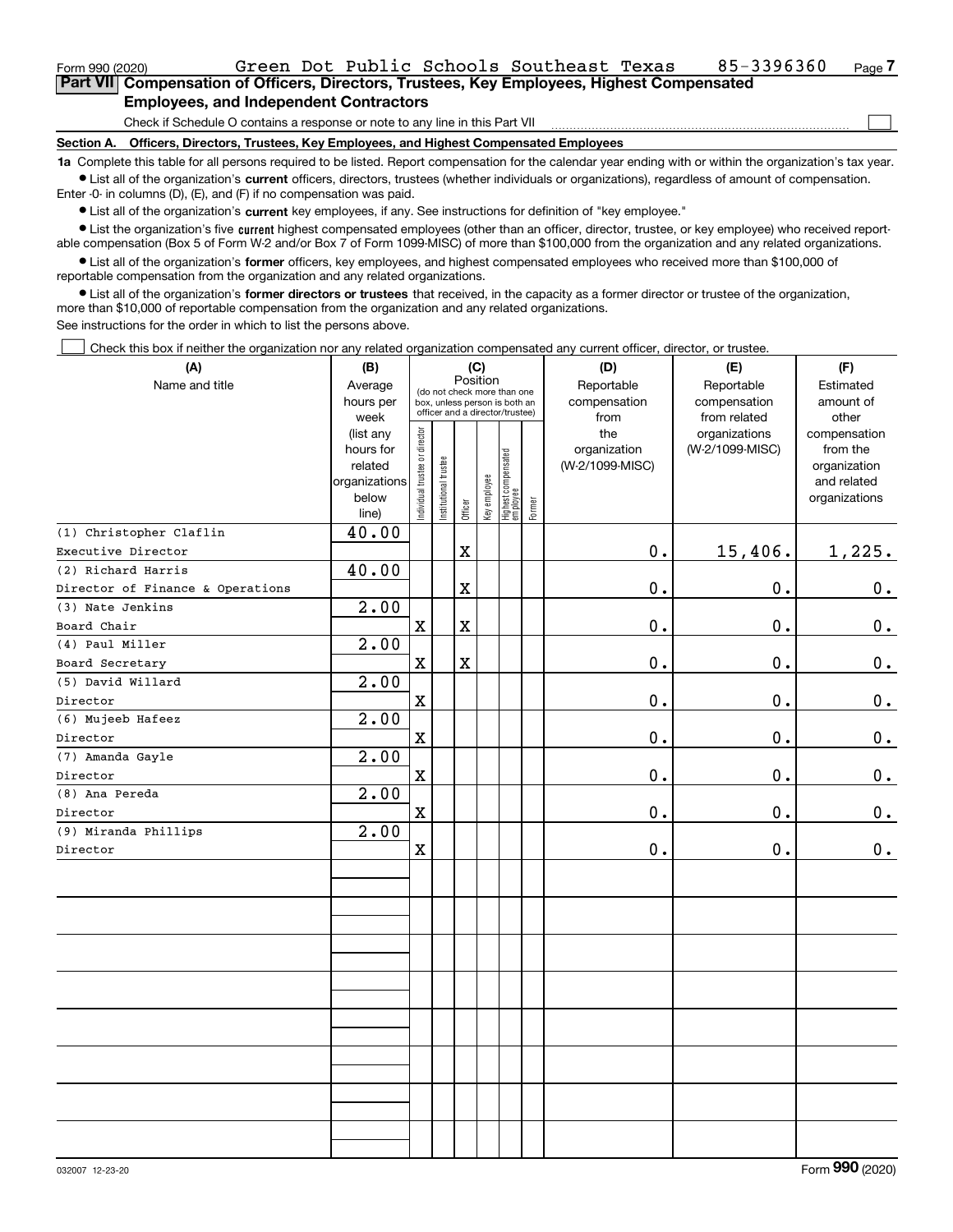|              | Form 990 (2020)                                                                                                                                                                                                                                        |                                                                      |                                |                       |          |              |                                                                                                 |        | Green Dot Public Schools Southeast Texas  | 85-3396360                                        |       |                     |                                                                          | Page 8 |
|--------------|--------------------------------------------------------------------------------------------------------------------------------------------------------------------------------------------------------------------------------------------------------|----------------------------------------------------------------------|--------------------------------|-----------------------|----------|--------------|-------------------------------------------------------------------------------------------------|--------|-------------------------------------------|---------------------------------------------------|-------|---------------------|--------------------------------------------------------------------------|--------|
|              | <b>Part VII</b><br>Section A. Officers, Directors, Trustees, Key Employees, and Highest Compensated Employees (continued)                                                                                                                              |                                                                      |                                |                       |          |              |                                                                                                 |        |                                           |                                                   |       |                     |                                                                          |        |
|              | (A)<br>Name and title                                                                                                                                                                                                                                  | (B)<br>Average<br>hours per<br>week                                  |                                |                       | Position | (C)          | (do not check more than one<br>box, unless person is both an<br>officer and a director/trustee) |        | (D)<br>Reportable<br>compensation<br>from | (E)<br>Reportable<br>compensation<br>from related |       |                     | (F)<br>Estimated<br>amount of<br>other                                   |        |
|              |                                                                                                                                                                                                                                                        | (list any<br>hours for<br>related<br>organizations<br>below<br>line) | Individual trustee or director | Institutional trustee | Officer  | Key employee | Highest compensated<br>  employee                                                               | Former | the<br>organization<br>(W-2/1099-MISC)    | organizations<br>(W-2/1099-MISC)                  |       |                     | compensation<br>from the<br>organization<br>and related<br>organizations |        |
|              |                                                                                                                                                                                                                                                        |                                                                      |                                |                       |          |              |                                                                                                 |        |                                           |                                                   |       |                     |                                                                          |        |
|              |                                                                                                                                                                                                                                                        |                                                                      |                                |                       |          |              |                                                                                                 |        |                                           |                                                   |       |                     |                                                                          |        |
|              |                                                                                                                                                                                                                                                        |                                                                      |                                |                       |          |              |                                                                                                 |        |                                           |                                                   |       |                     |                                                                          |        |
|              |                                                                                                                                                                                                                                                        |                                                                      |                                |                       |          |              |                                                                                                 |        |                                           |                                                   |       |                     |                                                                          |        |
|              |                                                                                                                                                                                                                                                        |                                                                      |                                |                       |          |              |                                                                                                 |        |                                           |                                                   |       |                     |                                                                          |        |
|              |                                                                                                                                                                                                                                                        |                                                                      |                                |                       |          |              |                                                                                                 |        |                                           |                                                   |       |                     |                                                                          |        |
|              |                                                                                                                                                                                                                                                        |                                                                      |                                |                       |          |              |                                                                                                 |        |                                           |                                                   |       |                     |                                                                          |        |
|              |                                                                                                                                                                                                                                                        |                                                                      |                                |                       |          |              |                                                                                                 |        |                                           |                                                   |       |                     |                                                                          |        |
|              |                                                                                                                                                                                                                                                        |                                                                      |                                |                       |          |              |                                                                                                 |        | $0$ .                                     | 15,406.                                           |       |                     | 1,225.                                                                   |        |
|              | c Total from continuation sheets to Part VII, Section A                                                                                                                                                                                                |                                                                      |                                |                       |          |              |                                                                                                 |        | 0.<br>0.                                  | 15,406.                                           | $0$ . |                     | 1,225.                                                                   | $0$ .  |
| $\mathbf{2}$ | Total number of individuals (including but not limited to those listed above) who received more than \$100,000 of reportable<br>compensation from the organization $\blacktriangleright$                                                               |                                                                      |                                |                       |          |              |                                                                                                 |        |                                           |                                                   |       |                     |                                                                          | 0      |
| 3            | Did the organization list any former officer, director, trustee, key employee, or highest compensated employee on                                                                                                                                      |                                                                      |                                |                       |          |              |                                                                                                 |        |                                           |                                                   |       |                     | Yes                                                                      | No     |
|              | line 1a? If "Yes," complete Schedule J for such individual manumanamental contents and the numerous manumaname<br>For any individual listed on line 1a, is the sum of reportable compensation and other compensation from the organization             |                                                                      |                                |                       |          |              |                                                                                                 |        |                                           |                                                   |       | 3                   |                                                                          | х      |
| 5            | Did any person listed on line 1a receive or accrue compensation from any unrelated organization or individual for services                                                                                                                             |                                                                      |                                |                       |          |              |                                                                                                 |        |                                           |                                                   |       | 4                   |                                                                          | x      |
|              | <b>Section B. Independent Contractors</b>                                                                                                                                                                                                              |                                                                      |                                |                       |          |              |                                                                                                 |        |                                           |                                                   |       | 5                   |                                                                          | х      |
| 1            | Complete this table for your five highest compensated independent contractors that received more than \$100,000 of compensation from<br>the organization. Report compensation for the calendar year ending with or within the organization's tax year. |                                                                      |                                |                       |          |              |                                                                                                 |        |                                           |                                                   |       |                     |                                                                          |        |
|              | (A)<br>Name and business address                                                                                                                                                                                                                       |                                                                      |                                | <b>NONE</b>           |          |              |                                                                                                 |        | (B)<br>Description of services            |                                                   |       | (C)<br>Compensation |                                                                          |        |
|              |                                                                                                                                                                                                                                                        |                                                                      |                                |                       |          |              |                                                                                                 |        |                                           |                                                   |       |                     |                                                                          |        |
|              |                                                                                                                                                                                                                                                        |                                                                      |                                |                       |          |              |                                                                                                 |        |                                           |                                                   |       |                     |                                                                          |        |
|              |                                                                                                                                                                                                                                                        |                                                                      |                                |                       |          |              |                                                                                                 |        |                                           |                                                   |       |                     |                                                                          |        |
|              |                                                                                                                                                                                                                                                        |                                                                      |                                |                       |          |              |                                                                                                 |        |                                           |                                                   |       |                     |                                                                          |        |
|              |                                                                                                                                                                                                                                                        |                                                                      |                                |                       |          |              |                                                                                                 |        |                                           |                                                   |       |                     |                                                                          |        |
| 2            | Total number of independent contractors (including but not limited to those listed above) who received more than<br>\$100,000 of compensation from the organization                                                                                    |                                                                      |                                |                       |          | 0            |                                                                                                 |        |                                           |                                                   |       |                     |                                                                          |        |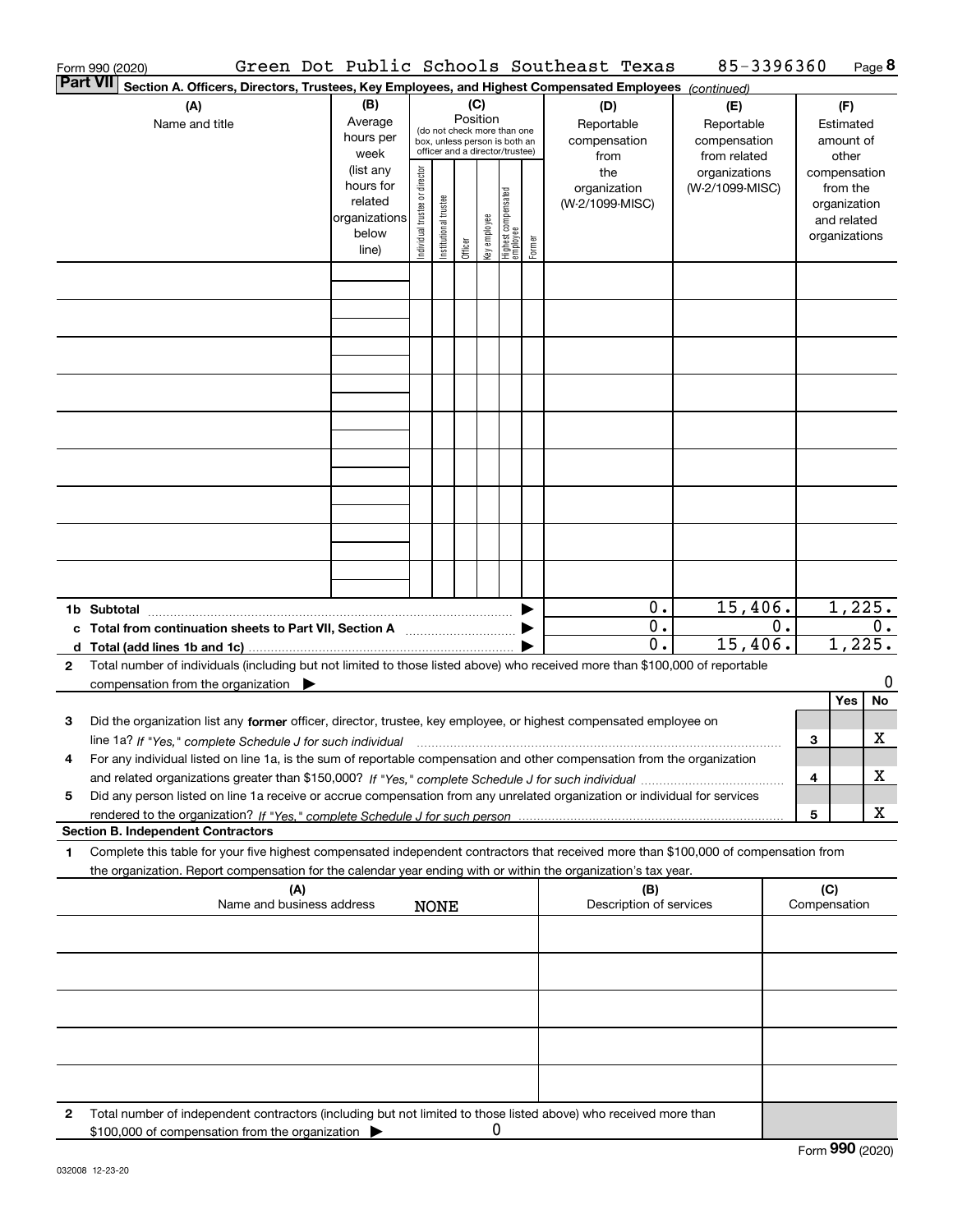|                                                           |                  |        | Form 990 (2020)                                                                                                        |    |                |                 |                      | Green Dot Public Schools Southeast Texas |                                              | 85-3396360                                        | Page 9                                                          |
|-----------------------------------------------------------|------------------|--------|------------------------------------------------------------------------------------------------------------------------|----|----------------|-----------------|----------------------|------------------------------------------|----------------------------------------------|---------------------------------------------------|-----------------------------------------------------------------|
| <b>Part VIII</b>                                          |                  |        | <b>Statement of Revenue</b>                                                                                            |    |                |                 |                      |                                          |                                              |                                                   |                                                                 |
|                                                           |                  |        | Check if Schedule O contains a response or note to any line in this Part VIII                                          |    |                |                 |                      |                                          |                                              |                                                   |                                                                 |
|                                                           |                  |        |                                                                                                                        |    |                |                 |                      | (A)<br>Total revenue                     | (B)<br>Related or exempt<br>function revenue | $\overline{(C)}$<br>Unrelated<br>business revenue | (D)<br>Revenue excluded<br>from tax under<br>sections 512 - 514 |
|                                                           |                  |        | 1 a Federated campaigns                                                                                                |    | 1a             |                 |                      |                                          |                                              |                                                   |                                                                 |
|                                                           |                  |        | <b>b</b> Membership dues                                                                                               |    | 1 <sub>b</sub> |                 |                      |                                          |                                              |                                                   |                                                                 |
| Contributions, Gifts, Grants<br>and Other Similar Amounts |                  |        | c Fundraising events                                                                                                   |    | 1 <sub>c</sub> |                 |                      |                                          |                                              |                                                   |                                                                 |
|                                                           |                  |        | d Related organizations                                                                                                |    | 1 <sub>d</sub> |                 | 200,000.             |                                          |                                              |                                                   |                                                                 |
|                                                           |                  |        | e Government grants (contributions)                                                                                    |    | 1e             |                 | 764, 418.            |                                          |                                              |                                                   |                                                                 |
|                                                           |                  |        | f All other contributions, gifts, grants, and                                                                          |    |                |                 |                      |                                          |                                              |                                                   |                                                                 |
|                                                           |                  |        | similar amounts not included above                                                                                     |    | 1f             |                 | 100,000.             |                                          |                                              |                                                   |                                                                 |
|                                                           |                  |        | g Noncash contributions included in lines 1a-1f                                                                        |    | $1g$ \$        |                 |                      |                                          |                                              |                                                   |                                                                 |
|                                                           |                  |        |                                                                                                                        |    |                |                 |                      | 1,064,418.                               |                                              |                                                   |                                                                 |
|                                                           |                  |        |                                                                                                                        |    |                |                 | <b>Business Code</b> |                                          |                                              |                                                   |                                                                 |
|                                                           |                  | 2a     | <u> 1989 - Johann Stoff, deutscher Stoffen und der Stoffen und der Stoffen und der Stoffen und der Stoffen und der</u> |    |                |                 |                      |                                          |                                              |                                                   |                                                                 |
|                                                           |                  | b      | <u> 1989 - Johann Barn, amerikansk politiker (</u>                                                                     |    |                |                 |                      |                                          |                                              |                                                   |                                                                 |
|                                                           |                  | с<br>d | <u> 1989 - Johann Harry Harry Harry Harry Harry Harry Harry Harry Harry Harry Harry Harry Harry Harry Harry Harry</u>  |    |                |                 |                      |                                          |                                              |                                                   |                                                                 |
| Program Service<br>Revenue                                |                  | е      | <u> 1989 - Johann Stein, mars an de Frankrik (f. 1989)</u>                                                             |    |                |                 |                      |                                          |                                              |                                                   |                                                                 |
|                                                           |                  |        |                                                                                                                        |    |                |                 |                      |                                          |                                              |                                                   |                                                                 |
|                                                           |                  | a      |                                                                                                                        |    |                |                 |                      |                                          |                                              |                                                   |                                                                 |
|                                                           | 3                |        | Investment income (including dividends, interest, and                                                                  |    |                |                 |                      |                                          |                                              |                                                   |                                                                 |
|                                                           |                  |        |                                                                                                                        |    |                |                 |                      |                                          |                                              |                                                   |                                                                 |
|                                                           | 4                |        | Income from investment of tax-exempt bond proceeds                                                                     |    |                |                 |                      |                                          |                                              |                                                   |                                                                 |
|                                                           | 5                |        |                                                                                                                        |    |                |                 |                      |                                          |                                              |                                                   |                                                                 |
|                                                           |                  |        |                                                                                                                        |    | (i) Real       |                 | (ii) Personal        |                                          |                                              |                                                   |                                                                 |
|                                                           |                  |        | 6 a Gross rents                                                                                                        | 6а |                |                 |                      |                                          |                                              |                                                   |                                                                 |
|                                                           |                  |        | <b>b</b> Less: rental expenses                                                                                         | 6b |                |                 |                      |                                          |                                              |                                                   |                                                                 |
|                                                           |                  |        | c Rental income or (loss)                                                                                              | 6c |                |                 |                      |                                          |                                              |                                                   |                                                                 |
|                                                           |                  |        | d Net rental income or (loss)<br>7 a Gross amount from sales of                                                        |    | (i) Securities |                 | (ii) Other           |                                          |                                              |                                                   |                                                                 |
|                                                           |                  |        | assets other than inventory                                                                                            | 7a |                |                 |                      |                                          |                                              |                                                   |                                                                 |
|                                                           |                  |        | <b>b</b> Less: cost or other basis                                                                                     |    |                |                 |                      |                                          |                                              |                                                   |                                                                 |
|                                                           |                  |        | and sales expenses                                                                                                     | 7b |                |                 |                      |                                          |                                              |                                                   |                                                                 |
| evenue                                                    |                  |        | c Gain or (loss)                                                                                                       | 7c |                |                 |                      |                                          |                                              |                                                   |                                                                 |
| Œ                                                         |                  |        |                                                                                                                        |    |                |                 |                      |                                          |                                              |                                                   |                                                                 |
| Other                                                     |                  |        | 8 a Gross income from fundraising events (not                                                                          |    |                |                 |                      |                                          |                                              |                                                   |                                                                 |
|                                                           |                  |        | including \$<br><u>of</u> of                                                                                           |    |                |                 |                      |                                          |                                              |                                                   |                                                                 |
|                                                           |                  |        | contributions reported on line 1c). See                                                                                |    |                |                 |                      |                                          |                                              |                                                   |                                                                 |
|                                                           |                  |        |                                                                                                                        |    |                | 8a              |                      |                                          |                                              |                                                   |                                                                 |
|                                                           |                  |        | <b>b</b> Less: direct expenses <i></i>                                                                                 |    |                | 8b              |                      |                                          |                                              |                                                   |                                                                 |
|                                                           |                  |        | c Net income or (loss) from fundraising events                                                                         |    |                |                 |                      |                                          |                                              |                                                   |                                                                 |
|                                                           |                  |        | 9 a Gross income from gaming activities. See                                                                           |    |                |                 |                      |                                          |                                              |                                                   |                                                                 |
|                                                           |                  |        |                                                                                                                        |    |                | ∣9a ∣<br> 9b    |                      |                                          |                                              |                                                   |                                                                 |
|                                                           |                  |        | <b>b</b> Less: direct expenses <b>manually</b><br>c Net income or (loss) from gaming activities                        |    |                |                 |                      |                                          |                                              |                                                   |                                                                 |
|                                                           |                  |        | 10 a Gross sales of inventory, less returns                                                                            |    |                |                 |                      |                                          |                                              |                                                   |                                                                 |
|                                                           |                  |        |                                                                                                                        |    |                | 10a             |                      |                                          |                                              |                                                   |                                                                 |
|                                                           |                  |        | <b>b</b> Less: cost of goods sold                                                                                      |    |                | 10 <sub>b</sub> |                      |                                          |                                              |                                                   |                                                                 |
|                                                           |                  |        | c Net income or (loss) from sales of inventory                                                                         |    |                |                 |                      |                                          |                                              |                                                   |                                                                 |
|                                                           |                  |        |                                                                                                                        |    |                |                 | <b>Business Code</b> |                                          |                                              |                                                   |                                                                 |
| Miscellaneous                                             |                  | 11 a   | <u> 1989 - Johann Barn, mars et al. (b. 1989)</u>                                                                      |    |                |                 |                      |                                          |                                              |                                                   |                                                                 |
|                                                           |                  | b      | <u> 1989 - Andrea Stadt, fransk politiker (d. 1989)</u>                                                                |    |                |                 |                      |                                          |                                              |                                                   |                                                                 |
| Revenue                                                   |                  | c      | the contract of the contract of the contract of the contract of the contract of                                        |    |                |                 |                      |                                          |                                              |                                                   |                                                                 |
|                                                           |                  |        |                                                                                                                        |    |                |                 |                      |                                          |                                              |                                                   |                                                                 |
|                                                           |                  |        |                                                                                                                        |    |                |                 |                      |                                          |                                              |                                                   |                                                                 |
|                                                           | 12 <sup>12</sup> |        |                                                                                                                        |    |                |                 |                      |                                          | 0.                                           | $0$ .                                             | 0.                                                              |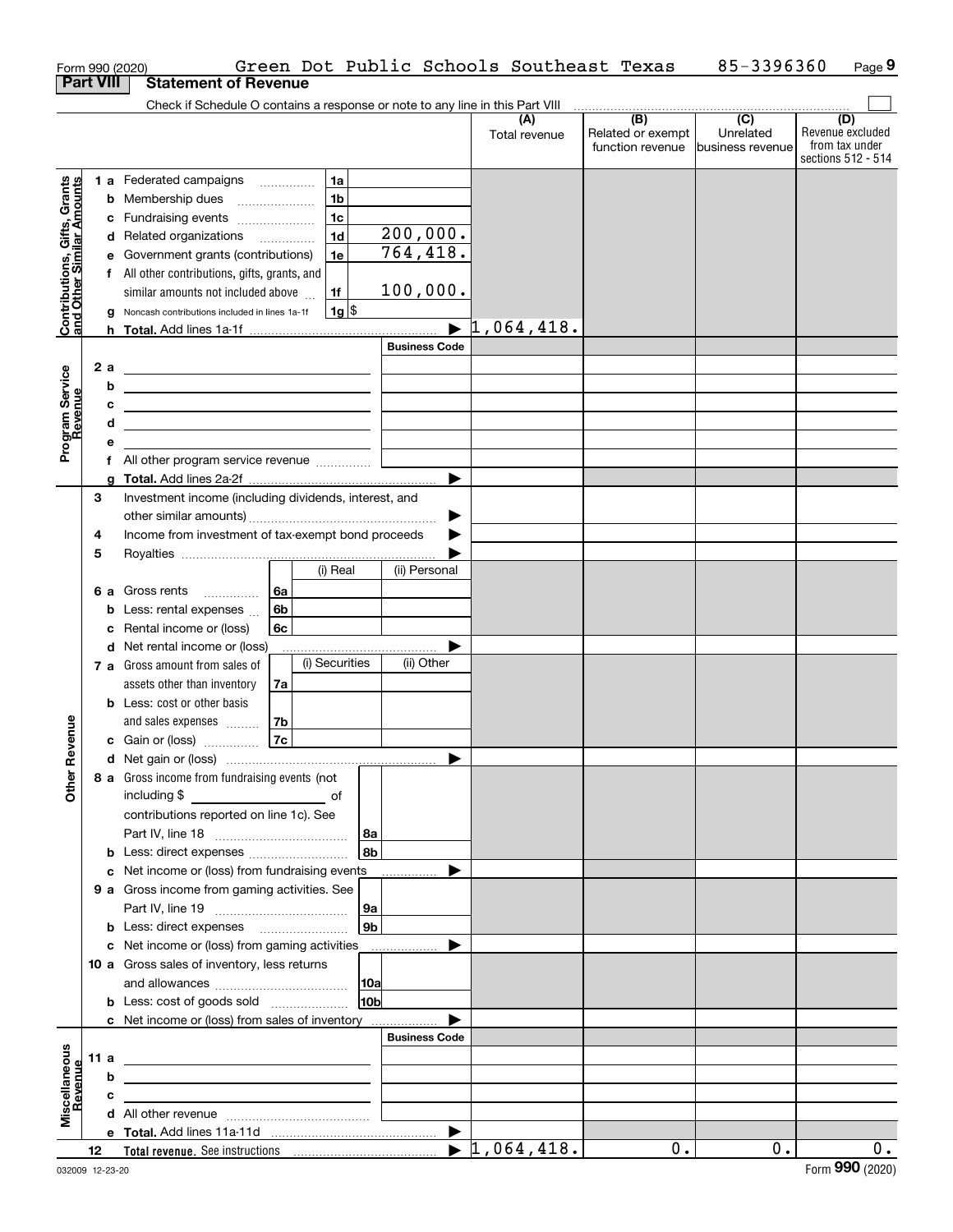|              | Section 501(c)(3) and 501(c)(4) organizations must complete all columns. All other organizations must complete column (A).                                                                                 |                         |                                                 |                                           |                                |
|--------------|------------------------------------------------------------------------------------------------------------------------------------------------------------------------------------------------------------|-------------------------|-------------------------------------------------|-------------------------------------------|--------------------------------|
|              | Check if Schedule O contains a response or note to any line in this Part IX                                                                                                                                |                         |                                                 |                                           |                                |
|              | Do not include amounts reported on lines 6b,<br>7b, 8b, 9b, and 10b of Part VIII.                                                                                                                          | (A)<br>Total expenses   | $\overline{(B)}$<br>Program service<br>expenses | (C)<br>Management and<br>general expenses | (D)<br>Fundraising<br>expenses |
| 1.           | Grants and other assistance to domestic organizations                                                                                                                                                      |                         |                                                 |                                           |                                |
|              | and domestic governments. See Part IV, line 21                                                                                                                                                             |                         |                                                 |                                           |                                |
| $\mathbf{2}$ | Grants and other assistance to domestic                                                                                                                                                                    |                         |                                                 |                                           |                                |
|              | individuals. See Part IV, line 22                                                                                                                                                                          |                         |                                                 |                                           |                                |
| 3            | Grants and other assistance to foreign                                                                                                                                                                     |                         |                                                 |                                           |                                |
|              | organizations, foreign governments, and foreign                                                                                                                                                            |                         |                                                 |                                           |                                |
|              | individuals. See Part IV, lines 15 and 16                                                                                                                                                                  |                         |                                                 |                                           |                                |
| 4            | Benefits paid to or for members                                                                                                                                                                            |                         |                                                 |                                           |                                |
| 5            | Compensation of current officers, directors,                                                                                                                                                               |                         |                                                 |                                           |                                |
|              |                                                                                                                                                                                                            |                         |                                                 |                                           |                                |
| 6            | Compensation not included above to disqualified                                                                                                                                                            |                         |                                                 |                                           |                                |
|              | persons (as defined under section 4958(f)(1)) and                                                                                                                                                          |                         |                                                 |                                           |                                |
|              | persons described in section 4958(c)(3)(B)                                                                                                                                                                 |                         |                                                 |                                           |                                |
| 7            |                                                                                                                                                                                                            | 9,163.                  | 721.                                            | 8,442.                                    |                                |
| 8            | Pension plan accruals and contributions (include                                                                                                                                                           |                         |                                                 |                                           |                                |
|              | section 401(k) and 403(b) employer contributions)                                                                                                                                                          |                         |                                                 |                                           |                                |
| 9            |                                                                                                                                                                                                            |                         |                                                 |                                           |                                |
| 10           |                                                                                                                                                                                                            |                         |                                                 |                                           |                                |
| 11           | Fees for services (nonemployees):                                                                                                                                                                          |                         |                                                 |                                           |                                |
| a            |                                                                                                                                                                                                            |                         |                                                 |                                           |                                |
| b            |                                                                                                                                                                                                            | 22,330.                 | 22,330.                                         |                                           |                                |
| с            |                                                                                                                                                                                                            |                         |                                                 |                                           |                                |
| d            |                                                                                                                                                                                                            |                         |                                                 |                                           |                                |
| е            | Professional fundraising services. See Part IV, line 17                                                                                                                                                    |                         |                                                 |                                           |                                |
| f            | Investment management fees                                                                                                                                                                                 |                         |                                                 |                                           |                                |
| g            | Other. (If line 11g amount exceeds 10% of line 25,                                                                                                                                                         |                         |                                                 |                                           |                                |
|              | column (A) amount, list line 11g expenses on Sch O.)                                                                                                                                                       |                         |                                                 |                                           |                                |
| 12           |                                                                                                                                                                                                            | $\overline{214}$ , 836. | 214,836.                                        |                                           |                                |
| 13           |                                                                                                                                                                                                            | 3,876.                  | 3,375.                                          | $\overline{501}$ .                        |                                |
| 14<br>15     |                                                                                                                                                                                                            |                         |                                                 |                                           |                                |
| 16           |                                                                                                                                                                                                            |                         |                                                 |                                           |                                |
| 17           |                                                                                                                                                                                                            | 27,576.                 | 26,933.                                         | 643.                                      |                                |
|              | Payments of travel or entertainment expenses                                                                                                                                                               |                         |                                                 |                                           |                                |
|              | for any federal, state, or local public officials                                                                                                                                                          |                         |                                                 |                                           |                                |
| 19           | Conferences, conventions, and meetings                                                                                                                                                                     |                         |                                                 |                                           |                                |
| 20           | Interest                                                                                                                                                                                                   |                         |                                                 |                                           |                                |
| 21           |                                                                                                                                                                                                            |                         |                                                 |                                           |                                |
| 22           | Depreciation, depletion, and amortization                                                                                                                                                                  |                         |                                                 |                                           |                                |
| 23           | Insurance                                                                                                                                                                                                  |                         |                                                 |                                           |                                |
| 24           | Other expenses. Itemize expenses not covered<br>above (List miscellaneous expenses on line 24e. If<br>line 24e amount exceeds 10% of line 25, column (A)<br>amount, list line 24e expenses on Schedule O.) |                         |                                                 |                                           |                                |
| a            | Student Services                                                                                                                                                                                           | 499,371.                | 499,371.                                        |                                           |                                |
|              | <b>b Operating Expenses</b>                                                                                                                                                                                | 25,058.                 |                                                 | 25,058.                                   |                                |
| c            | Materials and Supplies                                                                                                                                                                                     | $\overline{1,509}$ .    | 1,509.                                          |                                           |                                |
| q            |                                                                                                                                                                                                            |                         |                                                 |                                           |                                |
|              | e All other expenses                                                                                                                                                                                       |                         |                                                 |                                           |                                |
| 25           | Total functional expenses. Add lines 1 through 24e                                                                                                                                                         | 803,719.                | 769,075.                                        | 34,644.                                   | $\overline{0}$ .               |
| 26           | Joint costs. Complete this line only if the organization                                                                                                                                                   |                         |                                                 |                                           |                                |
|              | reported in column (B) joint costs from a combined                                                                                                                                                         |                         |                                                 |                                           |                                |
|              | educational campaign and fundraising solicitation.                                                                                                                                                         |                         |                                                 |                                           |                                |
|              | Check here $\blacktriangleright$<br>if following SOP 98-2 (ASC 958-720)                                                                                                                                    |                         |                                                 |                                           |                                |

Form 990 (2020) Page **Part IX Statement of Functional Expenses**

Green Dot Public Schools Southeast Texas 85-3396360

**10**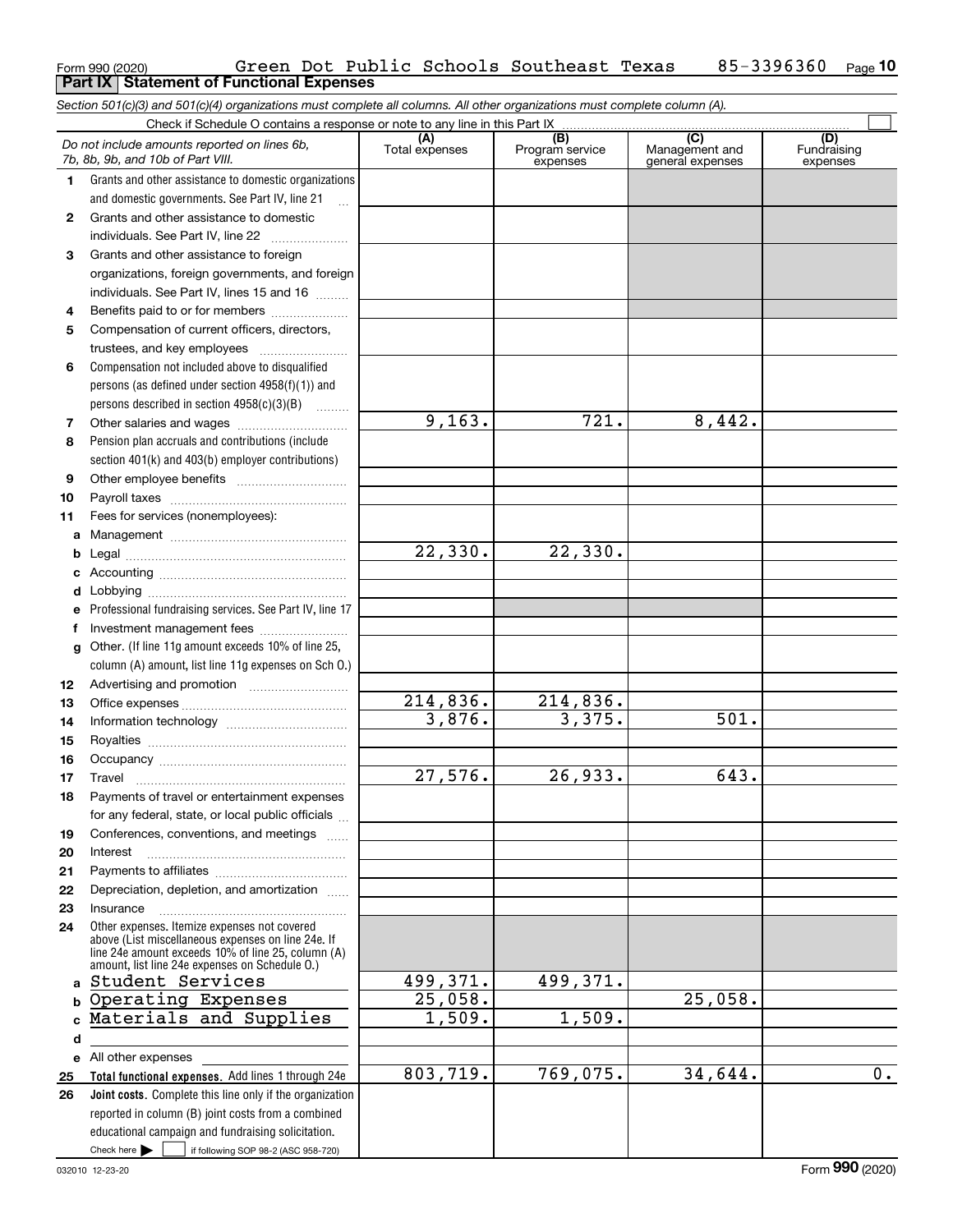| Form 990 (2020) |                               |  |
|-----------------|-------------------------------|--|
|                 | <b>Part X   Balance Sheet</b> |  |
|                 |                               |  |

|                             |    | Check if Schedule O contains a response or note to any line in this Part X                                                                                                                                                     | (A)<br>Beginning of year |                | (B)<br>End of year |
|-----------------------------|----|--------------------------------------------------------------------------------------------------------------------------------------------------------------------------------------------------------------------------------|--------------------------|----------------|--------------------|
|                             | 1  |                                                                                                                                                                                                                                | $0$ .                    | 1.             | 300,000.           |
|                             | 2  |                                                                                                                                                                                                                                |                          | $\mathbf{2}$   |                    |
|                             | 3  |                                                                                                                                                                                                                                |                          | 3              |                    |
|                             | 4  |                                                                                                                                                                                                                                |                          | 4              | 623,332.           |
|                             | 5  | Loans and other receivables from any current or former officer, director,                                                                                                                                                      |                          |                |                    |
|                             |    | trustee, key employee, creator or founder, substantial contributor, or 35%                                                                                                                                                     |                          |                |                    |
|                             |    | controlled entity or family member of any of these persons                                                                                                                                                                     |                          | 5              |                    |
|                             | 6  | Loans and other receivables from other disqualified persons (as defined                                                                                                                                                        |                          |                |                    |
|                             |    | under section $4958(f)(1)$ , and persons described in section $4958(c)(3)(B)$                                                                                                                                                  | $\ldots$                 | 6              |                    |
|                             | 7  |                                                                                                                                                                                                                                |                          | $\overline{7}$ |                    |
| Assets                      | 8  |                                                                                                                                                                                                                                |                          | 8              |                    |
|                             | 9  |                                                                                                                                                                                                                                |                          | 9              |                    |
|                             |    | <b>10a</b> Land, buildings, and equipment: cost or other                                                                                                                                                                       |                          |                |                    |
|                             |    | basis. Complete Part VI of Schedule D  10a                                                                                                                                                                                     |                          |                |                    |
|                             |    |                                                                                                                                                                                                                                |                          | 10c            |                    |
|                             | 11 |                                                                                                                                                                                                                                |                          | 11             |                    |
|                             | 12 |                                                                                                                                                                                                                                |                          | 12             |                    |
|                             | 13 |                                                                                                                                                                                                                                |                          | 13             |                    |
|                             | 14 |                                                                                                                                                                                                                                |                          | 14             |                    |
|                             | 15 |                                                                                                                                                                                                                                |                          | 15             |                    |
|                             | 16 |                                                                                                                                                                                                                                | $0$ .                    | 16             | 923,332.           |
|                             | 17 |                                                                                                                                                                                                                                | $\overline{0}$ .         | 17             | 178,778.           |
|                             | 18 |                                                                                                                                                                                                                                |                          | 18             |                    |
|                             | 19 | Deferred revenue material contracts and a contract of the contract of the contract of the contract of the contract of the contract of the contract of the contract of the contract of the contract of the contract of the cont |                          | 19             |                    |
|                             | 20 |                                                                                                                                                                                                                                |                          | 20             |                    |
|                             | 21 | Escrow or custodial account liability. Complete Part IV of Schedule D                                                                                                                                                          |                          | 21             |                    |
|                             | 22 | Loans and other payables to any current or former officer, director,                                                                                                                                                           |                          |                |                    |
| Liabilities                 |    | trustee, key employee, creator or founder, substantial contributor, or 35%                                                                                                                                                     |                          |                |                    |
|                             |    | controlled entity or family member of any of these persons                                                                                                                                                                     |                          | 22             |                    |
|                             | 23 | Secured mortgages and notes payable to unrelated third parties                                                                                                                                                                 |                          | 23             |                    |
|                             | 24 |                                                                                                                                                                                                                                |                          | 24             |                    |
|                             | 25 | Other liabilities (including federal income tax, payables to related third                                                                                                                                                     |                          |                |                    |
|                             |    | parties, and other liabilities not included on lines 17-24). Complete Part X                                                                                                                                                   |                          |                |                    |
|                             |    | of Schedule D                                                                                                                                                                                                                  | 0.                       | 25             | 483,855.           |
|                             | 26 | Total liabilities. Add lines 17 through 25                                                                                                                                                                                     | $\overline{0}$ .         | 26             | 662,633.           |
|                             |    | Organizations that follow FASB ASC 958, check here $\triangleright \lfloor X \rfloor$                                                                                                                                          |                          |                |                    |
|                             |    | and complete lines 27, 28, 32, and 33.                                                                                                                                                                                         |                          |                |                    |
|                             | 27 | Net assets without donor restrictions                                                                                                                                                                                          | 0.                       | 27             | 160,699.           |
|                             | 28 |                                                                                                                                                                                                                                | $\overline{0}$ .         | 28             | 100,000.           |
|                             |    | Organizations that do not follow FASB ASC 958, check here ▶ [                                                                                                                                                                  |                          |                |                    |
|                             |    | and complete lines 29 through 33.                                                                                                                                                                                              |                          |                |                    |
| Net Assets or Fund Balances | 29 |                                                                                                                                                                                                                                |                          | 29             |                    |
|                             | 30 | Paid-in or capital surplus, or land, building, or equipment fund                                                                                                                                                               |                          | 30             |                    |
|                             | 31 | Retained earnings, endowment, accumulated income, or other funds                                                                                                                                                               |                          | 31             |                    |
|                             | 32 |                                                                                                                                                                                                                                | 0.                       | 32             | 260,699.           |
|                             | 33 |                                                                                                                                                                                                                                | 0.                       | 33             | 923,332.           |

Form (2020) **990**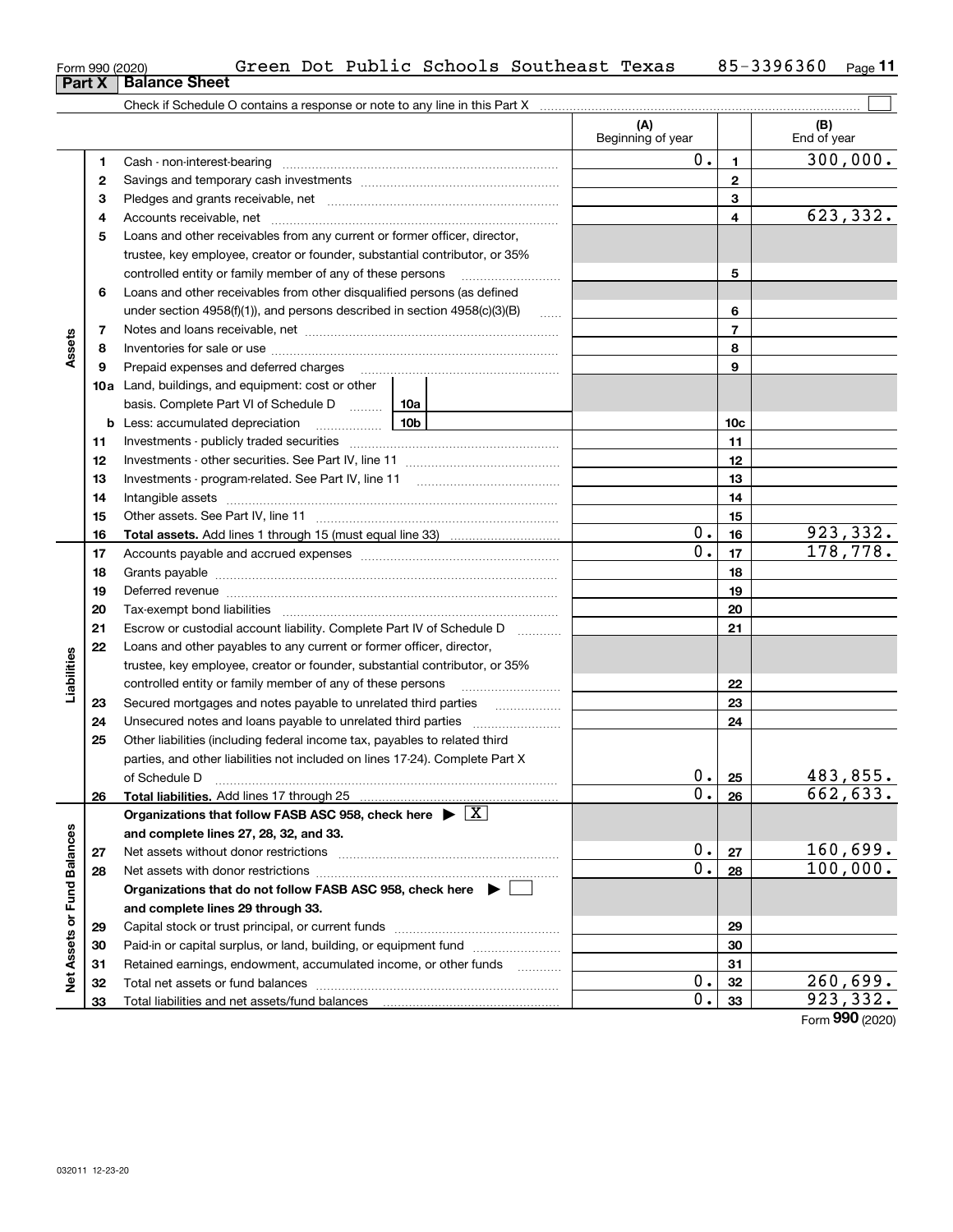|    | Green Dot Public Schools Southeast Texas<br>Form 990 (2020)                                                                     | 85-3396360              |                |          | $Page$ 12 |
|----|---------------------------------------------------------------------------------------------------------------------------------|-------------------------|----------------|----------|-----------|
|    | <b>Reconciliation of Net Assets</b><br><b>Part XI</b>                                                                           |                         |                |          |           |
|    |                                                                                                                                 |                         |                |          |           |
|    |                                                                                                                                 |                         |                |          |           |
| 1  | Total revenue (must equal Part VIII, column (A), line 12)                                                                       | $\mathbf{1}$            | 1,064,418.     |          |           |
| 2  | Total expenses (must equal Part IX, column (A), line 25)                                                                        | $\overline{2}$          |                | 803,719. |           |
| з  | Revenue less expenses. Subtract line 2 from line 1                                                                              | 3                       |                |          | 260,699.  |
| 4  |                                                                                                                                 | $\overline{\mathbf{4}}$ |                |          | 0.        |
| 5  | Net unrealized gains (losses) on investments                                                                                    | 5                       |                |          |           |
| 6  |                                                                                                                                 | 6                       |                |          |           |
| 7  |                                                                                                                                 | $\overline{7}$          |                |          |           |
| 8  | Prior period adjustments                                                                                                        | 8                       |                |          |           |
| 9  | Other changes in net assets or fund balances (explain on Schedule O)                                                            | $\mathbf{Q}$            |                |          | 0.        |
| 10 | Net assets or fund balances at end of year. Combine lines 3 through 9 (must equal Part X, line 32,                              |                         |                |          |           |
|    |                                                                                                                                 | 10                      |                |          | 260,699.  |
|    | Part XII Financial Statements and Reporting                                                                                     |                         |                |          |           |
|    |                                                                                                                                 |                         |                |          |           |
|    |                                                                                                                                 |                         |                | Yes      | No        |
| 1. | $\boxed{\mathbf{X}}$ Accrual<br>Accounting method used to prepare the Form 990: <u>I</u> Cash<br>Other                          |                         |                |          |           |
|    | If the organization changed its method of accounting from a prior year or checked "Other," explain in Schedule O.               |                         |                |          |           |
|    | 2a Were the organization's financial statements compiled or reviewed by an independent accountant?                              |                         | 2a             |          | Χ         |
|    | If "Yes," check a box below to indicate whether the financial statements for the year were compiled or reviewed on a            |                         |                |          |           |
|    | separate basis, consolidated basis, or both:                                                                                    |                         |                |          |           |
|    | Separate basis<br><b>Consolidated basis</b><br>Both consolidated and separate basis                                             |                         |                |          |           |
|    | <b>b</b> Were the organization's financial statements audited by an independent accountant?                                     |                         | 2 <sub>b</sub> | Χ        |           |
|    | If "Yes," check a box below to indicate whether the financial statements for the year were audited on a separate basis,         |                         |                |          |           |
|    | consolidated basis, or both:                                                                                                    |                         |                |          |           |
|    | $X$ Both consolidated and separate basis<br><b>Consolidated basis</b><br>Separate basis                                         |                         |                |          |           |
| c  | If "Yes" to line 2a or 2b, does the organization have a committee that assumes responsibility for oversight of the audit,       |                         |                |          |           |
|    | review, or compilation of its financial statements and selection of an independent accountant?                                  |                         | 2c             | Χ        |           |
|    | If the organization changed either its oversight process or selection process during the tax year, explain on Schedule O.       |                         |                |          |           |
|    | 3a As a result of a federal award, was the organization required to undergo an audit or audits as set forth in the Single Audit |                         |                |          |           |
|    |                                                                                                                                 |                         | За             | х        |           |
|    | b If "Yes," did the organization undergo the required audit or audits? If the organization did not undergo the required audit   |                         |                |          |           |
|    |                                                                                                                                 |                         | 3 <sub>b</sub> | X        |           |

Form (2020) **990**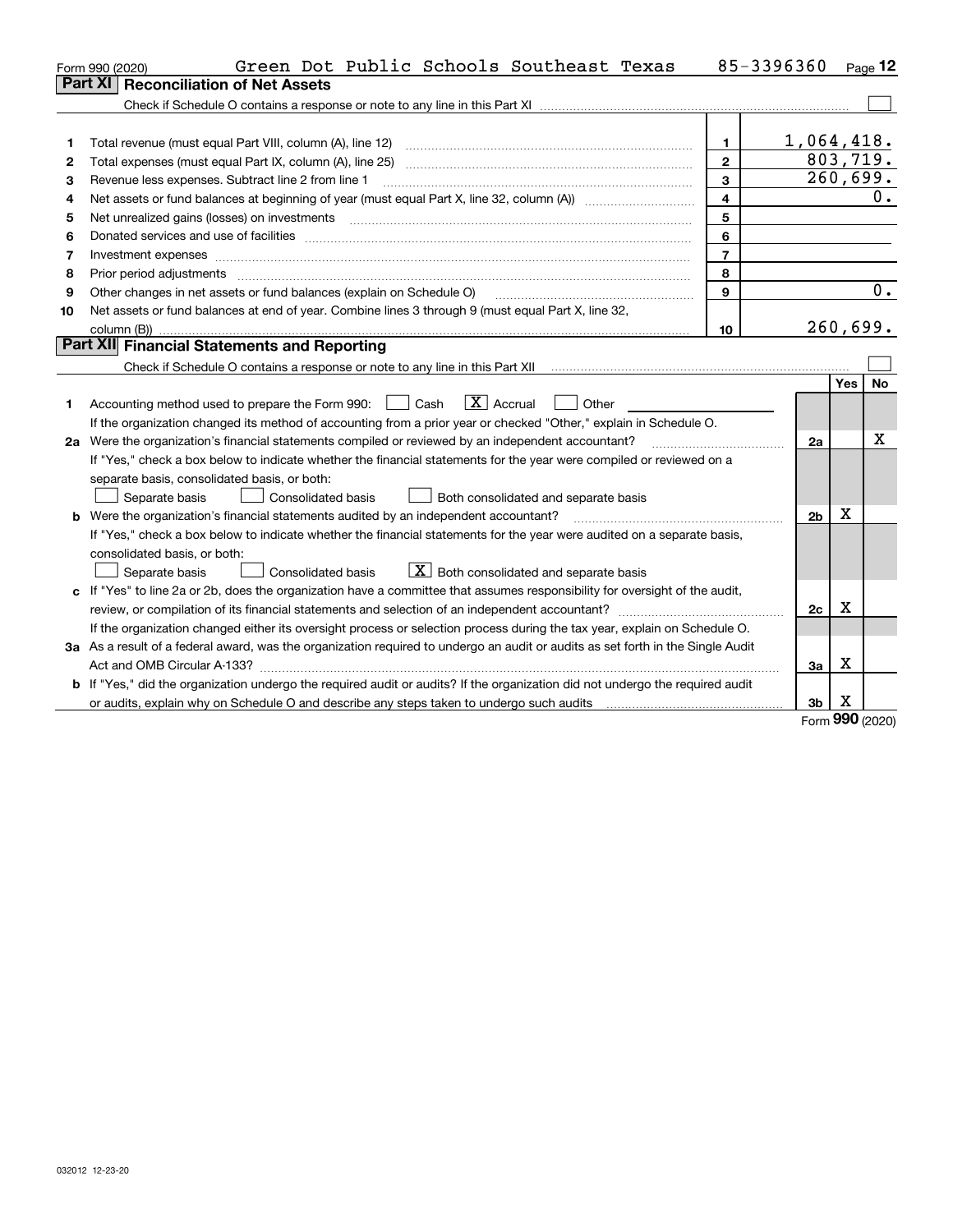|  |  |  |  |  |  |  |  | <b>SCHEDULE A</b> |  |  |
|--|--|--|--|--|--|--|--|-------------------|--|--|
|--|--|--|--|--|--|--|--|-------------------|--|--|

## **Public Charity Status and Public Support**

**Complete if the organization is a section 501(c)(3) organization or a section 4947(a)(1) nonexempt charitable trust. | Attach to Form 990 or Form 990-EZ.** 

|  |  | www.irs.gov/Form990 for instructions and the latest information. |
|--|--|------------------------------------------------------------------|

| OMB No 1545-0047                    |
|-------------------------------------|
| 2020                                |
| <b>Open to Public</b><br>Inspection |

| Attach to Form 990 or Form 990-EZ.<br>Department of the Treasury<br>Internal Revenue Service<br>Go to www.irs.gov/Form990 for instructions and the latest information. |                                                                                                                                            |                                                      |  |                                                                          |                                                                                                                                              | <b>Open to Public</b><br>Inspection |                                                                |                            |  |                                       |
|------------------------------------------------------------------------------------------------------------------------------------------------------------------------|--------------------------------------------------------------------------------------------------------------------------------------------|------------------------------------------------------|--|--------------------------------------------------------------------------|----------------------------------------------------------------------------------------------------------------------------------------------|-------------------------------------|----------------------------------------------------------------|----------------------------|--|---------------------------------------|
|                                                                                                                                                                        |                                                                                                                                            | Name of the organization                             |  |                                                                          |                                                                                                                                              |                                     |                                                                |                            |  | <b>Employer identification number</b> |
|                                                                                                                                                                        |                                                                                                                                            |                                                      |  |                                                                          | Green Dot Public Schools Southeast Texas                                                                                                     |                                     |                                                                |                            |  | 85-3396360                            |
| Part I                                                                                                                                                                 |                                                                                                                                            |                                                      |  |                                                                          | Reason for Public Charity Status. (All organizations must complete this part.) See instructions.                                             |                                     |                                                                |                            |  |                                       |
|                                                                                                                                                                        |                                                                                                                                            |                                                      |  |                                                                          |                                                                                                                                              |                                     |                                                                |                            |  |                                       |
|                                                                                                                                                                        |                                                                                                                                            |                                                      |  |                                                                          | The organization is not a private foundation because it is: (For lines 1 through 12, check only one box.)                                    |                                     |                                                                |                            |  |                                       |
| 1                                                                                                                                                                      |                                                                                                                                            |                                                      |  |                                                                          | A church, convention of churches, or association of churches described in section 170(b)(1)(A)(i).                                           |                                     |                                                                |                            |  |                                       |
| 2                                                                                                                                                                      | $\mathbf{X}$                                                                                                                               |                                                      |  |                                                                          | A school described in section 170(b)(1)(A)(ii). (Attach Schedule E (Form 990 or 990-EZ).)                                                    |                                     |                                                                |                            |  |                                       |
| з                                                                                                                                                                      | A hospital or a cooperative hospital service organization described in section 170(b)(1)(A)(iii).                                          |                                                      |  |                                                                          |                                                                                                                                              |                                     |                                                                |                            |  |                                       |
| 4                                                                                                                                                                      | A medical research organization operated in conjunction with a hospital described in section 170(b)(1)(A)(iii). Enter the hospital's name, |                                                      |  |                                                                          |                                                                                                                                              |                                     |                                                                |                            |  |                                       |
|                                                                                                                                                                        | city, and state:                                                                                                                           |                                                      |  |                                                                          |                                                                                                                                              |                                     |                                                                |                            |  |                                       |
| 5                                                                                                                                                                      |                                                                                                                                            |                                                      |  |                                                                          | An organization operated for the benefit of a college or university owned or operated by a governmental unit described in                    |                                     |                                                                |                            |  |                                       |
|                                                                                                                                                                        |                                                                                                                                            |                                                      |  | section 170(b)(1)(A)(iv). (Complete Part II.)                            |                                                                                                                                              |                                     |                                                                |                            |  |                                       |
| 6                                                                                                                                                                      |                                                                                                                                            |                                                      |  |                                                                          | A federal, state, or local government or governmental unit described in section 170(b)(1)(A)(v).                                             |                                     |                                                                |                            |  |                                       |
| 7                                                                                                                                                                      |                                                                                                                                            |                                                      |  |                                                                          | An organization that normally receives a substantial part of its support from a governmental unit or from the general public described in    |                                     |                                                                |                            |  |                                       |
|                                                                                                                                                                        |                                                                                                                                            |                                                      |  | section 170(b)(1)(A)(vi). (Complete Part II.)                            |                                                                                                                                              |                                     |                                                                |                            |  |                                       |
| 8                                                                                                                                                                      |                                                                                                                                            |                                                      |  |                                                                          | A community trust described in section 170(b)(1)(A)(vi). (Complete Part II.)                                                                 |                                     |                                                                |                            |  |                                       |
| 9                                                                                                                                                                      |                                                                                                                                            |                                                      |  |                                                                          | An agricultural research organization described in section 170(b)(1)(A)(ix) operated in conjunction with a land-grant college                |                                     |                                                                |                            |  |                                       |
|                                                                                                                                                                        |                                                                                                                                            |                                                      |  |                                                                          | or university or a non-land-grant college of agriculture (see instructions). Enter the name, city, and state of the college or               |                                     |                                                                |                            |  |                                       |
|                                                                                                                                                                        |                                                                                                                                            | university:                                          |  |                                                                          |                                                                                                                                              |                                     |                                                                |                            |  |                                       |
| 10                                                                                                                                                                     |                                                                                                                                            |                                                      |  |                                                                          | An organization that normally receives (1) more than 33 1/3% of its support from contributions, membership fees, and gross receipts from     |                                     |                                                                |                            |  |                                       |
|                                                                                                                                                                        |                                                                                                                                            |                                                      |  |                                                                          | activities related to its exempt functions, subject to certain exceptions; and (2) no more than 33 1/3% of its support from gross investment |                                     |                                                                |                            |  |                                       |
|                                                                                                                                                                        |                                                                                                                                            |                                                      |  |                                                                          |                                                                                                                                              |                                     |                                                                |                            |  |                                       |
|                                                                                                                                                                        |                                                                                                                                            |                                                      |  |                                                                          | income and unrelated business taxable income (less section 511 tax) from businesses acquired by the organization after June 30, 1975.        |                                     |                                                                |                            |  |                                       |
|                                                                                                                                                                        |                                                                                                                                            |                                                      |  | See section 509(a)(2). (Complete Part III.)                              |                                                                                                                                              |                                     |                                                                |                            |  |                                       |
| 11                                                                                                                                                                     |                                                                                                                                            |                                                      |  |                                                                          | An organization organized and operated exclusively to test for public safety. See section 509(a)(4).                                         |                                     |                                                                |                            |  |                                       |
| 12                                                                                                                                                                     |                                                                                                                                            |                                                      |  |                                                                          | An organization organized and operated exclusively for the benefit of, to perform the functions of, or to carry out the purposes of one or   |                                     |                                                                |                            |  |                                       |
|                                                                                                                                                                        |                                                                                                                                            |                                                      |  |                                                                          | more publicly supported organizations described in section 509(a)(1) or section 509(a)(2). See section 509(a)(3). Check the box in           |                                     |                                                                |                            |  |                                       |
|                                                                                                                                                                        |                                                                                                                                            |                                                      |  |                                                                          | lines 12a through 12d that describes the type of supporting organization and complete lines 12e, 12f, and 12g.                               |                                     |                                                                |                            |  |                                       |
| а                                                                                                                                                                      |                                                                                                                                            |                                                      |  |                                                                          | Type I. A supporting organization operated, supervised, or controlled by its supported organization(s), typically by giving                  |                                     |                                                                |                            |  |                                       |
|                                                                                                                                                                        |                                                                                                                                            |                                                      |  |                                                                          | the supported organization(s) the power to regularly appoint or elect a majority of the directors or trustees of the supporting              |                                     |                                                                |                            |  |                                       |
|                                                                                                                                                                        |                                                                                                                                            |                                                      |  | organization. You must complete Part IV, Sections A and B.               |                                                                                                                                              |                                     |                                                                |                            |  |                                       |
| b                                                                                                                                                                      |                                                                                                                                            |                                                      |  |                                                                          | Type II. A supporting organization supervised or controlled in connection with its supported organization(s), by having                      |                                     |                                                                |                            |  |                                       |
|                                                                                                                                                                        |                                                                                                                                            |                                                      |  |                                                                          | control or management of the supporting organization vested in the same persons that control or manage the supported                         |                                     |                                                                |                            |  |                                       |
|                                                                                                                                                                        |                                                                                                                                            |                                                      |  | organization(s). You must complete Part IV, Sections A and C.            |                                                                                                                                              |                                     |                                                                |                            |  |                                       |
| с                                                                                                                                                                      |                                                                                                                                            |                                                      |  |                                                                          | Type III functionally integrated. A supporting organization operated in connection with, and functionally integrated with,                   |                                     |                                                                |                            |  |                                       |
|                                                                                                                                                                        |                                                                                                                                            |                                                      |  |                                                                          | its supported organization(s) (see instructions). You must complete Part IV, Sections A, D, and E.                                           |                                     |                                                                |                            |  |                                       |
| d                                                                                                                                                                      |                                                                                                                                            |                                                      |  |                                                                          | Type III non-functionally integrated. A supporting organization operated in connection with its supported organization(s)                    |                                     |                                                                |                            |  |                                       |
|                                                                                                                                                                        |                                                                                                                                            |                                                      |  |                                                                          | that is not functionally integrated. The organization generally must satisfy a distribution requirement and an attentiveness                 |                                     |                                                                |                            |  |                                       |
|                                                                                                                                                                        |                                                                                                                                            |                                                      |  |                                                                          | requirement (see instructions). You must complete Part IV, Sections A and D, and Part V.                                                     |                                     |                                                                |                            |  |                                       |
| е                                                                                                                                                                      |                                                                                                                                            |                                                      |  |                                                                          | Check this box if the organization received a written determination from the IRS that it is a Type I, Type II, Type III                      |                                     |                                                                |                            |  |                                       |
|                                                                                                                                                                        |                                                                                                                                            |                                                      |  |                                                                          | functionally integrated, or Type III non-functionally integrated supporting organization.                                                    |                                     |                                                                |                            |  |                                       |
|                                                                                                                                                                        |                                                                                                                                            | <b>f</b> Enter the number of supported organizations |  |                                                                          |                                                                                                                                              |                                     |                                                                |                            |  |                                       |
|                                                                                                                                                                        |                                                                                                                                            |                                                      |  | g Provide the following information about the supported organization(s). |                                                                                                                                              |                                     |                                                                |                            |  |                                       |
|                                                                                                                                                                        |                                                                                                                                            | (i) Name of supported                                |  | (ii) EIN                                                                 | (iii) Type of organization                                                                                                                   |                                     | (iv) Is the organization listed<br>in your governing document? | (v) Amount of monetary     |  | (vi) Amount of other                  |
|                                                                                                                                                                        |                                                                                                                                            | organization                                         |  |                                                                          | (described on lines 1-10<br>above (see instructions))                                                                                        | Yes                                 | No                                                             | support (see instructions) |  | support (see instructions)            |
|                                                                                                                                                                        |                                                                                                                                            |                                                      |  |                                                                          |                                                                                                                                              |                                     |                                                                |                            |  |                                       |
|                                                                                                                                                                        |                                                                                                                                            |                                                      |  |                                                                          |                                                                                                                                              |                                     |                                                                |                            |  |                                       |
|                                                                                                                                                                        |                                                                                                                                            |                                                      |  |                                                                          |                                                                                                                                              |                                     |                                                                |                            |  |                                       |
|                                                                                                                                                                        |                                                                                                                                            |                                                      |  |                                                                          |                                                                                                                                              |                                     |                                                                |                            |  |                                       |
|                                                                                                                                                                        |                                                                                                                                            |                                                      |  |                                                                          |                                                                                                                                              |                                     |                                                                |                            |  |                                       |
|                                                                                                                                                                        |                                                                                                                                            |                                                      |  |                                                                          |                                                                                                                                              |                                     |                                                                |                            |  |                                       |
|                                                                                                                                                                        |                                                                                                                                            |                                                      |  |                                                                          |                                                                                                                                              |                                     |                                                                |                            |  |                                       |
|                                                                                                                                                                        |                                                                                                                                            |                                                      |  |                                                                          |                                                                                                                                              |                                     |                                                                |                            |  |                                       |
|                                                                                                                                                                        |                                                                                                                                            |                                                      |  |                                                                          |                                                                                                                                              |                                     |                                                                |                            |  |                                       |
|                                                                                                                                                                        |                                                                                                                                            |                                                      |  |                                                                          |                                                                                                                                              |                                     |                                                                |                            |  |                                       |
|                                                                                                                                                                        |                                                                                                                                            |                                                      |  |                                                                          |                                                                                                                                              |                                     |                                                                |                            |  |                                       |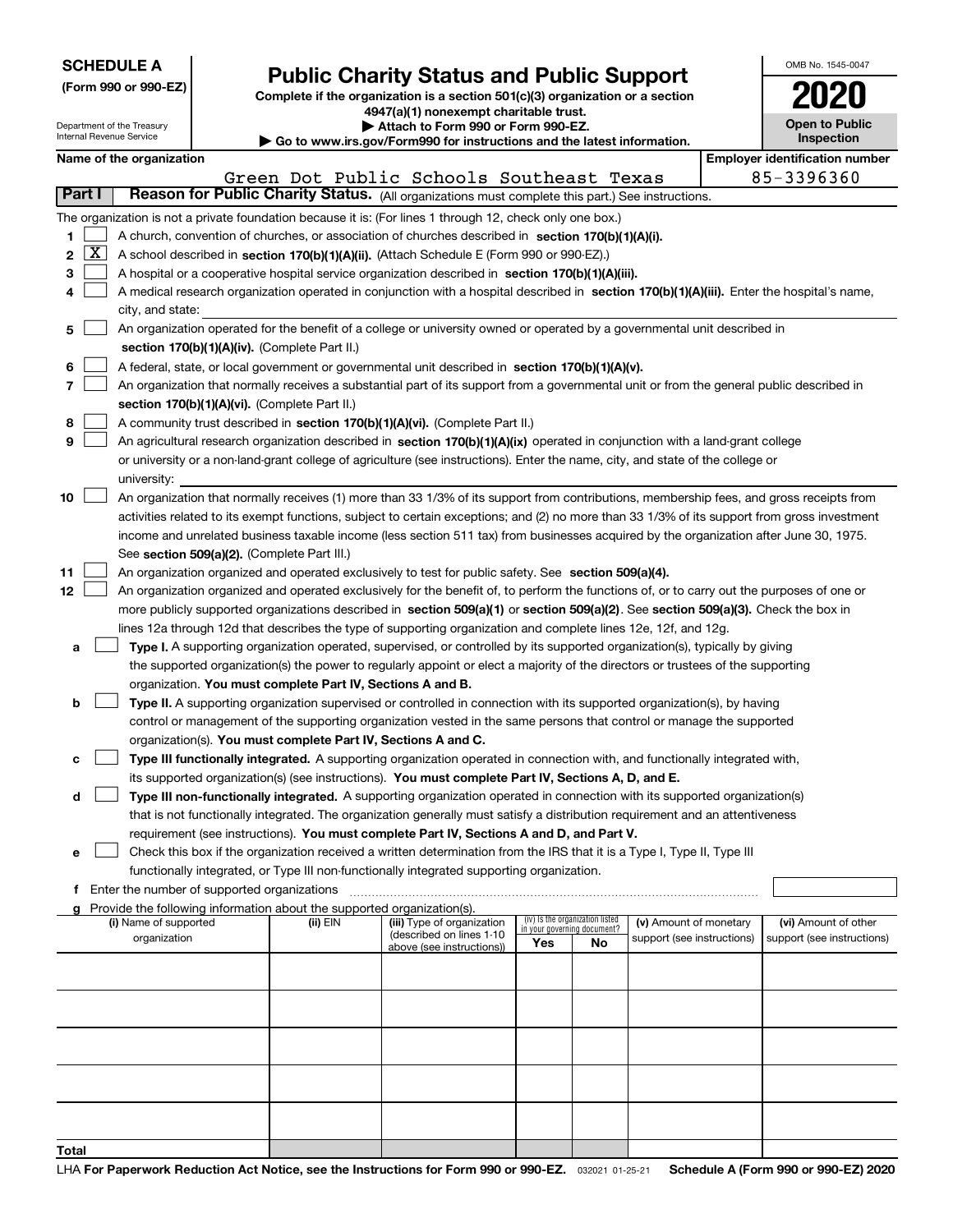## <u>Schedule A (Form 990 or 990-EZ) 2020 Green Dot Public Schools Southeast Texas 85-3396360 <sub>Page 2</sub></u> **Part II Support Schedule for Organizations Described in Sections 170(b)(1)(A)(iv) and 170(b)(1)(A)(vi)**

(Complete only if you checked the box on line 5, 7, or 8 of Part I or if the organization failed to qualify under Part III. If the organization fails to qualify under the tests listed below, please complete Part III.)

|    | <b>Section A. Public Support</b>                                                                                                               |          |            |            |            |          |                          |
|----|------------------------------------------------------------------------------------------------------------------------------------------------|----------|------------|------------|------------|----------|--------------------------|
|    | Calendar year (or fiscal year beginning in) $\blacktriangleright$                                                                              | (a) 2016 | $(b)$ 2017 | $(c)$ 2018 | $(d)$ 2019 | (e) 2020 | (f) Total                |
|    | <b>1</b> Gifts, grants, contributions, and                                                                                                     |          |            |            |            |          |                          |
|    | membership fees received. (Do not                                                                                                              |          |            |            |            |          |                          |
|    | include any "unusual grants.")                                                                                                                 |          |            |            |            |          |                          |
|    | 2 Tax revenues levied for the organ-                                                                                                           |          |            |            |            |          |                          |
|    | ization's benefit and either paid to                                                                                                           |          |            |            |            |          |                          |
|    | or expended on its behalf                                                                                                                      |          |            |            |            |          |                          |
|    | 3 The value of services or facilities                                                                                                          |          |            |            |            |          |                          |
|    | furnished by a governmental unit to                                                                                                            |          |            |            |            |          |                          |
|    | the organization without charge                                                                                                                |          |            |            |            |          |                          |
|    | 4 Total. Add lines 1 through 3                                                                                                                 |          |            |            |            |          |                          |
| 5. | The portion of total contributions                                                                                                             |          |            |            |            |          |                          |
|    | by each person (other than a                                                                                                                   |          |            |            |            |          |                          |
|    | governmental unit or publicly                                                                                                                  |          |            |            |            |          |                          |
|    | supported organization) included                                                                                                               |          |            |            |            |          |                          |
|    | on line 1 that exceeds 2% of the                                                                                                               |          |            |            |            |          |                          |
|    | amount shown on line 11,                                                                                                                       |          |            |            |            |          |                          |
|    | column (f)                                                                                                                                     |          |            |            |            |          |                          |
|    | 6 Public support. Subtract line 5 from line 4.                                                                                                 |          |            |            |            |          |                          |
|    | <b>Section B. Total Support</b>                                                                                                                |          |            |            |            |          |                          |
|    | Calendar year (or fiscal year beginning in) $\blacktriangleright$                                                                              | (a) 2016 | (b) 2017   | $(c)$ 2018 | $(d)$ 2019 | (e) 2020 | (f) Total                |
|    | 7 Amounts from line 4                                                                                                                          |          |            |            |            |          |                          |
|    | 8 Gross income from interest,                                                                                                                  |          |            |            |            |          |                          |
|    | dividends, payments received on                                                                                                                |          |            |            |            |          |                          |
|    | securities loans, rents, royalties,                                                                                                            |          |            |            |            |          |                          |
|    | and income from similar sources                                                                                                                |          |            |            |            |          |                          |
| 9. | Net income from unrelated business                                                                                                             |          |            |            |            |          |                          |
|    | activities, whether or not the                                                                                                                 |          |            |            |            |          |                          |
|    | business is regularly carried on                                                                                                               |          |            |            |            |          |                          |
|    | <b>10</b> Other income. Do not include gain                                                                                                    |          |            |            |            |          |                          |
|    | or loss from the sale of capital                                                                                                               |          |            |            |            |          |                          |
|    | assets (Explain in Part VI.)                                                                                                                   |          |            |            |            |          |                          |
|    | <b>11 Total support.</b> Add lines 7 through 10                                                                                                |          |            |            |            |          |                          |
|    | <b>12</b> Gross receipts from related activities, etc. (see instructions)                                                                      |          |            |            |            | 12       |                          |
|    | 13 First 5 years. If the Form 990 is for the organization's first, second, third, fourth, or fifth tax year as a section 501(c)(3)             |          |            |            |            |          |                          |
|    |                                                                                                                                                |          |            |            |            |          |                          |
|    | <b>Section C. Computation of Public Support Percentage</b>                                                                                     |          |            |            |            |          |                          |
|    | 14 Public support percentage for 2020 (line 6, column (f), divided by line 11, column (f) <i>mummumumum</i>                                    |          |            |            |            | 14       | %                        |
|    |                                                                                                                                                |          |            |            |            | 15       | %                        |
|    | 16a 33 1/3% support test - 2020. If the organization did not check the box on line 13, and line 14 is 33 1/3% or more, check this box and      |          |            |            |            |          |                          |
|    | stop here. The organization qualifies as a publicly supported organization                                                                     |          |            |            |            |          | $\overline{\phantom{a}}$ |
|    | b 33 1/3% support test - 2019. If the organization did not check a box on line 13 or 16a, and line 15 is 33 1/3% or more, check this box       |          |            |            |            |          |                          |
|    | and stop here. The organization qualifies as a publicly supported organization                                                                 |          |            |            |            |          |                          |
|    | 17a 10% -facts-and-circumstances test - 2020. If the organization did not check a box on line 13, 16a, or 16b, and line 14 is 10% or more,     |          |            |            |            |          |                          |
|    | and if the organization meets the facts-and-circumstances test, check this box and stop here. Explain in Part VI how the organization          |          |            |            |            |          |                          |
|    | meets the facts-and-circumstances test. The organization qualifies as a publicly supported organization                                        |          |            |            |            |          |                          |
|    | <b>b 10% -facts-and-circumstances test - 2019.</b> If the organization did not check a box on line 13, 16a, 16b, or 17a, and line 15 is 10% or |          |            |            |            |          |                          |
|    | more, and if the organization meets the facts-and-circumstances test, check this box and stop here. Explain in Part VI how the                 |          |            |            |            |          |                          |
|    | organization meets the facts-and-circumstances test. The organization qualifies as a publicly supported organization                           |          |            |            |            |          |                          |
| 18 | Private foundation. If the organization did not check a box on line 13, 16a, 16b, 17a, or 17b, check this box and see instructions             |          |            |            |            |          |                          |

**Schedule A (Form 990 or 990-EZ) 2020**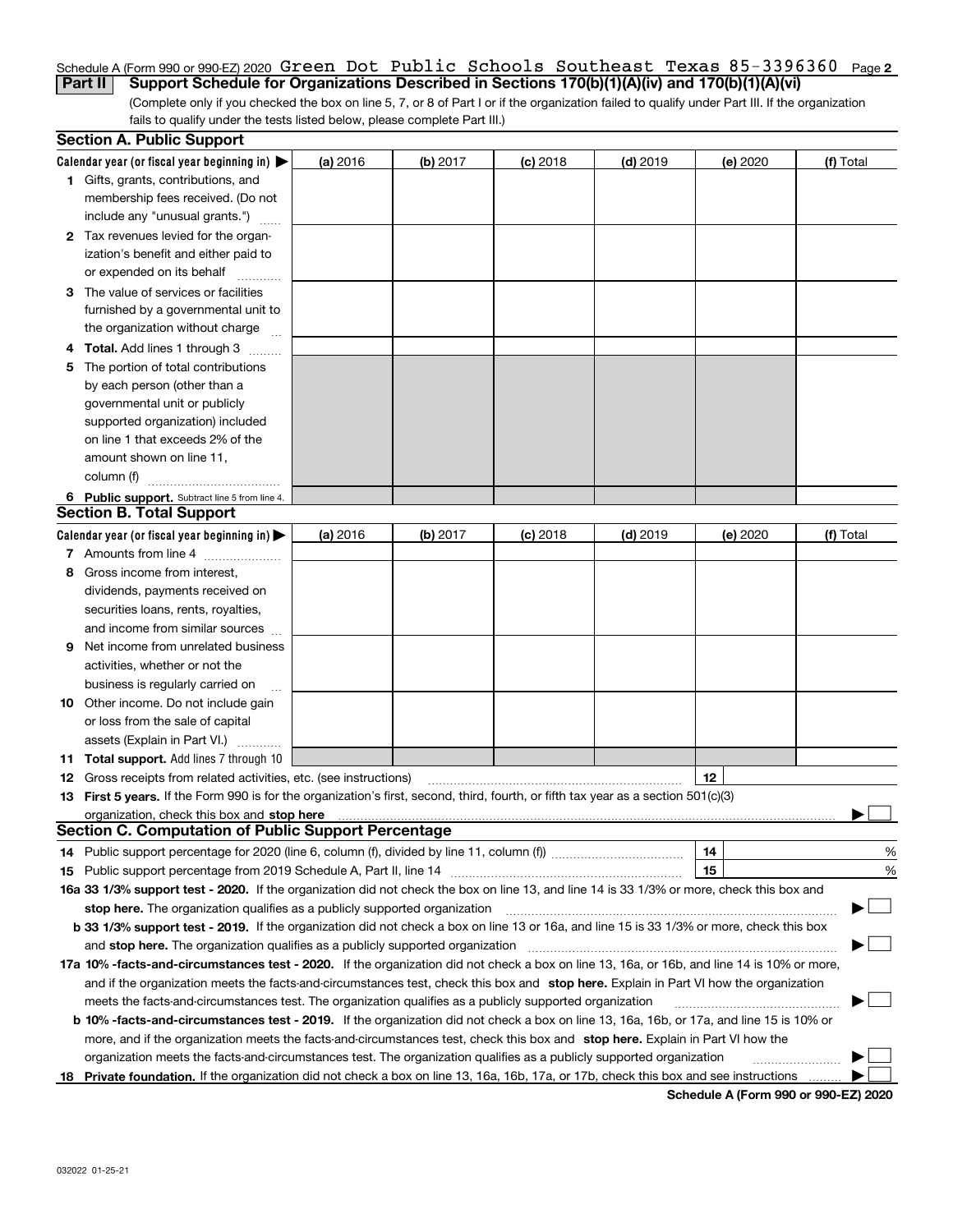## Schedule A (Form 990 or 990-EZ) 2020 **Green Dot Public Schools Southeast Texas** 85-3396360 <sub>Page 3</sub> **Part III | Support Schedule for Organizations Described in Section 509(a)(2)**

(Complete only if you checked the box on line 10 of Part I or if the organization failed to qualify under Part II. If the organization fails to qualify under the tests listed below, please complete Part II.)

|    | <b>Section A. Public Support</b>                                                                                                                 |          |          |            |            |          |           |
|----|--------------------------------------------------------------------------------------------------------------------------------------------------|----------|----------|------------|------------|----------|-----------|
|    | Calendar year (or fiscal year beginning in) $\blacktriangleright$                                                                                | (a) 2016 | (b) 2017 | $(c)$ 2018 | $(d)$ 2019 | (e) 2020 | (f) Total |
|    | 1 Gifts, grants, contributions, and                                                                                                              |          |          |            |            |          |           |
|    | membership fees received. (Do not                                                                                                                |          |          |            |            |          |           |
|    | include any "unusual grants.")                                                                                                                   |          |          |            |            |          |           |
|    | <b>2</b> Gross receipts from admissions,                                                                                                         |          |          |            |            |          |           |
|    | merchandise sold or services per-                                                                                                                |          |          |            |            |          |           |
|    | formed, or facilities furnished in                                                                                                               |          |          |            |            |          |           |
|    | any activity that is related to the<br>organization's tax-exempt purpose                                                                         |          |          |            |            |          |           |
|    | 3 Gross receipts from activities that                                                                                                            |          |          |            |            |          |           |
|    | are not an unrelated trade or bus-                                                                                                               |          |          |            |            |          |           |
|    |                                                                                                                                                  |          |          |            |            |          |           |
|    | iness under section 513                                                                                                                          |          |          |            |            |          |           |
|    | 4 Tax revenues levied for the organ-                                                                                                             |          |          |            |            |          |           |
|    | ization's benefit and either paid to                                                                                                             |          |          |            |            |          |           |
|    | or expended on its behalf<br>.                                                                                                                   |          |          |            |            |          |           |
|    | 5 The value of services or facilities                                                                                                            |          |          |            |            |          |           |
|    | furnished by a governmental unit to                                                                                                              |          |          |            |            |          |           |
|    | the organization without charge                                                                                                                  |          |          |            |            |          |           |
|    | <b>6 Total.</b> Add lines 1 through 5                                                                                                            |          |          |            |            |          |           |
|    | 7a Amounts included on lines 1, 2, and                                                                                                           |          |          |            |            |          |           |
|    | 3 received from disqualified persons                                                                                                             |          |          |            |            |          |           |
|    | <b>b</b> Amounts included on lines 2 and 3 received                                                                                              |          |          |            |            |          |           |
|    | from other than disqualified persons that                                                                                                        |          |          |            |            |          |           |
|    | exceed the greater of \$5,000 or 1% of the<br>amount on line 13 for the year                                                                     |          |          |            |            |          |           |
|    | c Add lines 7a and 7b                                                                                                                            |          |          |            |            |          |           |
|    | 8 Public support. (Subtract line 7c from line 6.)                                                                                                |          |          |            |            |          |           |
|    | <b>Section B. Total Support</b>                                                                                                                  |          |          |            |            |          |           |
|    | Calendar year (or fiscal year beginning in)                                                                                                      | (a) 2016 | (b) 2017 | $(c)$ 2018 | $(d)$ 2019 | (e) 2020 | (f) Total |
|    | 9 Amounts from line 6                                                                                                                            |          |          |            |            |          |           |
|    | <b>10a</b> Gross income from interest,                                                                                                           |          |          |            |            |          |           |
|    | dividends, payments received on                                                                                                                  |          |          |            |            |          |           |
|    | securities loans, rents, royalties,<br>and income from similar sources                                                                           |          |          |            |            |          |           |
|    | <b>b</b> Unrelated business taxable income                                                                                                       |          |          |            |            |          |           |
|    | (less section 511 taxes) from businesses                                                                                                         |          |          |            |            |          |           |
|    | acquired after June 30, 1975 [10001]                                                                                                             |          |          |            |            |          |           |
|    |                                                                                                                                                  |          |          |            |            |          |           |
|    | c Add lines 10a and 10b<br>11 Net income from unrelated business                                                                                 |          |          |            |            |          |           |
|    | activities not included in line 10b,                                                                                                             |          |          |            |            |          |           |
|    | whether or not the business is                                                                                                                   |          |          |            |            |          |           |
|    | regularly carried on                                                                                                                             |          |          |            |            |          |           |
|    | <b>12</b> Other income. Do not include gain<br>or loss from the sale of capital                                                                  |          |          |            |            |          |           |
|    | assets (Explain in Part VI.)                                                                                                                     |          |          |            |            |          |           |
|    | <b>13</b> Total support. (Add lines 9, 10c, 11, and 12.)                                                                                         |          |          |            |            |          |           |
|    | 14 First 5 years. If the Form 990 is for the organization's first, second, third, fourth, or fifth tax year as a section 501(c)(3) organization, |          |          |            |            |          |           |
|    | check this box and stop here measurements are constructed as the state of the state of the state of the state o                                  |          |          |            |            |          |           |
|    | <b>Section C. Computation of Public Support Percentage</b>                                                                                       |          |          |            |            |          |           |
|    | 15 Public support percentage for 2020 (line 8, column (f), divided by line 13, column (f))                                                       |          |          |            |            | 15       | %         |
|    | 16 Public support percentage from 2019 Schedule A, Part III, line 15                                                                             |          |          |            |            | 16       | %         |
|    | Section D. Computation of Investment Income Percentage                                                                                           |          |          |            |            |          |           |
|    | 17 Investment income percentage for 2020 (line 10c, column (f), divided by line 13, column (f))                                                  |          |          |            |            | 17       | %         |
|    | <b>18</b> Investment income percentage from <b>2019</b> Schedule A, Part III, line 17                                                            |          |          |            |            | 18       | %         |
|    | 19a 33 1/3% support tests - 2020. If the organization did not check the box on line 14, and line 15 is more than 33 1/3%, and line 17 is not     |          |          |            |            |          |           |
|    | more than 33 1/3%, check this box and stop here. The organization qualifies as a publicly supported organization                                 |          |          |            |            |          | ▶         |
|    | b 33 1/3% support tests - 2019. If the organization did not check a box on line 14 or line 19a, and line 16 is more than 33 1/3%, and            |          |          |            |            |          |           |
|    | line 18 is not more than 33 1/3%, check this box and stop here. The organization qualifies as a publicly supported organization                  |          |          |            |            |          |           |
| 20 |                                                                                                                                                  |          |          |            |            |          |           |
|    |                                                                                                                                                  |          |          |            |            |          |           |

**Schedule A (Form 990 or 990-EZ) 2020**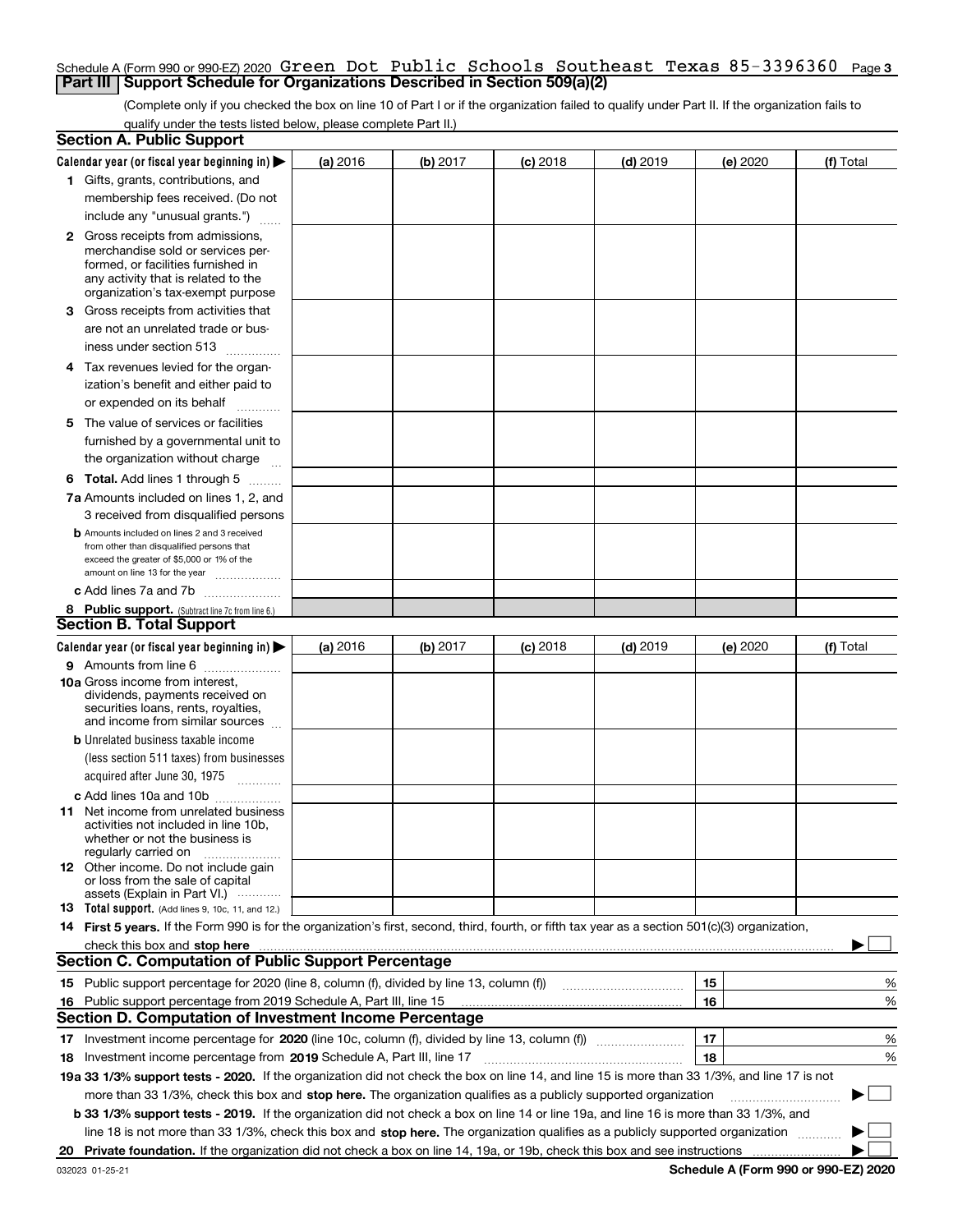## Schedule A (Form 990 or 990-EZ) 2020  $\,$  G $\,$ reen  $\,$  Dot  $\,$  Pub $1$ ic  $\,$  Schoo $1$ s  $\,$  Southeast  $\,$  Texas  $\,85$ – $3396360$   $\,$  Page 4  $\,$

## **Part IV Supporting Organizations**

(Complete only if you checked a box in line 12 on Part I. If you checked box 12a, Part I, complete Sections A and B. If you checked box 12b, Part I, complete Sections A and C. If you checked box 12c, Part I, complete Sections A, D, and E. If you checked box 12d, Part I, complete Sections A and D, and complete Part V.)

## **Section A. All Supporting Organizations**

- **1** Are all of the organization's supported organizations listed by name in the organization's governing documents? If "No," describe in **Part VI** how the supported organizations are designated. If designated by *class or purpose, describe the designation. If historic and continuing relationship, explain.*
- **2** Did the organization have any supported organization that does not have an IRS determination of status under section 509(a)(1) or (2)? If "Yes," explain in Part VI how the organization determined that the supported *organization was described in section 509(a)(1) or (2).*
- **3a** Did the organization have a supported organization described in section 501(c)(4), (5), or (6)? If "Yes," answer *lines 3b and 3c below.*
- **b** Did the organization confirm that each supported organization qualified under section 501(c)(4), (5), or (6) and satisfied the public support tests under section 509(a)(2)? If "Yes," describe in **Part VI** when and how the *organization made the determination.*
- **c**Did the organization ensure that all support to such organizations was used exclusively for section 170(c)(2)(B) purposes? If "Yes," explain in **Part VI** what controls the organization put in place to ensure such use.
- **4a***If* Was any supported organization not organized in the United States ("foreign supported organization")? *"Yes," and if you checked box 12a or 12b in Part I, answer lines 4b and 4c below.*
- **b** Did the organization have ultimate control and discretion in deciding whether to make grants to the foreign supported organization? If "Yes," describe in **Part VI** how the organization had such control and discretion *despite being controlled or supervised by or in connection with its supported organizations.*
- **c** Did the organization support any foreign supported organization that does not have an IRS determination under sections 501(c)(3) and 509(a)(1) or (2)? If "Yes," explain in **Part VI** what controls the organization used *to ensure that all support to the foreign supported organization was used exclusively for section 170(c)(2)(B) purposes.*
- **5a***If "Yes,"* Did the organization add, substitute, or remove any supported organizations during the tax year? answer lines 5b and 5c below (if applicable). Also, provide detail in **Part VI,** including (i) the names and EIN *numbers of the supported organizations added, substituted, or removed; (ii) the reasons for each such action; (iii) the authority under the organization's organizing document authorizing such action; and (iv) how the action was accomplished (such as by amendment to the organizing document).*
- **b** Type I or Type II only. Was any added or substituted supported organization part of a class already designated in the organization's organizing document?
- **cSubstitutions only.**  Was the substitution the result of an event beyond the organization's control?
- **6** Did the organization provide support (whether in the form of grants or the provision of services or facilities) to **Part VI.** *If "Yes," provide detail in* support or benefit one or more of the filing organization's supported organizations? anyone other than (i) its supported organizations, (ii) individuals that are part of the charitable class benefited by one or more of its supported organizations, or (iii) other supporting organizations that also
- **7**Did the organization provide a grant, loan, compensation, or other similar payment to a substantial contributor *If "Yes," complete Part I of Schedule L (Form 990 or 990-EZ).* regard to a substantial contributor? (as defined in section 4958(c)(3)(C)), a family member of a substantial contributor, or a 35% controlled entity with
- **8** Did the organization make a loan to a disqualified person (as defined in section 4958) not described in line 7? *If "Yes," complete Part I of Schedule L (Form 990 or 990-EZ).*
- **9a** Was the organization controlled directly or indirectly at any time during the tax year by one or more in section 509(a)(1) or (2))? If "Yes," *provide detail in* <code>Part VI.</code> disqualified persons, as defined in section 4946 (other than foundation managers and organizations described
- **b** Did one or more disqualified persons (as defined in line 9a) hold a controlling interest in any entity in which the supporting organization had an interest? If "Yes," provide detail in P**art VI**.
- **c**Did a disqualified person (as defined in line 9a) have an ownership interest in, or derive any personal benefit from, assets in which the supporting organization also had an interest? If "Yes," provide detail in P**art VI.**
- **10a** Was the organization subject to the excess business holdings rules of section 4943 because of section supporting organizations)? If "Yes," answer line 10b below. 4943(f) (regarding certain Type II supporting organizations, and all Type III non-functionally integrated
- **b** Did the organization have any excess business holdings in the tax year? (Use Schedule C, Form 4720, to *determine whether the organization had excess business holdings.)*

**YesNo**

**1**

**10b**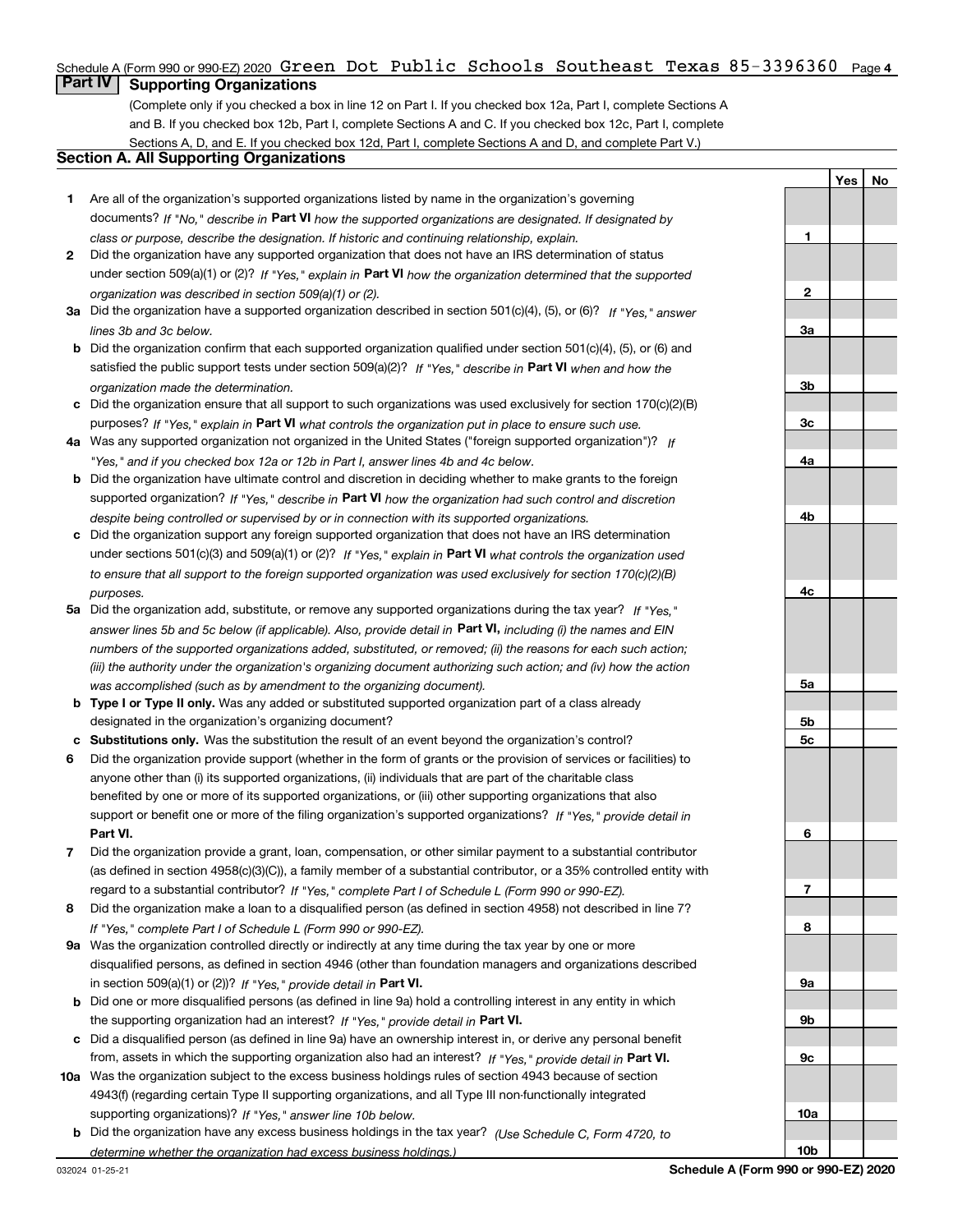## Schedule A (Form 990 or 990-EZ) 2020  $\,$  G $\,$ reen  $\,$  Dot  $\,$  Pub $1$ ic  $\,$  Schoo $1$ s  $\,$  Southeast  $\,$  Texas  $\,85$ – $3396360$   $\,$  Page  $\,$ **Part IV Supporting Organizations** *(continued)*

|    |                                                                                                                                                                                                                                                                                                                                                                                                                                                                                                                                                                                                                                                                                                                                                                          |                 | Yes   No |    |
|----|--------------------------------------------------------------------------------------------------------------------------------------------------------------------------------------------------------------------------------------------------------------------------------------------------------------------------------------------------------------------------------------------------------------------------------------------------------------------------------------------------------------------------------------------------------------------------------------------------------------------------------------------------------------------------------------------------------------------------------------------------------------------------|-----------------|----------|----|
| 11 | Has the organization accepted a gift or contribution from any of the following persons?                                                                                                                                                                                                                                                                                                                                                                                                                                                                                                                                                                                                                                                                                  |                 |          |    |
|    | a A person who directly or indirectly controls, either alone or together with persons described in lines 11b and                                                                                                                                                                                                                                                                                                                                                                                                                                                                                                                                                                                                                                                         |                 |          |    |
|    | 11c below, the governing body of a supported organization?                                                                                                                                                                                                                                                                                                                                                                                                                                                                                                                                                                                                                                                                                                               | 11a             |          |    |
|    | <b>b</b> A family member of a person described in line 11a above?                                                                                                                                                                                                                                                                                                                                                                                                                                                                                                                                                                                                                                                                                                        | 11 <sub>b</sub> |          |    |
|    | c A 35% controlled entity of a person described in line 11a or 11b above? If "Yes" to line 11a, 11b, or 11c, provide                                                                                                                                                                                                                                                                                                                                                                                                                                                                                                                                                                                                                                                     |                 |          |    |
|    | detail in Part VI.                                                                                                                                                                                                                                                                                                                                                                                                                                                                                                                                                                                                                                                                                                                                                       | 11c             |          |    |
|    | <b>Section B. Type I Supporting Organizations</b>                                                                                                                                                                                                                                                                                                                                                                                                                                                                                                                                                                                                                                                                                                                        |                 |          |    |
|    |                                                                                                                                                                                                                                                                                                                                                                                                                                                                                                                                                                                                                                                                                                                                                                          |                 | Yes l    | No |
|    | Did the governing body, members of the governing body, officers acting in their official capacity, or membership of one or<br>more supported organizations have the power to regularly appoint or elect at least a majority of the organization's officers,<br>directors, or trustees at all times during the tax year? If "No," describe in Part VI how the supported organization(s)<br>effectively operated, supervised, or controlled the organization's activities. If the organization had more than one supported<br>organization, describe how the powers to appoint and/or remove officers, directors, or trustees were allocated among the<br>supported organizations and what conditions or restrictions, if any, applied to such powers during the tax year. |                 |          |    |
| 2  | Did the organization operate for the benefit of any supported organization other than the supported                                                                                                                                                                                                                                                                                                                                                                                                                                                                                                                                                                                                                                                                      |                 |          |    |
|    | organization(s) that operated, supervised, or controlled the supporting organization? If "Yes," explain in                                                                                                                                                                                                                                                                                                                                                                                                                                                                                                                                                                                                                                                               |                 |          |    |
|    | <b>Dart VI</b> bout providing ough bonofit corried out the purposes of the supported examination(s) that energied                                                                                                                                                                                                                                                                                                                                                                                                                                                                                                                                                                                                                                                        |                 |          |    |

**Part VI**  *how providing such benefit carried out the purposes of the supported organization(s) that operated, supervised, or controlled the supporting organization.*

| supervised. Or controlled the supporting organization. |
|--------------------------------------------------------|
| Section C. Type II Supporting Organizations            |

**Yes No 1**or trustees of each of the organization's supported organization(s)? If "No," describe in **Part VI** how control **1***or management of the supporting organization was vested in the same persons that controlled or managed the supported organization(s).* Were a majority of the organization's directors or trustees during the tax year also a majority of the directors

| <b>Section D. All Type III Supporting Organizations</b> |  |
|---------------------------------------------------------|--|
|                                                         |  |

|                |                                                                                                                        |   | Yes   No |  |
|----------------|------------------------------------------------------------------------------------------------------------------------|---|----------|--|
|                | Did the organization provide to each of its supported organizations, by the last day of the fifth month of the         |   |          |  |
|                | organization's tax year, (i) a written notice describing the type and amount of support provided during the prior tax  |   |          |  |
|                | year, (ii) a copy of the Form 990 that was most recently filed as of the date of notification, and (iii) copies of the |   |          |  |
|                | organization's governing documents in effect on the date of notification, to the extent not previously provided?       |   |          |  |
| $\overline{2}$ | Were any of the organization's officers, directors, or trustees either (i) appointed or elected by the supported       |   |          |  |
|                | organization(s) or (ii) serving on the governing body of a supported organization? If "No," explain in Part VI how     |   |          |  |
|                | the organization maintained a close and continuous working relationship with the supported organization(s).            | 2 |          |  |
| 3              | By reason of the relationship described in line 2, above, did the organization's supported organizations have a        |   |          |  |
|                | significant voice in the organization's investment policies and in directing the use of the organization's             |   |          |  |
|                | income or assets at all times during the tax year? If "Yes," describe in Part VI the role the organization's           |   |          |  |
|                | supported organizations played in this regard.                                                                         | з |          |  |

## *supported organizations played in this regard.* **Section E. Type III Functionally Integrated Supporting Organizations**

- **1**Check the box next to the method that the organization used to satisfy the Integral Part Test during the year (see instructions).
- **alinupy** The organization satisfied the Activities Test. Complete line 2 below.
- **b**The organization is the parent of each of its supported organizations. *Complete* line 3 *below.*  $\mathcal{L}^{\text{max}}$

|  |  | $\mathbf{c}$ $\Box$ The organization supported a governmental entity. Describe in Part VI how you supported a governmental entity (see instructions). |  |  |  |  |  |  |
|--|--|-------------------------------------------------------------------------------------------------------------------------------------------------------|--|--|--|--|--|--|
|--|--|-------------------------------------------------------------------------------------------------------------------------------------------------------|--|--|--|--|--|--|

- **2Answer lines 2a and 2b below. Yes No** Activities Test.
- **a** Did substantially all of the organization's activities during the tax year directly further the exempt purposes of the supported organization(s) to which the organization was responsive? If "Yes," then in **Part VI identify those supported organizations and explain**  *how these activities directly furthered their exempt purposes, how the organization was responsive to those supported organizations, and how the organization determined that these activities constituted substantially all of its activities.*
- **b** Did the activities described in line 2a, above, constitute activities that, but for the organization's involvement, **Part VI**  *the reasons for the organization's position that its supported organization(s) would have engaged in* one or more of the organization's supported organization(s) would have been engaged in? If "Yes," e*xplain in these activities but for the organization's involvement.*
- **3** Parent of Supported Organizations. Answer lines 3a and 3b below.
- **a** Did the organization have the power to regularly appoint or elect a majority of the officers, directors, or trustees of each of the supported organizations? If "Yes" or "No" provide details in **Part VI.**
- **b** Did the organization exercise a substantial degree of direction over the policies, programs, and activities of each of its supported organizations? If "Yes," describe in Part VI the role played by the organization in this regard.

**2a**

**2b**

**3a**

**3b**

**2**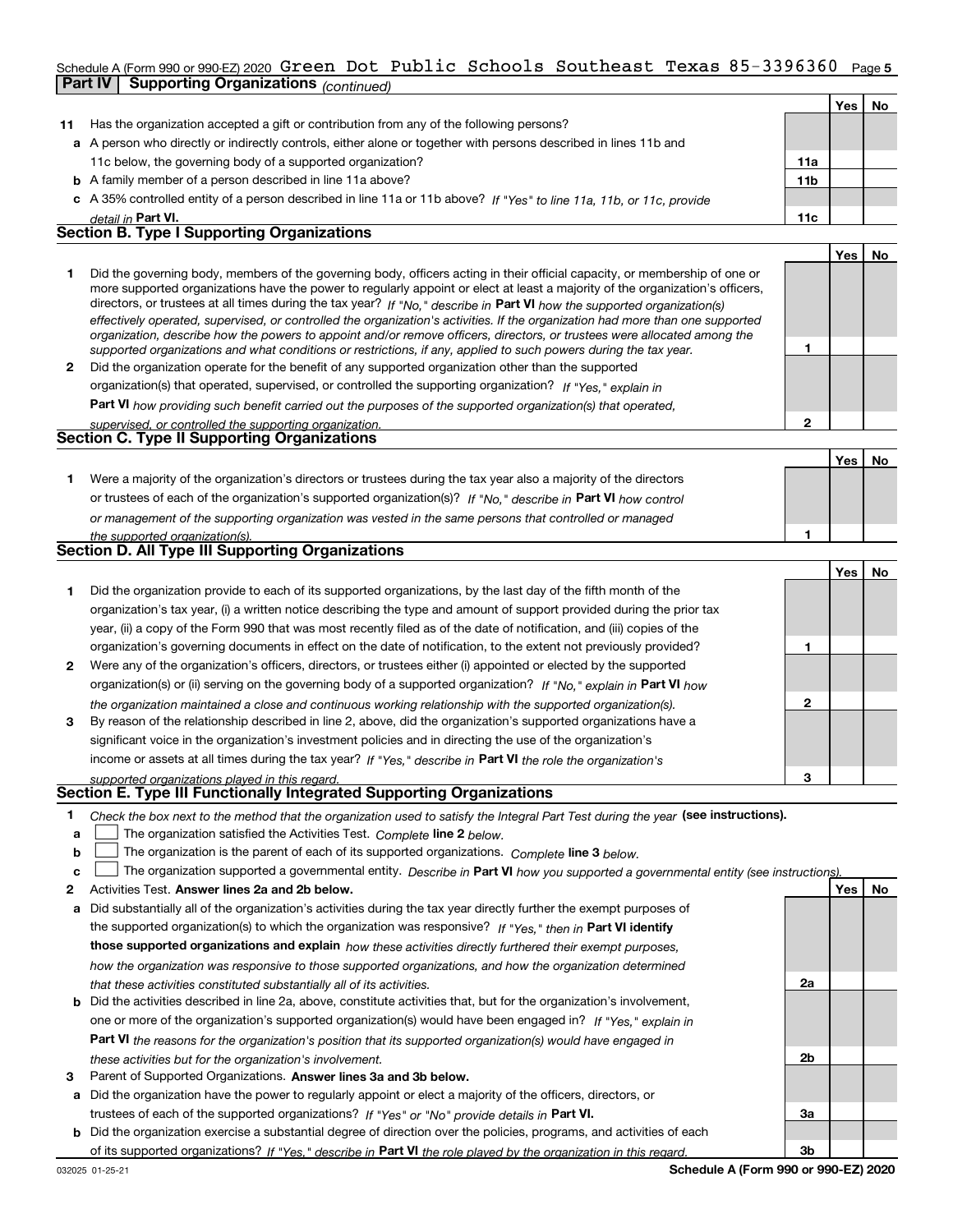|              | Schedule A (Form 990 or 990-EZ) 2020 $G$ reen Dot Public Schools Southeast Texas 85-3396360 Page 6                                             |                |                |                                |
|--------------|------------------------------------------------------------------------------------------------------------------------------------------------|----------------|----------------|--------------------------------|
|              | Type III Non-Functionally Integrated 509(a)(3) Supporting Organizations<br>Part V                                                              |                |                |                                |
| 1            | Check here if the organization satisfied the Integral Part Test as a qualifying trust on Nov. 20, 1970 (explain in Part VI). See instructions. |                |                |                                |
|              | All other Type III non-functionally integrated supporting organizations must complete Sections A through E.                                    |                |                |                                |
|              | Section A - Adjusted Net Income                                                                                                                |                | (A) Prior Year | (B) Current Year<br>(optional) |
| 1            | Net short-term capital gain                                                                                                                    | 1              |                |                                |
| $\mathbf{2}$ | Recoveries of prior-year distributions                                                                                                         | $\overline{2}$ |                |                                |
| 3            | Other gross income (see instructions)                                                                                                          | 3              |                |                                |
| 4            | Add lines 1 through 3.                                                                                                                         | 4              |                |                                |
| 5            | Depreciation and depletion                                                                                                                     | 5              |                |                                |
| 6            | Portion of operating expenses paid or incurred for production or                                                                               |                |                |                                |
|              | collection of gross income or for management, conservation, or                                                                                 |                |                |                                |
|              | maintenance of property held for production of income (see instructions)                                                                       | 6              |                |                                |
| 7            | Other expenses (see instructions)                                                                                                              | $\overline{7}$ |                |                                |
| 8            | Adjusted Net Income (subtract lines 5, 6, and 7 from line 4)                                                                                   | 8              |                |                                |
|              | <b>Section B - Minimum Asset Amount</b>                                                                                                        |                | (A) Prior Year | (B) Current Year<br>(optional) |
| 1            | Aggregate fair market value of all non-exempt-use assets (see                                                                                  |                |                |                                |
|              | instructions for short tax year or assets held for part of year):                                                                              |                |                |                                |
|              | a Average monthly value of securities                                                                                                          | 1a             |                |                                |
|              | <b>b</b> Average monthly cash balances                                                                                                         | 1b             |                |                                |
|              | c Fair market value of other non-exempt-use assets                                                                                             | 1c             |                |                                |
|              | d Total (add lines 1a, 1b, and 1c)                                                                                                             | 1d             |                |                                |
|              | <b>e</b> Discount claimed for blockage or other factors                                                                                        |                |                |                                |
|              | <u>(explain in detail in <b>Part VI</b>)</u> :                                                                                                 |                |                |                                |
| 2            | Acquisition indebtedness applicable to non-exempt-use assets                                                                                   | $\mathbf{2}$   |                |                                |
| 3            | Subtract line 2 from line 1d.                                                                                                                  | 3              |                |                                |
| 4            | Cash deemed held for exempt use. Enter 0.015 of line 3 (for greater amount,                                                                    |                |                |                                |
|              | see instructions).                                                                                                                             | 4              |                |                                |
| 5            | Net value of non-exempt-use assets (subtract line 4 from line 3)                                                                               | 5              |                |                                |
| 6            | Multiply line 5 by 0.035.                                                                                                                      | 6              |                |                                |
| 7            | Recoveries of prior-year distributions                                                                                                         | $\overline{7}$ |                |                                |
| 8            | Minimum Asset Amount (add line 7 to line 6)                                                                                                    | 8              |                |                                |
|              | <b>Section C - Distributable Amount</b>                                                                                                        |                |                | <b>Current Year</b>            |
| 1            | Adjusted net income for prior year (from Section A, line 8, column A)                                                                          | 1              |                |                                |
| $\mathbf{2}$ | Enter 0.85 of line 1.                                                                                                                          | $\mathbf{2}$   |                |                                |
| 3            | Minimum asset amount for prior year (from Section B, line 8, column A)                                                                         | 3              |                |                                |
| 4            | Enter greater of line 2 or line 3.                                                                                                             | 4              |                |                                |
| 5            | Income tax imposed in prior year                                                                                                               | 5              |                |                                |
| 6            | <b>Distributable Amount.</b> Subtract line 5 from line 4, unless subject to                                                                    |                |                |                                |
|              | emergency temporary reduction (see instructions).                                                                                              | 6              |                |                                |
|              |                                                                                                                                                |                |                |                                |

**7** Check here if the current year is the organization's first as a non-functionally integrated Type III supporting organization (see instructions).

**Schedule A (Form 990 or 990-EZ) 2020**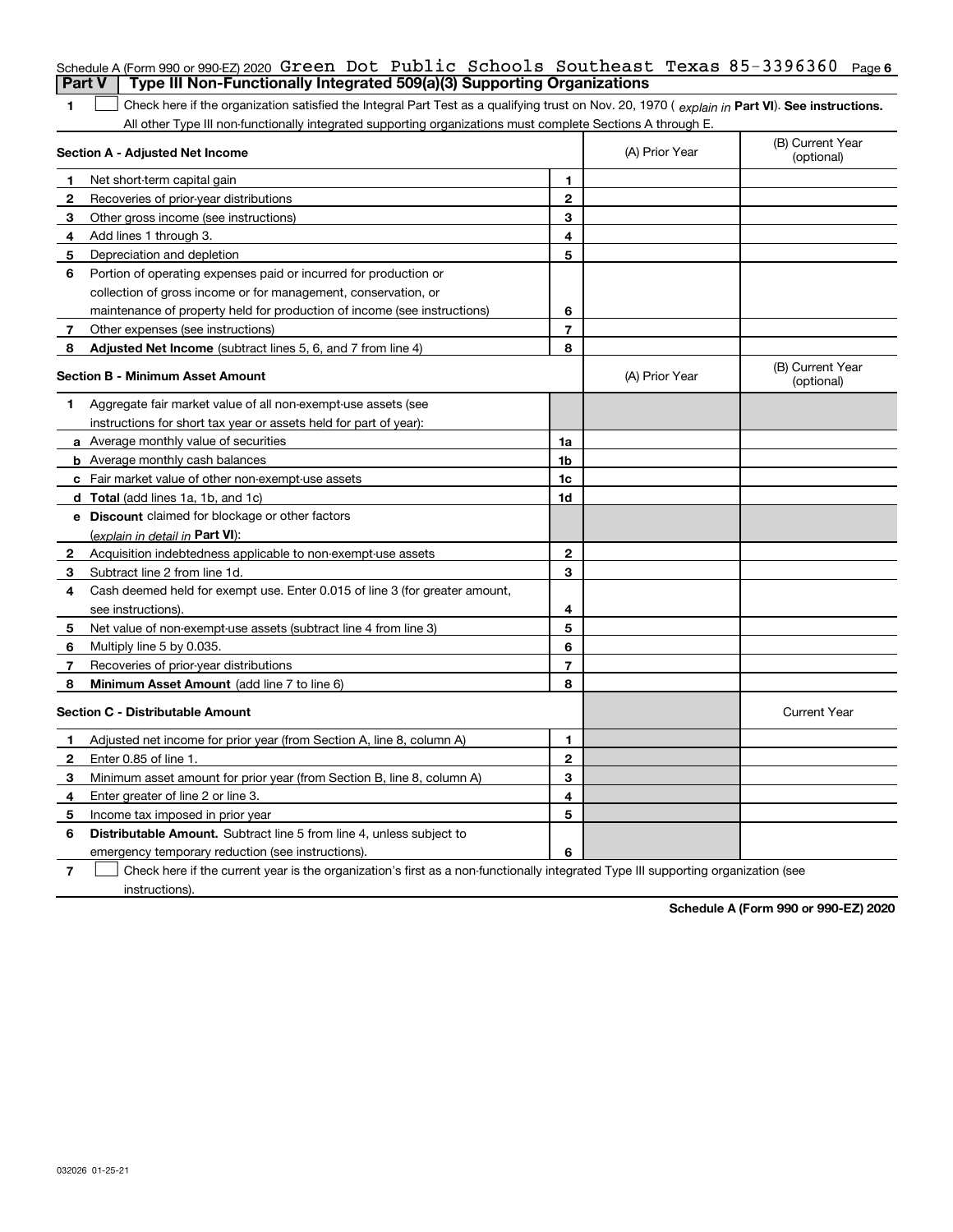#### Schedule A (Form 990 or 990-EZ) 2020 G**reen Dot Public Schools Southeast Texas 85-3396360** Page **7** Green Dot Public Schools Southeast Texas 85-3396360

|    | Type III Non-Functionally Integrated 509(a)(3) Supporting Organizations<br><b>Part V</b><br>(continued) |                             |                                       |    |                                         |  |  |
|----|---------------------------------------------------------------------------------------------------------|-----------------------------|---------------------------------------|----|-----------------------------------------|--|--|
|    | <b>Section D - Distributions</b>                                                                        |                             |                                       |    | <b>Current Year</b>                     |  |  |
| 1  | Amounts paid to supported organizations to accomplish exempt purposes                                   |                             | 1                                     |    |                                         |  |  |
| 2  | Amounts paid to perform activity that directly furthers exempt purposes of supported                    |                             |                                       |    |                                         |  |  |
|    | organizations, in excess of income from activity                                                        | $\mathbf{2}$                |                                       |    |                                         |  |  |
| 3  | Administrative expenses paid to accomplish exempt purposes of supported organizations                   |                             | 3                                     |    |                                         |  |  |
| 4  | Amounts paid to acquire exempt-use assets                                                               |                             | 4                                     |    |                                         |  |  |
| 5  | Qualified set-aside amounts (prior IRS approval required - provide details in Part VI)                  |                             |                                       | 5  |                                         |  |  |
| 6  | Other distributions ( <i>describe in</i> Part VI). See instructions.                                    |                             |                                       | 6  |                                         |  |  |
| 7  | Total annual distributions. Add lines 1 through 6.                                                      |                             |                                       | 7  |                                         |  |  |
| 8  | Distributions to attentive supported organizations to which the organization is responsive              |                             |                                       |    |                                         |  |  |
|    | (provide details in Part VI). See instructions.                                                         |                             |                                       | 8  |                                         |  |  |
| 9  | Distributable amount for 2020 from Section C, line 6                                                    |                             |                                       | 9  |                                         |  |  |
| 10 | Line 8 amount divided by line 9 amount                                                                  |                             |                                       | 10 |                                         |  |  |
|    |                                                                                                         | (i)                         | (ii)                                  |    | (iii)                                   |  |  |
|    | Section E - Distribution Allocations (see instructions)                                                 | <b>Excess Distributions</b> | <b>Underdistributions</b><br>Pre-2020 |    | <b>Distributable</b><br>Amount for 2020 |  |  |
| 1  | Distributable amount for 2020 from Section C, line 6                                                    |                             |                                       |    |                                         |  |  |
| 2  | Underdistributions, if any, for years prior to 2020 (reason-                                            |                             |                                       |    |                                         |  |  |
|    | able cause required - explain in Part VI). See instructions.                                            |                             |                                       |    |                                         |  |  |
| 3  | Excess distributions carryover, if any, to 2020                                                         |                             |                                       |    |                                         |  |  |
|    | <b>a</b> From 2015                                                                                      |                             |                                       |    |                                         |  |  |
|    | <b>b</b> From 2016                                                                                      |                             |                                       |    |                                         |  |  |
|    | c From 2017                                                                                             |                             |                                       |    |                                         |  |  |
|    | <b>d</b> From 2018                                                                                      |                             |                                       |    |                                         |  |  |
|    | e From 2019                                                                                             |                             |                                       |    |                                         |  |  |
|    | f Total of lines 3a through 3e                                                                          |                             |                                       |    |                                         |  |  |
|    | g Applied to underdistributions of prior years                                                          |                             |                                       |    |                                         |  |  |
|    | <b>h</b> Applied to 2020 distributable amount                                                           |                             |                                       |    |                                         |  |  |
|    | Carryover from 2015 not applied (see instructions)                                                      |                             |                                       |    |                                         |  |  |
|    | Remainder. Subtract lines 3g, 3h, and 3i from line 3f.                                                  |                             |                                       |    |                                         |  |  |
| 4  | Distributions for 2020 from Section D,                                                                  |                             |                                       |    |                                         |  |  |
|    | line $7:$                                                                                               |                             |                                       |    |                                         |  |  |
|    | a Applied to underdistributions of prior years                                                          |                             |                                       |    |                                         |  |  |
|    | <b>b</b> Applied to 2020 distributable amount                                                           |                             |                                       |    |                                         |  |  |
|    | c Remainder. Subtract lines 4a and 4b from line 4.                                                      |                             |                                       |    |                                         |  |  |
| 5  | Remaining underdistributions for years prior to 2020, if                                                |                             |                                       |    |                                         |  |  |
|    | any. Subtract lines 3g and 4a from line 2. For result greater                                           |                             |                                       |    |                                         |  |  |
|    | than zero, explain in Part VI. See instructions.                                                        |                             |                                       |    |                                         |  |  |
| 6  | Remaining underdistributions for 2020. Subtract lines 3h                                                |                             |                                       |    |                                         |  |  |
|    | and 4b from line 1. For result greater than zero, explain in                                            |                             |                                       |    |                                         |  |  |
|    | Part VI. See instructions.                                                                              |                             |                                       |    |                                         |  |  |
| 7  | Excess distributions carryover to 2021. Add lines 3j                                                    |                             |                                       |    |                                         |  |  |
|    | and 4c.                                                                                                 |                             |                                       |    |                                         |  |  |
| 8  | Breakdown of line 7:                                                                                    |                             |                                       |    |                                         |  |  |
|    | a Excess from 2016                                                                                      |                             |                                       |    |                                         |  |  |
|    | <b>b</b> Excess from 2017                                                                               |                             |                                       |    |                                         |  |  |
|    | c Excess from 2018                                                                                      |                             |                                       |    |                                         |  |  |
|    | d Excess from 2019                                                                                      |                             |                                       |    |                                         |  |  |
|    | e Excess from 2020                                                                                      |                             |                                       |    |                                         |  |  |
|    |                                                                                                         |                             |                                       |    |                                         |  |  |

**Schedule A (Form 990 or 990-EZ) 2020**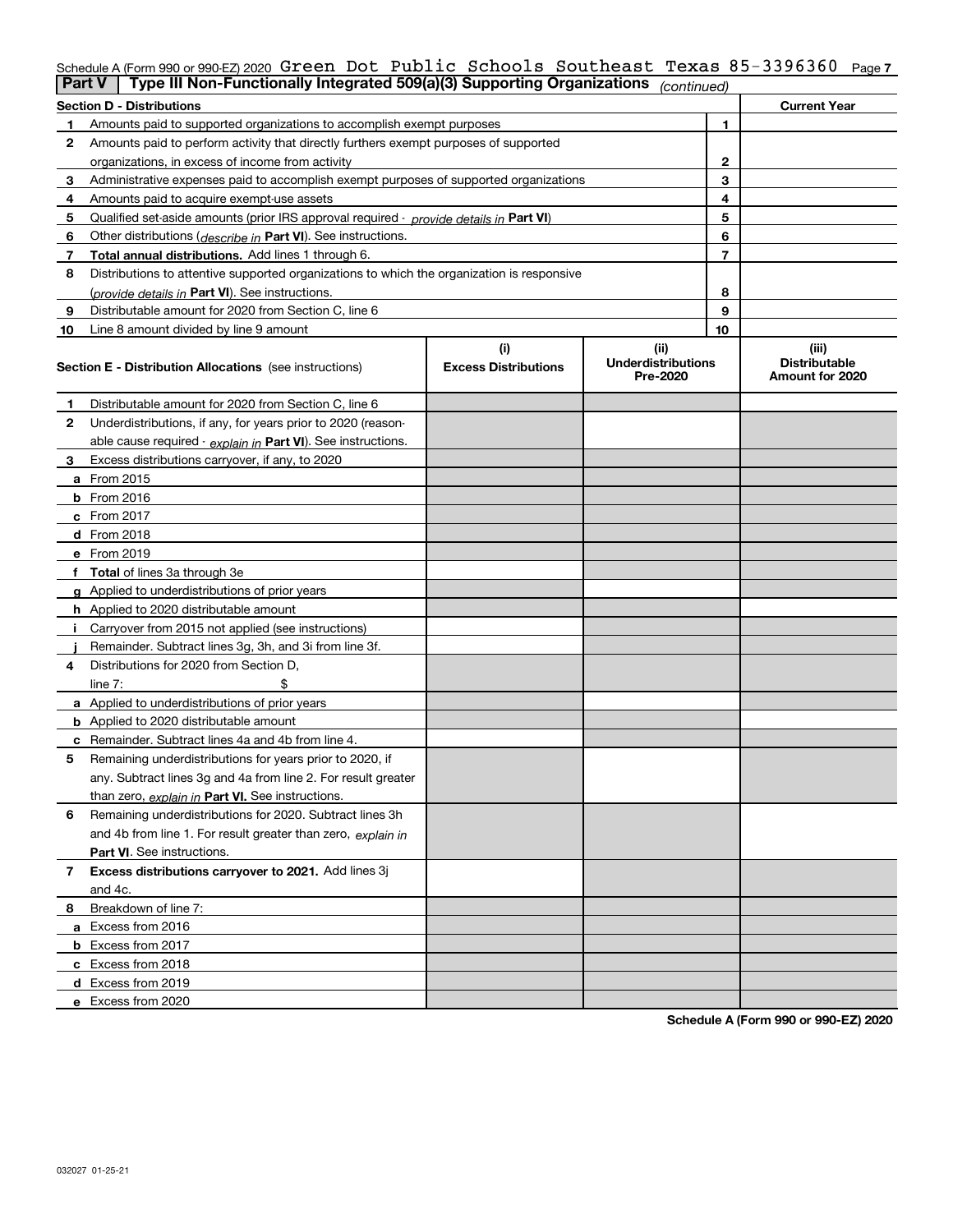|                |                     |  |  |                                                                                                                                 | Schedule A (Form 990 or 990-EZ) 2020 Green Dot Public Schools Southeast Texas 85-3396360                                                         | Page 8 |
|----------------|---------------------|--|--|---------------------------------------------------------------------------------------------------------------------------------|--------------------------------------------------------------------------------------------------------------------------------------------------|--------|
| <b>Part VI</b> |                     |  |  |                                                                                                                                 | Supplemental Information. Provide the explanations required by Part II, line 10; Part II, line 17a or 17b; Part III, line 12;                    |        |
|                |                     |  |  |                                                                                                                                 | Part IV, Section A, lines 1, 2, 3b, 3c, 4b, 4c, 5a, 6, 9a, 9b, 9c, 11a, 11b, and 11c; Part IV, Section B, lines 1 and 2; Part IV, Section C,     |        |
|                |                     |  |  | Section D, lines 5, 6, and 8; and Part V, Section E, lines 2, 5, and 6. Also complete this part for any additional information. | line 1; Part IV, Section D, lines 2 and 3; Part IV, Section E, lines 1c, 2a, 2b, 3a, and 3b; Part V, line 1; Part V, Section B, line 1e; Part V, |        |
|                | (See instructions.) |  |  |                                                                                                                                 |                                                                                                                                                  |        |
|                |                     |  |  |                                                                                                                                 |                                                                                                                                                  |        |
|                |                     |  |  |                                                                                                                                 |                                                                                                                                                  |        |
|                |                     |  |  |                                                                                                                                 |                                                                                                                                                  |        |
|                |                     |  |  |                                                                                                                                 |                                                                                                                                                  |        |
|                |                     |  |  |                                                                                                                                 |                                                                                                                                                  |        |
|                |                     |  |  |                                                                                                                                 |                                                                                                                                                  |        |
|                |                     |  |  |                                                                                                                                 |                                                                                                                                                  |        |
|                |                     |  |  |                                                                                                                                 |                                                                                                                                                  |        |
|                |                     |  |  |                                                                                                                                 |                                                                                                                                                  |        |
|                |                     |  |  |                                                                                                                                 |                                                                                                                                                  |        |
|                |                     |  |  |                                                                                                                                 |                                                                                                                                                  |        |
|                |                     |  |  |                                                                                                                                 |                                                                                                                                                  |        |
|                |                     |  |  |                                                                                                                                 |                                                                                                                                                  |        |
|                |                     |  |  |                                                                                                                                 |                                                                                                                                                  |        |
|                |                     |  |  |                                                                                                                                 |                                                                                                                                                  |        |
|                |                     |  |  |                                                                                                                                 |                                                                                                                                                  |        |
|                |                     |  |  |                                                                                                                                 |                                                                                                                                                  |        |
|                |                     |  |  |                                                                                                                                 |                                                                                                                                                  |        |
|                |                     |  |  |                                                                                                                                 |                                                                                                                                                  |        |
|                |                     |  |  |                                                                                                                                 |                                                                                                                                                  |        |
|                |                     |  |  |                                                                                                                                 |                                                                                                                                                  |        |
|                |                     |  |  |                                                                                                                                 |                                                                                                                                                  |        |
|                |                     |  |  |                                                                                                                                 |                                                                                                                                                  |        |
|                |                     |  |  |                                                                                                                                 |                                                                                                                                                  |        |
|                |                     |  |  |                                                                                                                                 |                                                                                                                                                  |        |
|                |                     |  |  |                                                                                                                                 |                                                                                                                                                  |        |
|                |                     |  |  |                                                                                                                                 |                                                                                                                                                  |        |
|                |                     |  |  |                                                                                                                                 |                                                                                                                                                  |        |
|                |                     |  |  |                                                                                                                                 |                                                                                                                                                  |        |
|                |                     |  |  |                                                                                                                                 |                                                                                                                                                  |        |
|                |                     |  |  |                                                                                                                                 |                                                                                                                                                  |        |
|                |                     |  |  |                                                                                                                                 |                                                                                                                                                  |        |
|                |                     |  |  |                                                                                                                                 |                                                                                                                                                  |        |
|                |                     |  |  |                                                                                                                                 |                                                                                                                                                  |        |
|                |                     |  |  |                                                                                                                                 |                                                                                                                                                  |        |
|                |                     |  |  |                                                                                                                                 |                                                                                                                                                  |        |
|                |                     |  |  |                                                                                                                                 |                                                                                                                                                  |        |
|                |                     |  |  |                                                                                                                                 |                                                                                                                                                  |        |
|                |                     |  |  |                                                                                                                                 |                                                                                                                                                  |        |
|                |                     |  |  |                                                                                                                                 |                                                                                                                                                  |        |
|                |                     |  |  |                                                                                                                                 |                                                                                                                                                  |        |
|                |                     |  |  |                                                                                                                                 |                                                                                                                                                  |        |
|                |                     |  |  |                                                                                                                                 |                                                                                                                                                  |        |
|                |                     |  |  |                                                                                                                                 |                                                                                                                                                  |        |
|                |                     |  |  |                                                                                                                                 |                                                                                                                                                  |        |
|                |                     |  |  |                                                                                                                                 |                                                                                                                                                  |        |
|                |                     |  |  |                                                                                                                                 |                                                                                                                                                  |        |
|                |                     |  |  |                                                                                                                                 |                                                                                                                                                  |        |
|                |                     |  |  |                                                                                                                                 |                                                                                                                                                  |        |
|                |                     |  |  |                                                                                                                                 |                                                                                                                                                  |        |
|                |                     |  |  |                                                                                                                                 |                                                                                                                                                  |        |
|                |                     |  |  |                                                                                                                                 |                                                                                                                                                  |        |
|                |                     |  |  |                                                                                                                                 |                                                                                                                                                  |        |
|                |                     |  |  |                                                                                                                                 |                                                                                                                                                  |        |
|                |                     |  |  |                                                                                                                                 |                                                                                                                                                  |        |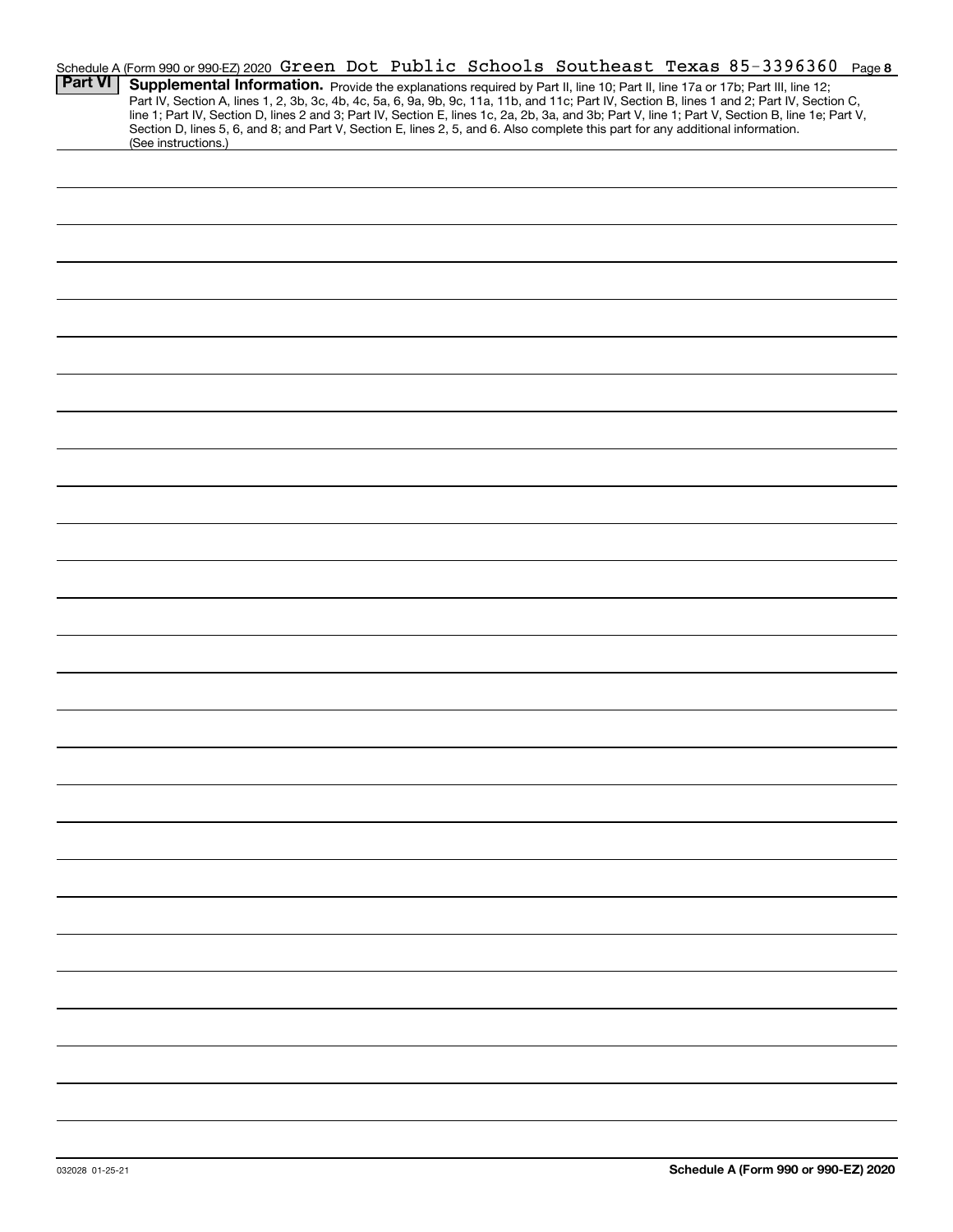Department of the Treasury Internal Revenue Service **(Form 990, 990-EZ, or 990-PF)**

Name of the organization

## \*\* PUBLIC DISCLOSURE COPY \*\*

## **Schedule B Schedule of Contributors**

**| Attach to Form 990, Form 990-EZ, or Form 990-PF. | Go to www.irs.gov/Form990 for the latest information.** OMB No. 1545-0047

**2020**

**Employer identification number**

|                                       | Green Dot Public Schools Southeast Texas                                           | 85-3396360 |
|---------------------------------------|------------------------------------------------------------------------------------|------------|
| <b>Organization type (check one):</b> |                                                                                    |            |
| Filers of:                            | Section:                                                                           |            |
| Form 990 or 990-EZ                    | $X$ 501(c)( 3) (enter number) organization                                         |            |
|                                       | $4947(a)(1)$ nonexempt charitable trust <b>not</b> treated as a private foundation |            |
|                                       | 527 political organization                                                         |            |
| Form 990-PF                           | 501(c)(3) exempt private foundation                                                |            |
|                                       | 4947(a)(1) nonexempt charitable trust treated as a private foundation              |            |
|                                       | 501(c)(3) taxable private foundation                                               |            |

Check if your organization is covered by the **General Rule** or a **Special Rule. Note:**  Only a section 501(c)(7), (8), or (10) organization can check boxes for both the General Rule and a Special Rule. See instructions.

## **General Rule**

 $\boxed{\textbf{X}}$  For an organization filing Form 990, 990-EZ, or 990-PF that received, during the year, contributions totaling \$5,000 or more (in money or property) from any one contributor. Complete Parts I and II. See instructions for determining a contributor's total contributions.

#### **Special Rules**

| For an organization described in section 501(c)(3) filing Form 990 or 990-EZ that met the 33 1/3% support test of the regulations under               |
|-------------------------------------------------------------------------------------------------------------------------------------------------------|
| sections 509(a)(1) and 170(b)(1)(A)(vi), that checked Schedule A (Form 990 or 990-EZ), Part II, line 13, 16a, or 16b, and that received from          |
| any one contributor, during the year, total contributions of the greater of (1) \$5,000; or (2) 2% of the amount on (i) Form 990, Part VIII, line 1h; |
| or (ii) Form 990-EZ, line 1. Complete Parts I and II.                                                                                                 |

For an organization described in section 501(c)(7), (8), or (10) filing Form 990 or 990-EZ that received from any one contributor, during the year, total contributions of more than \$1,000 exclusively for religious, charitable, scientific, literary, or educational purposes, or for the prevention of cruelty to children or animals. Complete Parts I (entering "N/A" in column (b) instead of the contributor name and address), II, and III.  $\mathcal{L}^{\text{max}}$ 

purpose. Don't complete any of the parts unless the **General Rule** applies to this organization because it received *nonexclusively* year, contributions <sub>exclusively</sub> for religious, charitable, etc., purposes, but no such contributions totaled more than \$1,000. If this box is checked, enter here the total contributions that were received during the year for an  $\;$ exclusively religious, charitable, etc., For an organization described in section 501(c)(7), (8), or (10) filing Form 990 or 990-EZ that received from any one contributor, during the religious, charitable, etc., contributions totaling \$5,000 or more during the year  $\Box$ — $\Box$   $\Box$  $\mathcal{L}^{\text{max}}$ 

**Caution:**  An organization that isn't covered by the General Rule and/or the Special Rules doesn't file Schedule B (Form 990, 990-EZ, or 990-PF),  **must** but it answer "No" on Part IV, line 2, of its Form 990; or check the box on line H of its Form 990-EZ or on its Form 990-PF, Part I, line 2, to certify that it doesn't meet the filing requirements of Schedule B (Form 990, 990-EZ, or 990-PF).

**For Paperwork Reduction Act Notice, see the instructions for Form 990, 990-EZ, or 990-PF. Schedule B (Form 990, 990-EZ, or 990-PF) (2020)** LHA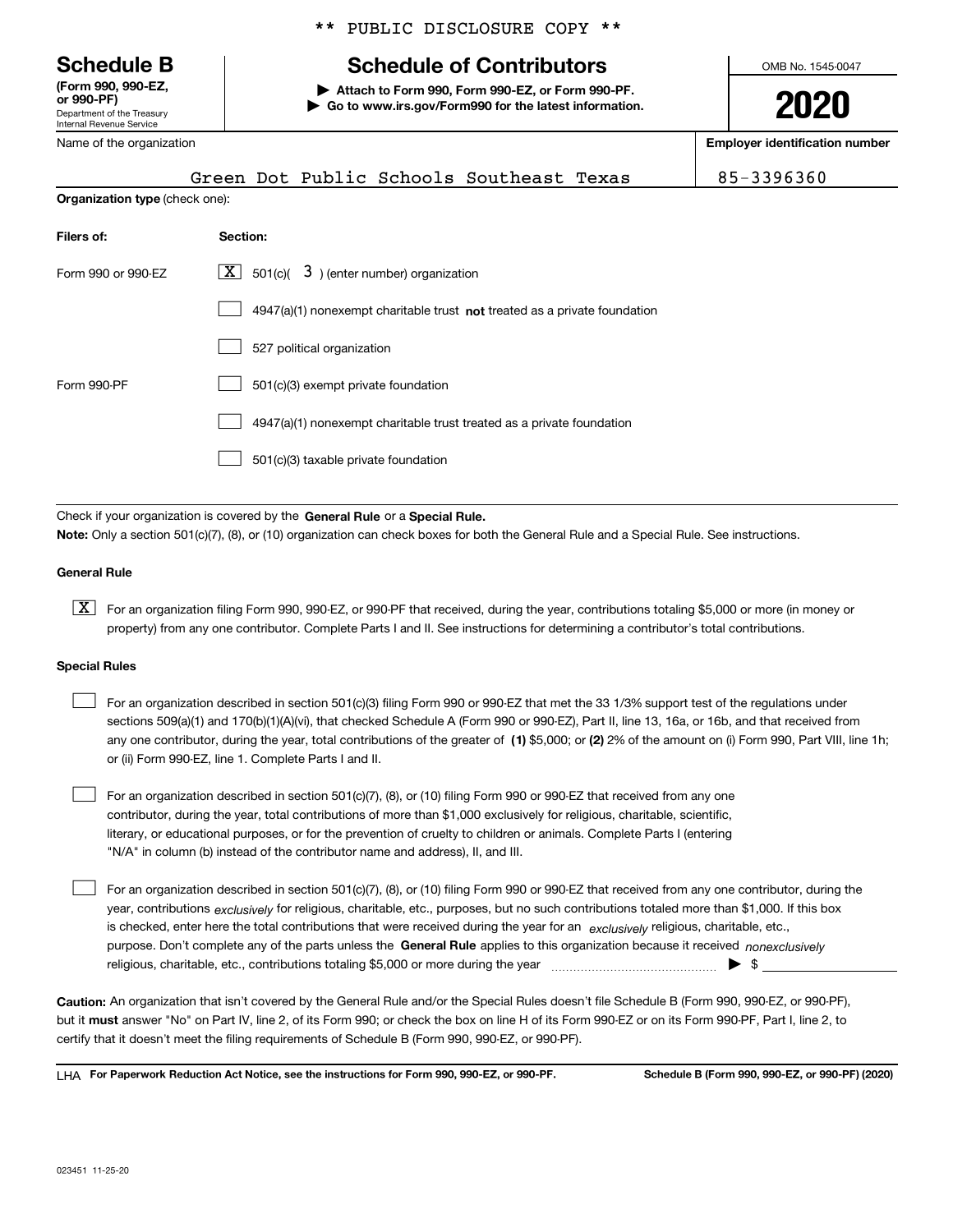## Green Dot Public Schools Southeast Texas 85-3396360

|            | Schedule B (Form 990, 990-EZ, or 990-PF) (2020)                                                       |                                             | Page 2                                                                                                        |
|------------|-------------------------------------------------------------------------------------------------------|---------------------------------------------|---------------------------------------------------------------------------------------------------------------|
|            | Name of organization                                                                                  |                                             | <b>Employer identification number</b>                                                                         |
|            | Green Dot Public Schools Southeast Texas                                                              |                                             | 85-3396360                                                                                                    |
| Part I     | <b>Contributors</b> (see instructions). Use duplicate copies of Part I if additional space is needed. |                                             |                                                                                                               |
| (a)<br>No. | (b)<br>Name, address, and ZIP + 4                                                                     | (c)<br><b>Total contributions</b>           | (d)<br>Type of contribution                                                                                   |
| 1          |                                                                                                       | 200,000.<br>\$                              | $\overline{\mathbf{X}}$<br>Person<br>Payroll<br>Noncash<br>(Complete Part II for<br>noncash contributions.)   |
| (a)        | (b)                                                                                                   | (c)                                         | (d)                                                                                                           |
| No.<br>2   | Name, address, and ZIP + 4                                                                            | <b>Total contributions</b><br>50,000.<br>\$ | Type of contribution<br>X<br>Person<br>Payroll<br>Noncash<br>(Complete Part II for<br>noncash contributions.) |
| (a)<br>No. | (b)<br>Name, address, and ZIP + 4                                                                     | (c)<br><b>Total contributions</b>           | (d)<br>Type of contribution                                                                                   |
| 3          |                                                                                                       | 50,000.<br>\$                               | X<br>Person<br>Payroll<br>Noncash<br>(Complete Part II for<br>noncash contributions.)                         |
| (a)<br>No. | (b)<br>Name, address, and ZIP + 4                                                                     | (c)<br><b>Total contributions</b>           | (d)<br>Type of contribution                                                                                   |
| 4          |                                                                                                       | 764,418.<br>\$                              | $\mathbf{X}$<br>Person<br>Payroll<br>Noncash<br>(Complete Part II for<br>noncash contributions.)              |
| (a)<br>No. | (b)<br>Name, address, and ZIP + 4                                                                     | (c)<br><b>Total contributions</b>           | (d)<br>Type of contribution                                                                                   |
|            |                                                                                                       | \$                                          | Person<br>Payroll<br>Noncash<br>(Complete Part II for<br>noncash contributions.)                              |
| (a)<br>No. | (b)<br>Name, address, and ZIP + 4                                                                     | (c)<br><b>Total contributions</b>           | (d)<br>Type of contribution                                                                                   |
|            |                                                                                                       | \$                                          | Person<br>Payroll<br>Noncash<br>(Complete Part II for<br>noncash contributions.)                              |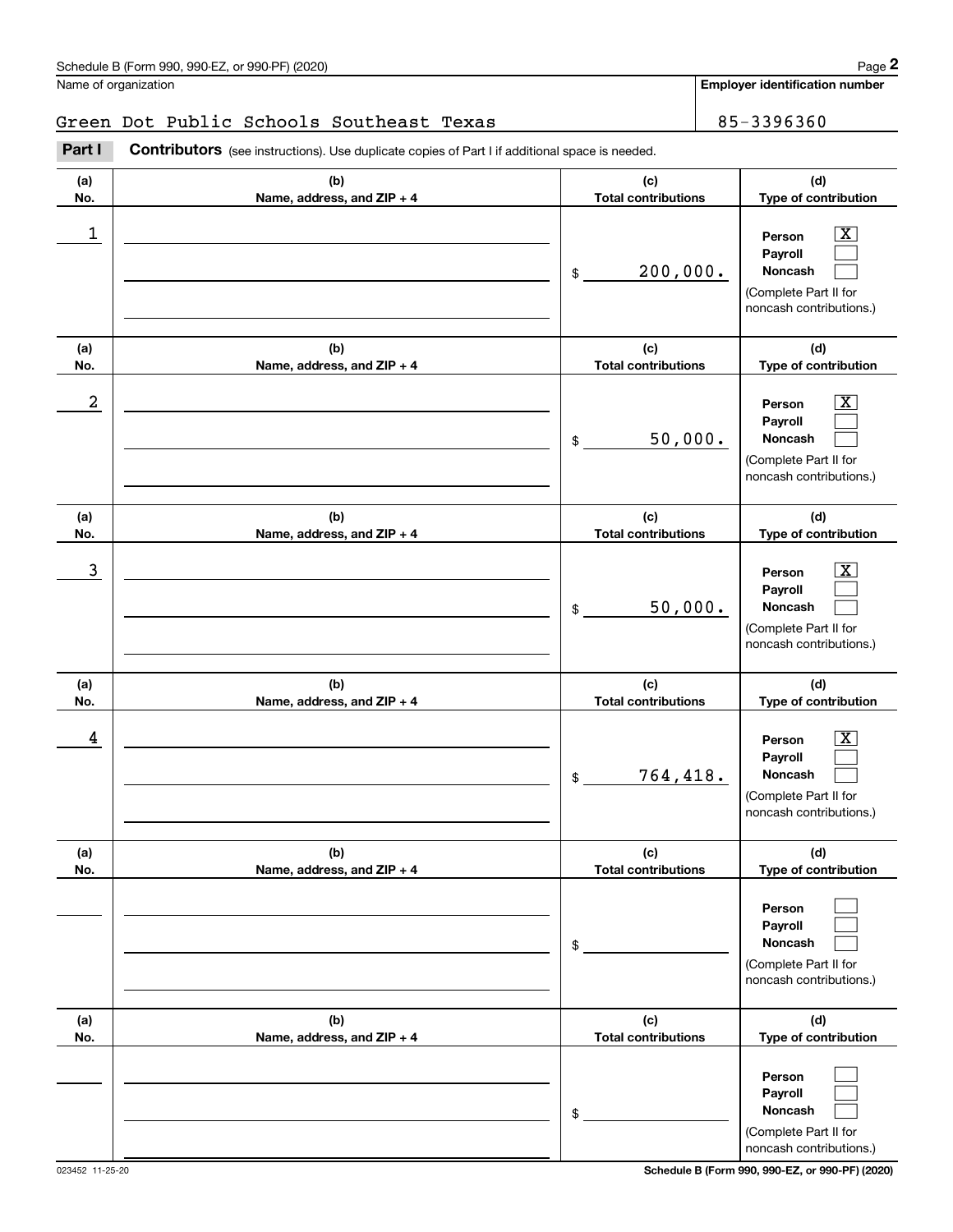**Employer identification number**

## Green Dot Public Schools Southeast Texas | 85-3396360

(see instructions). Use duplicate copies of Part II if additional space is needed.<br> **3Part II is Noncash Property** (see instructions). Use duplicate copies of Part II if additional space is needed.

| (a)<br>No.<br>from<br>Part I | (b)<br>Description of noncash property given | (c)<br>FMV (or estimate)<br>(See instructions.) | (d)<br>Date received |
|------------------------------|----------------------------------------------|-------------------------------------------------|----------------------|
|                              |                                              |                                                 |                      |
|                              |                                              | $\frac{1}{2}$                                   |                      |
| (a)<br>No.<br>from<br>Part I | (b)<br>Description of noncash property given | (c)<br>FMV (or estimate)<br>(See instructions.) | (d)<br>Date received |
|                              |                                              |                                                 |                      |
|                              |                                              | $\frac{1}{2}$                                   |                      |
| (a)<br>No.<br>from<br>Part I | (b)<br>Description of noncash property given | (c)<br>FMV (or estimate)<br>(See instructions.) | (d)<br>Date received |
|                              |                                              |                                                 |                      |
|                              |                                              | $\frac{1}{2}$                                   |                      |
| (a)<br>No.<br>from<br>Part I | (b)<br>Description of noncash property given | (c)<br>FMV (or estimate)<br>(See instructions.) | (d)<br>Date received |
|                              |                                              |                                                 |                      |
|                              |                                              | \$                                              |                      |
| (a)<br>No.<br>from<br>Part I | (b)<br>Description of noncash property given | (c)<br>FMV (or estimate)<br>(See instructions.) | (d)<br>Date received |
|                              |                                              |                                                 |                      |
|                              |                                              | \$                                              |                      |
| (a)<br>No.<br>from<br>Part I | (b)<br>Description of noncash property given | (c)<br>FMV (or estimate)<br>(See instructions.) | (d)<br>Date received |
|                              |                                              |                                                 |                      |
|                              |                                              | \$                                              |                      |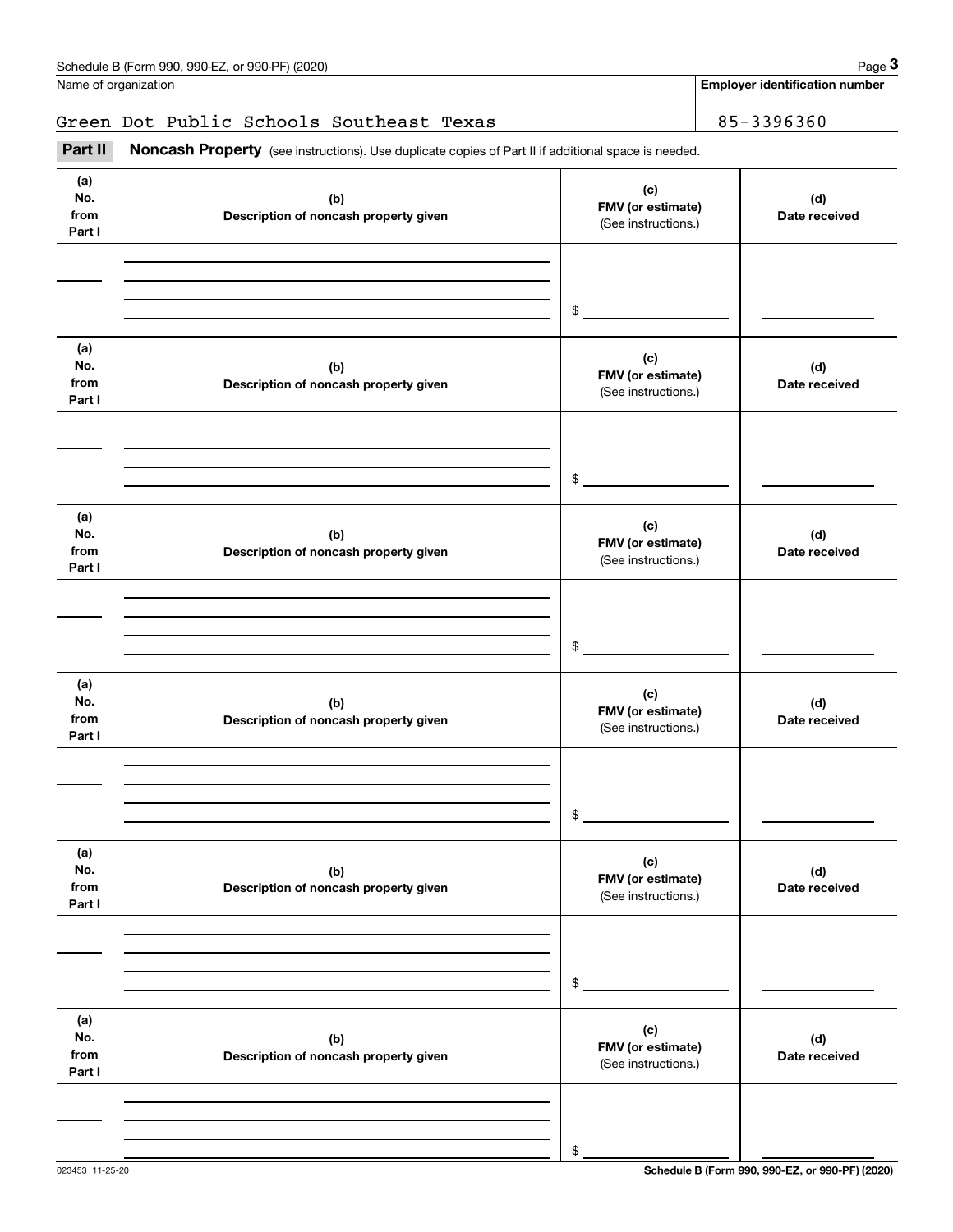|                           | Schedule B (Form 990, 990-EZ, or 990-PF) (2020)                                                                                                                                                                                                                                                                          |                      | Page 4                                   |
|---------------------------|--------------------------------------------------------------------------------------------------------------------------------------------------------------------------------------------------------------------------------------------------------------------------------------------------------------------------|----------------------|------------------------------------------|
|                           | Name of organization                                                                                                                                                                                                                                                                                                     |                      | <b>Employer identification number</b>    |
| Part III                  | Green Dot Public Schools Southeast Texas<br>Exclusively religious, charitable, etc., contributions to organizations described in section 501(c)(7), (8), or (10) that total more than \$1,000 for the year<br>from any one contributor. Complete columns (a) through (e) and the following line entry. For organizations |                      | 85-3396360                               |
|                           | completing Part III, enter the total of exclusively religious, charitable, etc., contributions of \$1,000 or less for the year. (Enter this info. once.) \\$<br>Use duplicate copies of Part III if additional space is needed.                                                                                          |                      |                                          |
| (a) No.<br>from<br>Part I | (b) Purpose of gift                                                                                                                                                                                                                                                                                                      | (c) Use of gift      | (d) Description of how gift is held      |
|                           |                                                                                                                                                                                                                                                                                                                          |                      |                                          |
|                           |                                                                                                                                                                                                                                                                                                                          | (e) Transfer of gift |                                          |
|                           | Transferee's name, address, and $ZIP + 4$                                                                                                                                                                                                                                                                                |                      | Relationship of transferor to transferee |
|                           |                                                                                                                                                                                                                                                                                                                          |                      |                                          |
| (a) No.<br>from           | (b) Purpose of gift                                                                                                                                                                                                                                                                                                      | (c) Use of gift      | (d) Description of how gift is held      |
| Part I                    |                                                                                                                                                                                                                                                                                                                          |                      |                                          |
|                           |                                                                                                                                                                                                                                                                                                                          |                      |                                          |
|                           |                                                                                                                                                                                                                                                                                                                          | (e) Transfer of gift |                                          |
|                           | Transferee's name, address, and $ZIP + 4$                                                                                                                                                                                                                                                                                |                      | Relationship of transferor to transferee |
|                           |                                                                                                                                                                                                                                                                                                                          |                      |                                          |
| (a) No.<br>from<br>Part I | (b) Purpose of gift                                                                                                                                                                                                                                                                                                      | (c) Use of gift      | (d) Description of how gift is held      |
|                           |                                                                                                                                                                                                                                                                                                                          |                      |                                          |
|                           |                                                                                                                                                                                                                                                                                                                          | (e) Transfer of gift |                                          |
|                           | Transferee's name, address, and $ZIP + 4$                                                                                                                                                                                                                                                                                |                      | Relationship of transferor to transferee |
|                           |                                                                                                                                                                                                                                                                                                                          |                      |                                          |
| (a) No.<br>from           | (b) Purpose of gift                                                                                                                                                                                                                                                                                                      | (c) Use of gift      | (d) Description of how gift is held      |
| Part I                    |                                                                                                                                                                                                                                                                                                                          |                      |                                          |
|                           |                                                                                                                                                                                                                                                                                                                          |                      |                                          |
|                           |                                                                                                                                                                                                                                                                                                                          | (e) Transfer of gift |                                          |
|                           | Transferee's name, address, and $ZIP + 4$                                                                                                                                                                                                                                                                                |                      | Relationship of transferor to transferee |
|                           |                                                                                                                                                                                                                                                                                                                          |                      |                                          |
|                           |                                                                                                                                                                                                                                                                                                                          |                      |                                          |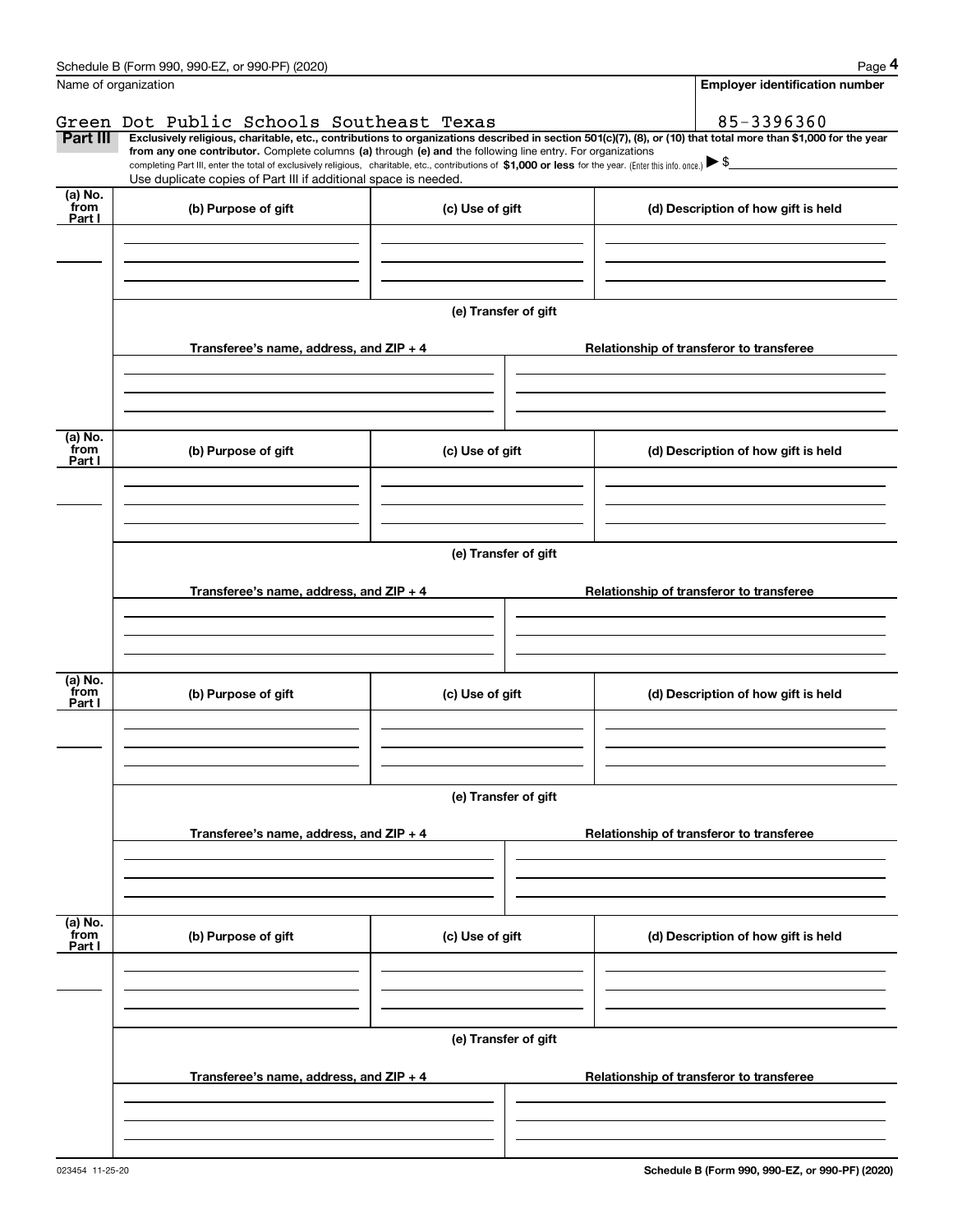| <b>SCHEDULE D</b> |  |
|-------------------|--|
|-------------------|--|

Department of the Treasury Internal Revenue Service

| (Form 990) |
|------------|
|            |

## **SCHEDULE D Supplemental Financial Statements**

(Form 990)<br>
Pepartment of the Treasury<br>
Department of the Treasury<br>
Department of the Treasury<br>
Department of the Treasury<br> **Co to www.irs.gov/Form990 for instructions and the latest information.**<br> **Co to www.irs.gov/Form9** 

|  | Go to www.irs.gov/Form990 for instructions and the latest informati~ |  |  |  |
|--|----------------------------------------------------------------------|--|--|--|
|  |                                                                      |  |  |  |



**Name of the organization Employer identification number**

|              | Green Dot Public Schools Southeast Texas                                                                                                                  | 85-3396360                                                                                                                |
|--------------|-----------------------------------------------------------------------------------------------------------------------------------------------------------|---------------------------------------------------------------------------------------------------------------------------|
| Part I       | Organizations Maintaining Donor Advised Funds or Other Similar Funds or Accounts. Complete if the                                                         |                                                                                                                           |
|              | organization answered "Yes" on Form 990, Part IV, line 6.                                                                                                 |                                                                                                                           |
|              | (a) Donor advised funds                                                                                                                                   | (b) Funds and other accounts                                                                                              |
| 1.           |                                                                                                                                                           |                                                                                                                           |
| 2            | Aggregate value of contributions to (during year)                                                                                                         |                                                                                                                           |
| з            | Aggregate value of grants from (during year)                                                                                                              |                                                                                                                           |
| 4            |                                                                                                                                                           |                                                                                                                           |
| 5            | Did the organization inform all donors and donor advisors in writing that the assets held in donor advised funds                                          |                                                                                                                           |
|              |                                                                                                                                                           | Yes<br>No                                                                                                                 |
| 6            | Did the organization inform all grantees, donors, and donor advisors in writing that grant funds can be used only                                         |                                                                                                                           |
|              | for charitable purposes and not for the benefit of the donor or donor advisor, or for any other purpose conferring                                        |                                                                                                                           |
|              |                                                                                                                                                           | <b>Yes</b><br>No                                                                                                          |
| Part II      | Conservation Easements. Complete if the organization answered "Yes" on Form 990, Part IV, line 7.                                                         |                                                                                                                           |
| 1            | Purpose(s) of conservation easements held by the organization (check all that apply).                                                                     |                                                                                                                           |
|              | Preservation of land for public use (for example, recreation or education)                                                                                | Preservation of a historically important land area                                                                        |
|              | Protection of natural habitat                                                                                                                             | Preservation of a certified historic structure                                                                            |
|              | Preservation of open space                                                                                                                                |                                                                                                                           |
| 2            | Complete lines 2a through 2d if the organization held a qualified conservation contribution in the form of a conservation easement on the last            |                                                                                                                           |
|              | day of the tax year.                                                                                                                                      | Held at the End of the Tax Year                                                                                           |
| a            |                                                                                                                                                           | 2a                                                                                                                        |
| b            | Total acreage restricted by conservation easements                                                                                                        | 2b                                                                                                                        |
| с            | Number of conservation easements on a certified historic structure included in (a) manufacture included in (a)                                            | 2c                                                                                                                        |
| d            | Number of conservation easements included in (c) acquired after 7/25/06, and not on a historic structure                                                  |                                                                                                                           |
|              |                                                                                                                                                           | 2d                                                                                                                        |
| З.           | Number of conservation easements modified, transferred, released, extinguished, or terminated by the organization during the tax                          |                                                                                                                           |
|              | $year \blacktriangleright$                                                                                                                                |                                                                                                                           |
| 4            | Number of states where property subject to conservation easement is located $\blacktriangleright$                                                         |                                                                                                                           |
| 5            | Does the organization have a written policy regarding the periodic monitoring, inspection, handling of                                                    |                                                                                                                           |
|              | violations, and enforcement of the conservation easements it holds?                                                                                       | Yes<br><b>No</b>                                                                                                          |
| 6            | Staff and volunteer hours devoted to monitoring, inspecting, handling of violations, and enforcing conservation easements during the year                 |                                                                                                                           |
|              |                                                                                                                                                           |                                                                                                                           |
| 7            | Amount of expenses incurred in monitoring, inspecting, handling of violations, and enforcing conservation easements during the year                       |                                                                                                                           |
| 8            | $\blacktriangleright$ \$<br>Does each conservation easement reported on line 2(d) above satisfy the requirements of section 170(h)(4)(B)(i)               |                                                                                                                           |
|              | and section $170(h)(4)(B)(ii)?$                                                                                                                           | Yes<br>No                                                                                                                 |
| 9            | In Part XIII, describe how the organization reports conservation easements in its revenue and expense statement and                                       |                                                                                                                           |
|              | balance sheet, and include, if applicable, the text of the footnote to the organization's financial statements that describes the                         |                                                                                                                           |
|              | organization's accounting for conservation easements.                                                                                                     |                                                                                                                           |
| Part III     | Organizations Maintaining Collections of Art, Historical Treasures, or Other Similar Assets.                                                              |                                                                                                                           |
|              | Complete if the organization answered "Yes" on Form 990, Part IV, line 8.                                                                                 |                                                                                                                           |
|              | 1a If the organization elected, as permitted under FASB ASC 958, not to report in its revenue statement and balance sheet works                           |                                                                                                                           |
|              | of art, historical treasures, or other similar assets held for public exhibition, education, or research in furtherance of public                         |                                                                                                                           |
|              | service, provide in Part XIII the text of the footnote to its financial statements that describes these items.                                            |                                                                                                                           |
| b            | If the organization elected, as permitted under FASB ASC 958, to report in its revenue statement and balance sheet works of                               |                                                                                                                           |
|              | art, historical treasures, or other similar assets held for public exhibition, education, or research in furtherance of public service,                   |                                                                                                                           |
|              | provide the following amounts relating to these items:                                                                                                    |                                                                                                                           |
|              |                                                                                                                                                           | \$<br><u>and the control of the control of the control of the control of the control of the control of the control of</u> |
|              | (ii) Assets included in Form 990, Part X                                                                                                                  | $\blacktriangleright$ \$                                                                                                  |
| $\mathbf{2}$ | If the organization received or held works of art, historical treasures, or other similar assets for financial gain, provide                              |                                                                                                                           |
|              | the following amounts required to be reported under FASB ASC 958 relating to these items:                                                                 |                                                                                                                           |
| а            | Revenue included on Form 990, Part VIII, line 1 [1] [2000] [2000] [2000] [2000] [2000] [2000] [2000] [2000] [2000] [                                      | $\blacktriangleright$ \$                                                                                                  |
|              | <b>b</b> Assets included in Form 990, Part X <b>much accommunity</b> contained and account and account and account to Assets included in Form 990, Part X | $\blacktriangleright$ \$                                                                                                  |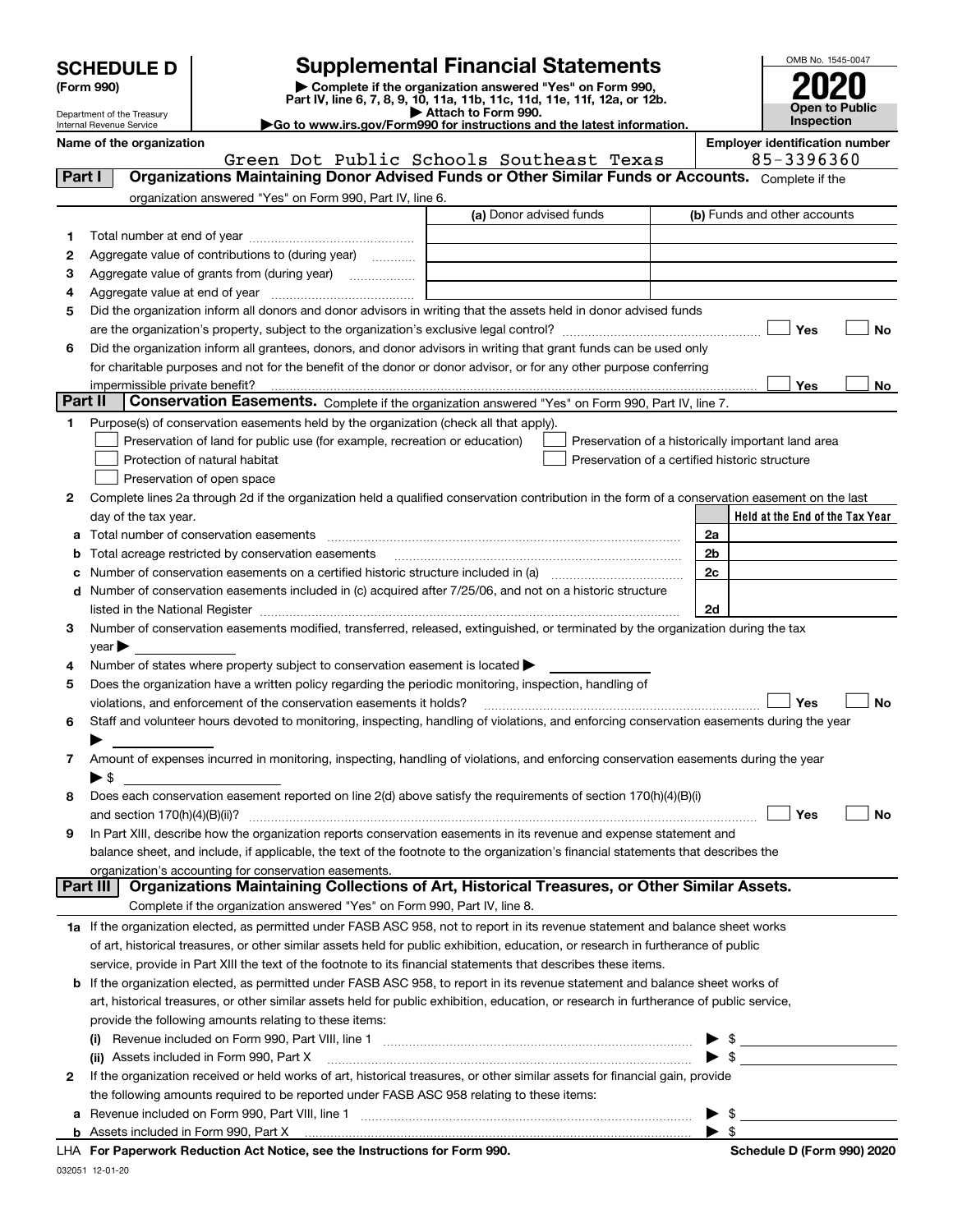|   | Schedule D (Form 990) 2020                                                                                                                                                                                                     | Green Dot Public Schools Southeast Texas |                |                                                                             |  |                                 | 85-3396360 |                |     | Page 2 |
|---|--------------------------------------------------------------------------------------------------------------------------------------------------------------------------------------------------------------------------------|------------------------------------------|----------------|-----------------------------------------------------------------------------|--|---------------------------------|------------|----------------|-----|--------|
|   | Part III<br>Organizations Maintaining Collections of Art, Historical Treasures, or Other Similar Assets (continued)                                                                                                            |                                          |                |                                                                             |  |                                 |            |                |     |        |
| 3 | Using the organization's acquisition, accession, and other records, check any of the following that make significant use of its                                                                                                |                                          |                |                                                                             |  |                                 |            |                |     |        |
|   | collection items (check all that apply):                                                                                                                                                                                       |                                          |                |                                                                             |  |                                 |            |                |     |        |
| a | Public exhibition                                                                                                                                                                                                              | d                                        |                | Loan or exchange program                                                    |  |                                 |            |                |     |        |
| b | Scholarly research                                                                                                                                                                                                             | e                                        |                |                                                                             |  |                                 |            |                |     |        |
| c | Preservation for future generations                                                                                                                                                                                            |                                          |                |                                                                             |  |                                 |            |                |     |        |
| 4 | Provide a description of the organization's collections and explain how they further the organization's exempt purpose in Part XIII.                                                                                           |                                          |                |                                                                             |  |                                 |            |                |     |        |
| 5 | During the year, did the organization solicit or receive donations of art, historical treasures, or other similar assets                                                                                                       |                                          |                |                                                                             |  |                                 |            |                |     |        |
|   |                                                                                                                                                                                                                                |                                          |                |                                                                             |  |                                 |            | Yes            |     | No     |
|   | Part IV<br>Escrow and Custodial Arrangements. Complete if the organization answered "Yes" on Form 990, Part IV, line 9, or<br>reported an amount on Form 990, Part X, line 21.                                                 |                                          |                |                                                                             |  |                                 |            |                |     |        |
|   | 1a Is the organization an agent, trustee, custodian or other intermediary for contributions or other assets not included                                                                                                       |                                          |                |                                                                             |  |                                 |            |                |     |        |
|   | on Form 990, Part X? [11] matter and the contract of the contract of the contract of the contract of the contract of the contract of the contract of the contract of the contract of the contract of the contract of the contr |                                          |                |                                                                             |  |                                 |            | Yes            |     | No     |
|   | <b>b</b> If "Yes," explain the arrangement in Part XIII and complete the following table:                                                                                                                                      |                                          |                |                                                                             |  |                                 |            |                |     |        |
|   |                                                                                                                                                                                                                                |                                          |                |                                                                             |  |                                 |            | Amount         |     |        |
|   | c Beginning balance measurements and the contract of the contract of the contract of the contract of the contract of the contract of the contract of the contract of the contract of the contract of the contract of the contr |                                          |                |                                                                             |  | 1c                              |            |                |     |        |
|   | d Additions during the year measurement contains and a statement of a distribution of the statement of the statement of the statement of the statement of the statement of the statement of the statement of the statement of  |                                          |                |                                                                             |  | 1d                              |            |                |     |        |
|   | e Distributions during the year manufactured and continuum and contact the year manufactured and contact the year manufactured and contact the year manufactured and contact the year manufactured and contact the year manufa |                                          |                |                                                                             |  | 1e                              |            |                |     |        |
| f |                                                                                                                                                                                                                                |                                          |                |                                                                             |  | 1f                              |            |                |     |        |
|   | 2a Did the organization include an amount on Form 990, Part X, line 21, for escrow or custodial account liability?                                                                                                             |                                          |                |                                                                             |  |                                 |            | <b>Yes</b>     |     | No     |
|   | <b>b</b> If "Yes," explain the arrangement in Part XIII. Check here if the explanation has been provided on Part XIII                                                                                                          |                                          |                |                                                                             |  |                                 |            |                |     |        |
|   | <b>Part V</b><br>Endowment Funds. Complete if the organization answered "Yes" on Form 990, Part IV, line 10.                                                                                                                   |                                          |                |                                                                             |  |                                 |            |                |     |        |
|   |                                                                                                                                                                                                                                | (a) Current year                         | (b) Prior year | (c) Two years back $\vert$ (d) Three years back $\vert$ (e) Four years back |  |                                 |            |                |     |        |
|   |                                                                                                                                                                                                                                | <u> 1999 - John Barnett, f</u>           |                |                                                                             |  |                                 |            |                |     |        |
|   |                                                                                                                                                                                                                                |                                          |                |                                                                             |  |                                 |            |                |     |        |
|   | c Net investment earnings, gains, and losses                                                                                                                                                                                   |                                          |                |                                                                             |  |                                 |            |                |     |        |
|   |                                                                                                                                                                                                                                |                                          |                |                                                                             |  |                                 |            |                |     |        |
|   | e Other expenditures for facilities                                                                                                                                                                                            |                                          |                |                                                                             |  |                                 |            |                |     |        |
|   |                                                                                                                                                                                                                                |                                          |                |                                                                             |  |                                 |            |                |     |        |
|   |                                                                                                                                                                                                                                |                                          |                |                                                                             |  |                                 |            |                |     |        |
| g | End of year balance                                                                                                                                                                                                            |                                          |                |                                                                             |  |                                 |            |                |     |        |
| 2 | Provide the estimated percentage of the current year end balance (line 1g, column (a)) held as:                                                                                                                                |                                          |                |                                                                             |  |                                 |            |                |     |        |
|   | a Board designated or quasi-endowment > ______                                                                                                                                                                                 |                                          | %              |                                                                             |  |                                 |            |                |     |        |
|   | <b>b</b> Permanent endowment > ___________                                                                                                                                                                                     | %                                        |                |                                                                             |  |                                 |            |                |     |        |
|   | $\mathbf c$ Term endowment $\blacktriangleright$<br>$\frac{0}{6}$                                                                                                                                                              |                                          |                |                                                                             |  |                                 |            |                |     |        |
|   | The percentages on lines 2a, 2b, and 2c should equal 100%.                                                                                                                                                                     |                                          |                |                                                                             |  |                                 |            |                |     |        |
|   | 3a Are there endowment funds not in the possession of the organization that are held and administered for the organization                                                                                                     |                                          |                |                                                                             |  |                                 |            |                |     |        |
|   | by:                                                                                                                                                                                                                            |                                          |                |                                                                             |  |                                 |            |                | Yes | No.    |
|   | (i)                                                                                                                                                                                                                            |                                          |                |                                                                             |  |                                 |            | 3a(i)          |     |        |
|   |                                                                                                                                                                                                                                |                                          |                |                                                                             |  |                                 |            | 3a(ii)         |     |        |
|   |                                                                                                                                                                                                                                |                                          |                |                                                                             |  |                                 |            | 3 <sub>b</sub> |     |        |
| 4 | Describe in Part XIII the intended uses of the organization's endowment funds.                                                                                                                                                 |                                          |                |                                                                             |  |                                 |            |                |     |        |
|   | <b>Part VI</b><br>Land, Buildings, and Equipment.                                                                                                                                                                              |                                          |                |                                                                             |  |                                 |            |                |     |        |
|   | Complete if the organization answered "Yes" on Form 990, Part IV, line 11a. See Form 990, Part X, line 10.                                                                                                                     |                                          |                |                                                                             |  |                                 |            |                |     |        |
|   | Description of property                                                                                                                                                                                                        | (a) Cost or other<br>basis (investment)  |                | (b) Cost or other<br>basis (other)                                          |  | (c) Accumulated<br>depreciation |            | (d) Book value |     |        |
|   |                                                                                                                                                                                                                                |                                          |                |                                                                             |  |                                 |            |                |     |        |
|   |                                                                                                                                                                                                                                |                                          |                |                                                                             |  |                                 |            |                |     |        |
|   |                                                                                                                                                                                                                                |                                          |                |                                                                             |  |                                 |            |                |     |        |
|   |                                                                                                                                                                                                                                |                                          |                |                                                                             |  |                                 |            |                |     |        |
|   |                                                                                                                                                                                                                                |                                          |                |                                                                             |  |                                 |            |                |     |        |
|   |                                                                                                                                                                                                                                |                                          |                |                                                                             |  |                                 | ▶          |                |     | $0$ .  |

**Schedule D (Form 990) 2020**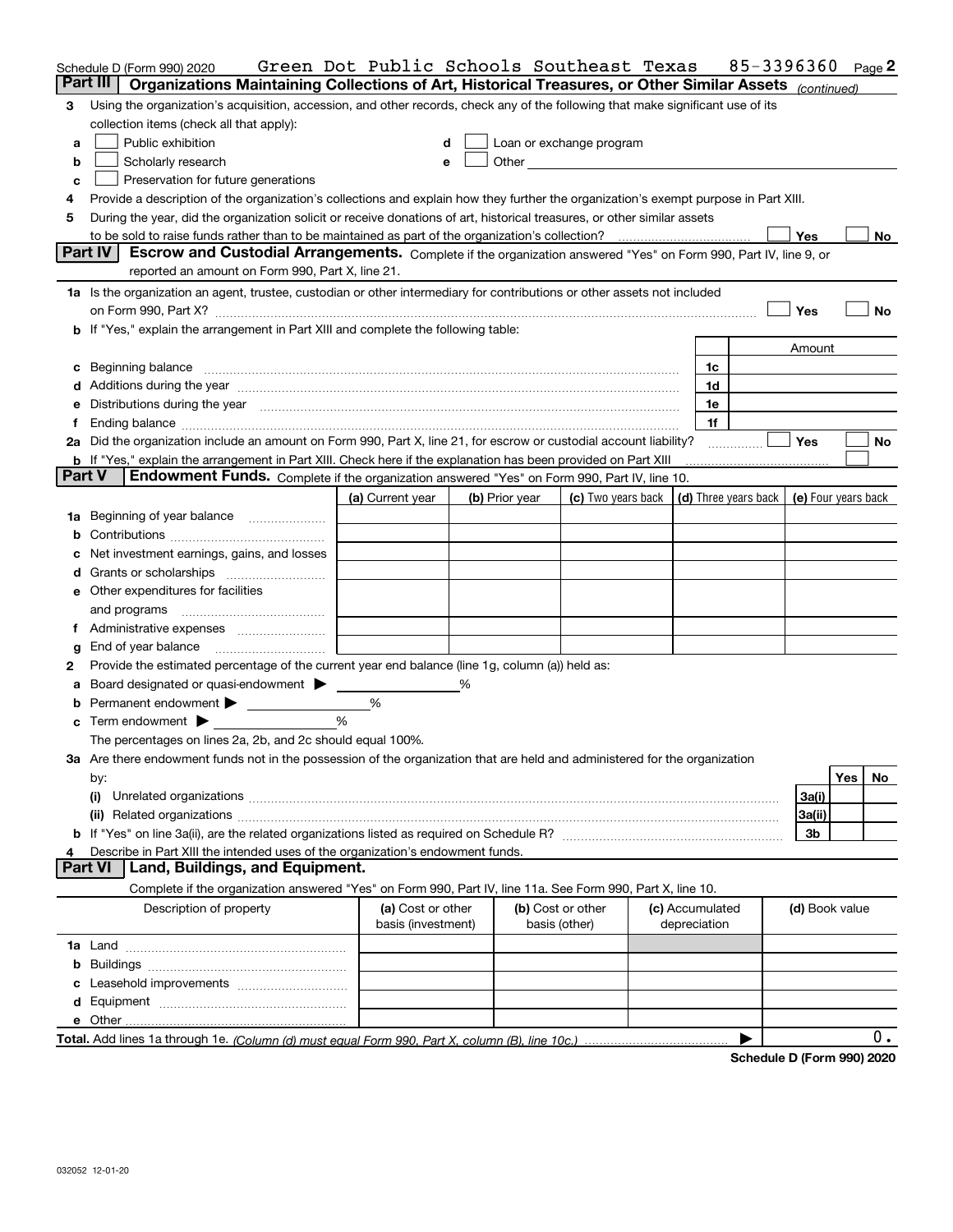# Schedule D (Form 990) 2020 Green Dot Public Schools Southeast Texas 85-3396360 <sub>Page</sub> 3<br>| **Part VII** | Investments - Other Securities.

Complete if the organization answered "Yes" on Form 990, Part IV, line 11b. See Form 990, Part X, line 12.

| (a) Description of security or category (including name of security) | (b) Book value | (c) Method of valuation: Cost or end-of-year market value |
|----------------------------------------------------------------------|----------------|-----------------------------------------------------------|
| (1) Financial derivatives                                            |                |                                                           |
| (2) Closely held equity interests                                    |                |                                                           |
| (3) Other                                                            |                |                                                           |
| (A)                                                                  |                |                                                           |
| (B)                                                                  |                |                                                           |
| (C)                                                                  |                |                                                           |
| (D)                                                                  |                |                                                           |
| (E)                                                                  |                |                                                           |
| (F)                                                                  |                |                                                           |
| (G)                                                                  |                |                                                           |
| (H)                                                                  |                |                                                           |
| Total. (Col. (b) must equal Form 990, Part X, col. (B) line $12$ .)  |                |                                                           |

#### **Part VIII Investments - Program Related.**

Complete if the organization answered "Yes" on Form 990, Part IV, line 11c. See Form 990, Part X, line 13.

| (a) Description of investment                                    | (b) Book value | (c) Method of valuation: Cost or end-of-year market value |
|------------------------------------------------------------------|----------------|-----------------------------------------------------------|
| (1)                                                              |                |                                                           |
| (2)                                                              |                |                                                           |
| $\frac{1}{2}$                                                    |                |                                                           |
| (4)                                                              |                |                                                           |
| $\frac{1}{2}$                                                    |                |                                                           |
| (6)                                                              |                |                                                           |
| (7)                                                              |                |                                                           |
| (8)                                                              |                |                                                           |
| (9)                                                              |                |                                                           |
| Total. (Col. (b) must equal Form 990, Part X, col. (B) line 13.) |                |                                                           |

## **Part IX Other Assets.**

Complete if the organization answered "Yes" on Form 990, Part IV, line 11d. See Form 990, Part X, line 15.

|     | (a) Description                                                                                                   | (b) Book value |
|-----|-------------------------------------------------------------------------------------------------------------------|----------------|
| (1) |                                                                                                                   |                |
| (2) |                                                                                                                   |                |
| (3) |                                                                                                                   |                |
| (4) |                                                                                                                   |                |
| (5) |                                                                                                                   |                |
| (6) |                                                                                                                   |                |
| (7) |                                                                                                                   |                |
| (8) |                                                                                                                   |                |
| (9) |                                                                                                                   |                |
|     |                                                                                                                   |                |
|     | <b>Part X   Other Liabilities.</b>                                                                                |                |
|     | Complete if the organization answered "Yes" on Form 990, Part IV, line 11e or 11f. See Form 990, Part X, line 25. |                |

| 1.                           | (a) Description of liability     | (b) Book value |
|------------------------------|----------------------------------|----------------|
| (1)                          | Federal income taxes             |                |
| (2)                          | Accounts Payable - Related Party | 483,855.       |
| $\frac{1}{2}$                |                                  |                |
| (4)                          |                                  |                |
| (5)                          |                                  |                |
| (6)                          |                                  |                |
| $\overline{\phantom{a}}$ (7) |                                  |                |
| (8)                          |                                  |                |
| (9)                          |                                  |                |
|                              |                                  | 483,855.       |

*(Column (b) must equal Form 990, Part X, col. (B) line 25.)* 

**2.**Liability for uncertain tax positions. In Part XIII, provide the text of the footnote to the organization's financial statements that reports the organization's liability for uncertain tax positions under FASB ASC 740. Check here if the text of the footnote has been provided in Part XIII  $\vert$  X  $\vert$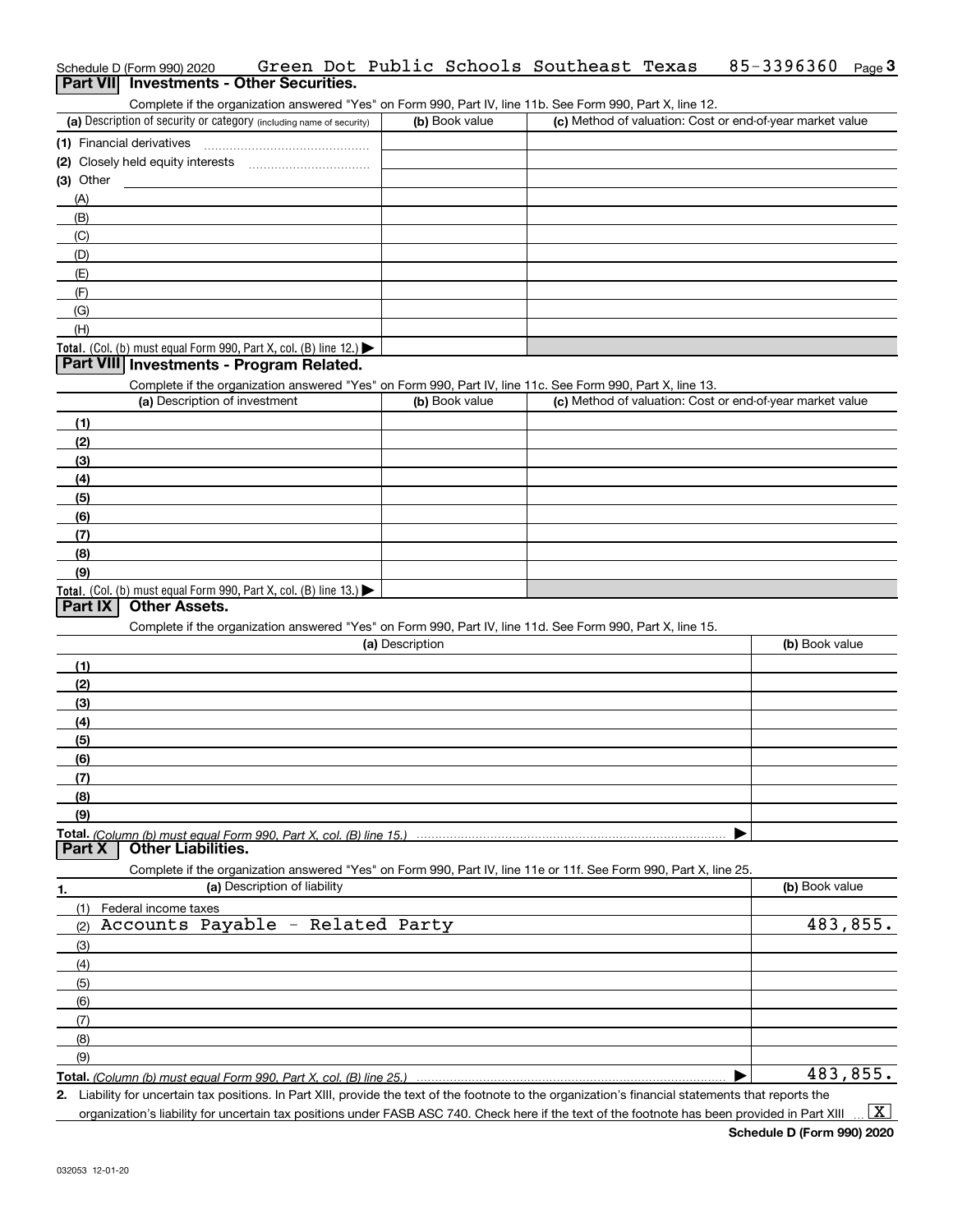|   | Green Dot Public Schools Southeast Texas<br>Schedule D (Form 990) 2020                                                                                                                                                              |                |                 | 85-3396360 Page 4 |
|---|-------------------------------------------------------------------------------------------------------------------------------------------------------------------------------------------------------------------------------------|----------------|-----------------|-------------------|
|   | <b>Part XI</b><br>Reconciliation of Revenue per Audited Financial Statements With Revenue per Return.                                                                                                                               |                |                 |                   |
|   | Complete if the organization answered "Yes" on Form 990, Part IV, line 12a.                                                                                                                                                         |                |                 |                   |
| 1 | Total revenue, gains, and other support per audited financial statements                                                                                                                                                            |                | $\mathbf{1}$    | 1,064,418.        |
| 2 | Amounts included on line 1 but not on Form 990, Part VIII, line 12:                                                                                                                                                                 |                |                 |                   |
| a | Net unrealized gains (losses) on investments [11] [11] Net unrealized gains (losses) on investments                                                                                                                                 | 2a             |                 |                   |
|   |                                                                                                                                                                                                                                     | 2 <sub>b</sub> |                 |                   |
| C | Recoveries of prior year grants [11] matter contracts and prior year grants [11] matter contracts and prior year grants and prior year of the contracts and prior year of the contracts and prior year of the contracts and pr      | 2c             |                 |                   |
| d | Other (Describe in Part XIII.)                                                                                                                                                                                                      | 2d             |                 |                   |
| е | Add lines 2a through 2d                                                                                                                                                                                                             |                | 2е              | υ.                |
| 3 |                                                                                                                                                                                                                                     |                | $\mathbf{3}$    | 1,064,418.        |
|   | Amounts included on Form 990, Part VIII, line 12, but not on line 1:                                                                                                                                                                |                |                 |                   |
| a |                                                                                                                                                                                                                                     | 4a             |                 |                   |
| b | Other (Describe in Part XIII.) <b>Construction Contract Construction</b> Chern Construction Construction Construction                                                                                                               | 4 <sub>b</sub> |                 |                   |
|   | Add lines 4a and 4b                                                                                                                                                                                                                 |                | 4с              | υ.                |
|   |                                                                                                                                                                                                                                     |                | $5\overline{5}$ | 1,064,418.        |
| 5 |                                                                                                                                                                                                                                     |                |                 |                   |
|   | Part XII Reconciliation of Expenses per Audited Financial Statements With Expenses per Return.                                                                                                                                      |                |                 |                   |
|   | Complete if the organization answered "Yes" on Form 990, Part IV, line 12a.                                                                                                                                                         |                |                 |                   |
| 1 |                                                                                                                                                                                                                                     |                | $\mathbf{1}$    | 803,719.          |
| 2 | Amounts included on line 1 but not on Form 990, Part IX, line 25:                                                                                                                                                                   |                |                 |                   |
| a |                                                                                                                                                                                                                                     | 2a             |                 |                   |
| b |                                                                                                                                                                                                                                     | 2 <sub>b</sub> |                 |                   |
|   |                                                                                                                                                                                                                                     | 2c             |                 |                   |
|   | Other (Describe in Part XIII.) (Contract and Contract and Chern Contract) (Chern Chern Chern Chern Chern Chern                                                                                                                      | 2d             |                 |                   |
| e | Add lines 2a through 2d <b>manufactures</b> in the contract of the contract of the contract of the contract of the contract of the contract of the contract of the contract of the contract of the contract of the contract of the  |                | 2e              | 0.                |
| 3 |                                                                                                                                                                                                                                     |                | 3               | 803,719.          |
| 4 | Amounts included on Form 990, Part IX, line 25, but not on line 1:                                                                                                                                                                  |                |                 |                   |
| a |                                                                                                                                                                                                                                     | 4a             |                 |                   |
| b | Other (Describe in Part XIII.) <b>Construction Contract Construction</b> Chemical Construction Chemical Chemical Chemical Chemical Chemical Chemical Chemical Chemical Chemical Chemical Chemical Chemical Chemical Chemical Chemic | 4 <sub>b</sub> |                 |                   |
|   | Add lines 4a and 4b                                                                                                                                                                                                                 |                | 4с              |                   |
|   | Part XIII Supplemental Information.                                                                                                                                                                                                 |                | 5               | 803,719.          |

Provide the descriptions required for Part II, lines 3, 5, and 9; Part III, lines 1a and 4; Part IV, lines 1b and 2b; Part V, line 4; Part X, line 2; Part XI, lines 2d and 4b; and Part XII, lines 2d and 4b. Also complete this part to provide any additional information.

## Part X, Line 2:

| Management believes that Green Dot Public Schools Southeast Texas ("GDPS |
|--------------------------------------------------------------------------|
| STX") has appropriate support for any tax positions taken affecting its  |
| annual filing requirements, and as such, does not have any uncertain tax |
| positions that are material to the financial statements. GDPS STX would  |
| recognize future accrued interest and penalties related to unrecognized  |
| tax benefits and liabilities in income tax expense if such interest and  |
| penalties are incurred.                                                  |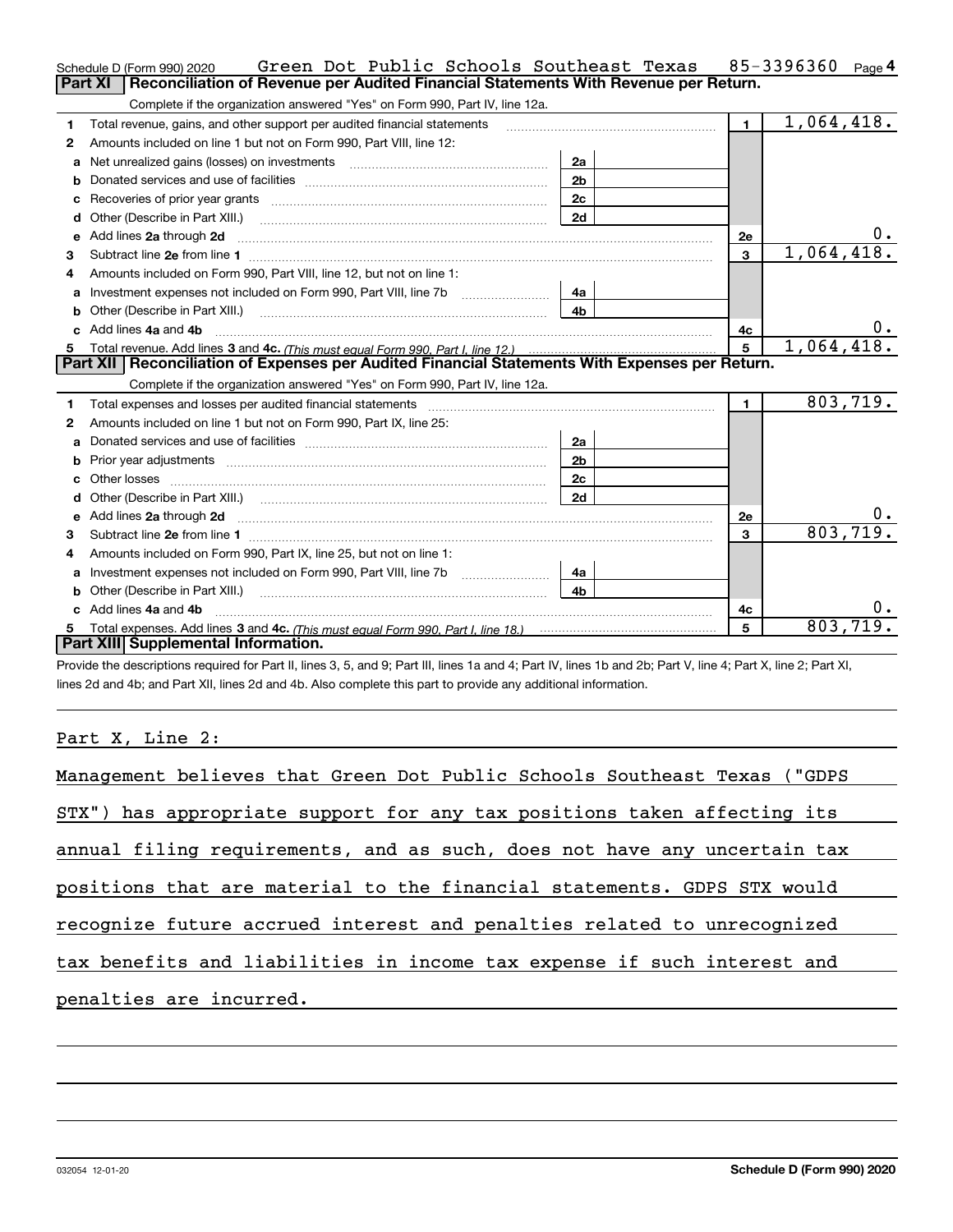|              | <b>SCHEDULE E</b>                                      | <b>Schools</b>                                                                                                                                                                                                                                        |                                       | OMB No. 1545-0047                   |                  |           |
|--------------|--------------------------------------------------------|-------------------------------------------------------------------------------------------------------------------------------------------------------------------------------------------------------------------------------------------------------|---------------------------------------|-------------------------------------|------------------|-----------|
|              | (Form 990 or 990-EZ)                                   | Complete if the organization answered "Yes" on Form 990,                                                                                                                                                                                              |                                       |                                     |                  |           |
|              |                                                        | Part IV, line 13, or Form 990-EZ, Part VI, line 48.                                                                                                                                                                                                   |                                       |                                     |                  |           |
|              | Department of the Treasury<br>Internal Revenue Service | Attach to Form 990 or Form 990-EZ.<br>Go to www.irs.gov/Form990 for the latest information.                                                                                                                                                           |                                       | <b>Open to Public</b><br>Inspection |                  |           |
|              | Name of the organization                               |                                                                                                                                                                                                                                                       | <b>Emplover identification number</b> |                                     |                  |           |
|              |                                                        | Green Dot Public Schools Southeast Texas                                                                                                                                                                                                              | 85-3396360                            |                                     |                  |           |
| Part I       |                                                        |                                                                                                                                                                                                                                                       |                                       |                                     |                  |           |
|              |                                                        |                                                                                                                                                                                                                                                       |                                       |                                     | YES <sup>I</sup> | <b>NO</b> |
| 1            |                                                        | Does the organization have a racially nondiscriminatory policy toward students by statement in its charter,                                                                                                                                           |                                       |                                     |                  |           |
|              |                                                        |                                                                                                                                                                                                                                                       |                                       | 1                                   | х                |           |
| $\mathbf{2}$ |                                                        | Does the organization include a statement of its racially nondiscriminatory policy toward students in all its brochures,<br>catalogues, and other written communications with the public dealing with student admissions, programs, and scholarships? |                                       | $\mathbf{2}$                        | х                |           |
| 3            |                                                        | Has the organization publicized its racially nondiscriminatory policy on its primary publicly accessible Internet                                                                                                                                     |                                       |                                     |                  |           |
|              |                                                        | homepage at all times during its taxable year in a manner reasonably expected to be noticed by visitors to the                                                                                                                                        |                                       |                                     |                  |           |
|              |                                                        | homepage, or through newspaper or broadcast media during the period of solicitation for students, or during the                                                                                                                                       |                                       |                                     |                  |           |
|              |                                                        | registration period if it has no solicitation program, in a way that makes the policy known to all parts of the general                                                                                                                               |                                       |                                     |                  |           |
|              |                                                        | community it serves? If "Yes," please describe. If "No," please explain. If you need more space, use Part II                                                                                                                                          |                                       | 3                                   | х                |           |
|              |                                                        | GDPS STX's "Intent to Enroll" Form and Enrollment Packet                                                                                                                                                                                              |                                       |                                     |                  |           |
|              |                                                        | contains its racial nondiscriminatory policy.                                                                                                                                                                                                         |                                       |                                     |                  |           |
|              |                                                        |                                                                                                                                                                                                                                                       |                                       |                                     |                  |           |
|              |                                                        |                                                                                                                                                                                                                                                       |                                       |                                     |                  |           |
|              |                                                        |                                                                                                                                                                                                                                                       |                                       |                                     |                  |           |
| 4            |                                                        | Does the organization maintain the following?                                                                                                                                                                                                         |                                       |                                     |                  |           |
|              | 4a                                                     |                                                                                                                                                                                                                                                       |                                       |                                     |                  |           |
|              |                                                        | <b>b</b> Records documenting that scholarships and other financial assistance are awarded on a racially nondiscriminatory basis?                                                                                                                      |                                       | 4b                                  | х                |           |
|              |                                                        | c Copies of all catalogues, brochures, announcements, and other written communications to the public dealing                                                                                                                                          |                                       |                                     |                  |           |
|              |                                                        | with student admissions, programs, and scholarships?                                                                                                                                                                                                  |                                       | 4с                                  | х                |           |
|              |                                                        |                                                                                                                                                                                                                                                       |                                       | 4d                                  | x                |           |
|              |                                                        | If you answered "No" to any of the above, please explain. If you need more space, use Part II.                                                                                                                                                        |                                       |                                     |                  |           |
|              |                                                        |                                                                                                                                                                                                                                                       |                                       |                                     |                  |           |
| 5            |                                                        | Does the organization discriminate by race in any way with respect to:                                                                                                                                                                                |                                       |                                     |                  |           |
| a            |                                                        |                                                                                                                                                                                                                                                       |                                       | 5a                                  |                  | x         |
|              |                                                        |                                                                                                                                                                                                                                                       |                                       | 5b                                  |                  | X         |
|              |                                                        |                                                                                                                                                                                                                                                       |                                       | 5c                                  |                  | X         |
|              |                                                        |                                                                                                                                                                                                                                                       |                                       | <b>5d</b>                           |                  | X         |
|              |                                                        |                                                                                                                                                                                                                                                       |                                       | 5е                                  |                  | X         |
|              |                                                        | f Use of facilities? <b>www.communities.</b> We can be a series of the contract of the contract of the contract of the contract of the contract of the contract of the contract of the contract of the contract of the contract of                    |                                       | 5f                                  |                  | X         |
|              |                                                        |                                                                                                                                                                                                                                                       |                                       | 5g                                  |                  | X         |
|              |                                                        |                                                                                                                                                                                                                                                       |                                       | 5h                                  |                  | X         |
|              |                                                        | If you answered "Yes" to any of the above, please explain. If you need more space, use Part II.                                                                                                                                                       |                                       |                                     |                  |           |
|              |                                                        |                                                                                                                                                                                                                                                       |                                       |                                     |                  |           |
|              |                                                        |                                                                                                                                                                                                                                                       |                                       | 6a                                  | X                |           |
|              |                                                        |                                                                                                                                                                                                                                                       |                                       | 6b                                  |                  | x         |
|              |                                                        | If you answered "Yes" on either line 6a or line 6b, explain on Part II.                                                                                                                                                                               |                                       |                                     |                  |           |
| 7            |                                                        | Does the organization certify that it has complied with the applicable requirements of sections 4.01 through                                                                                                                                          |                                       |                                     |                  |           |
|              |                                                        |                                                                                                                                                                                                                                                       |                                       | $\overline{7}$                      | х                |           |

**For Paperwork Reduction Act Notice, see the Instructions for Form 990 or Form 990-EZ.** LHA

**Schedule E (Form 990 or 990-EZ) 2020**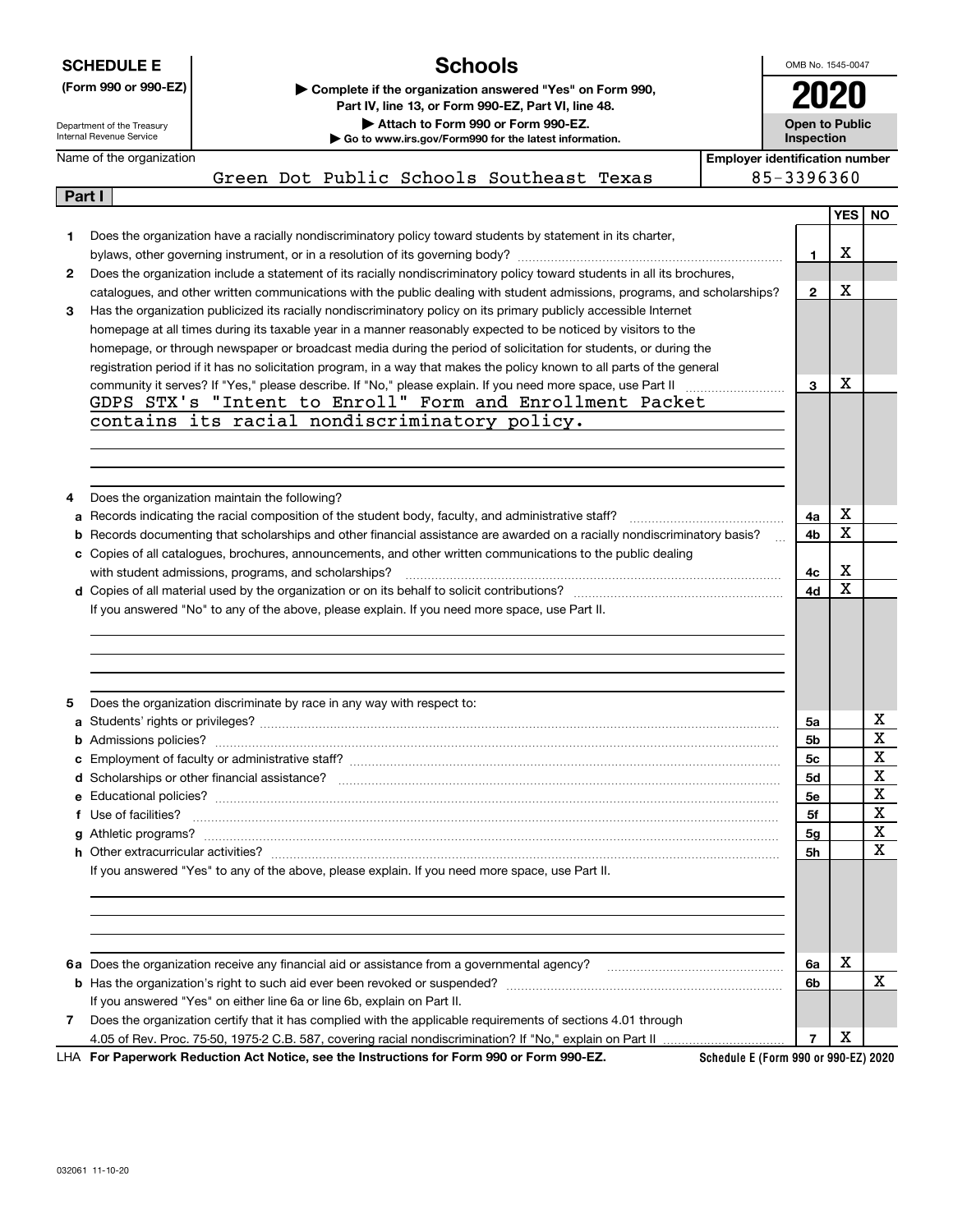Part II | Supplemental Information. Provide the explanations required by Part I, lines 3, 4d, 5h, 6b, and 7, as applicable. Also provide any other additional information.

## Line 6 - Explanation of Government Financial Aid:

## State apportionment revenue based on student enrollment.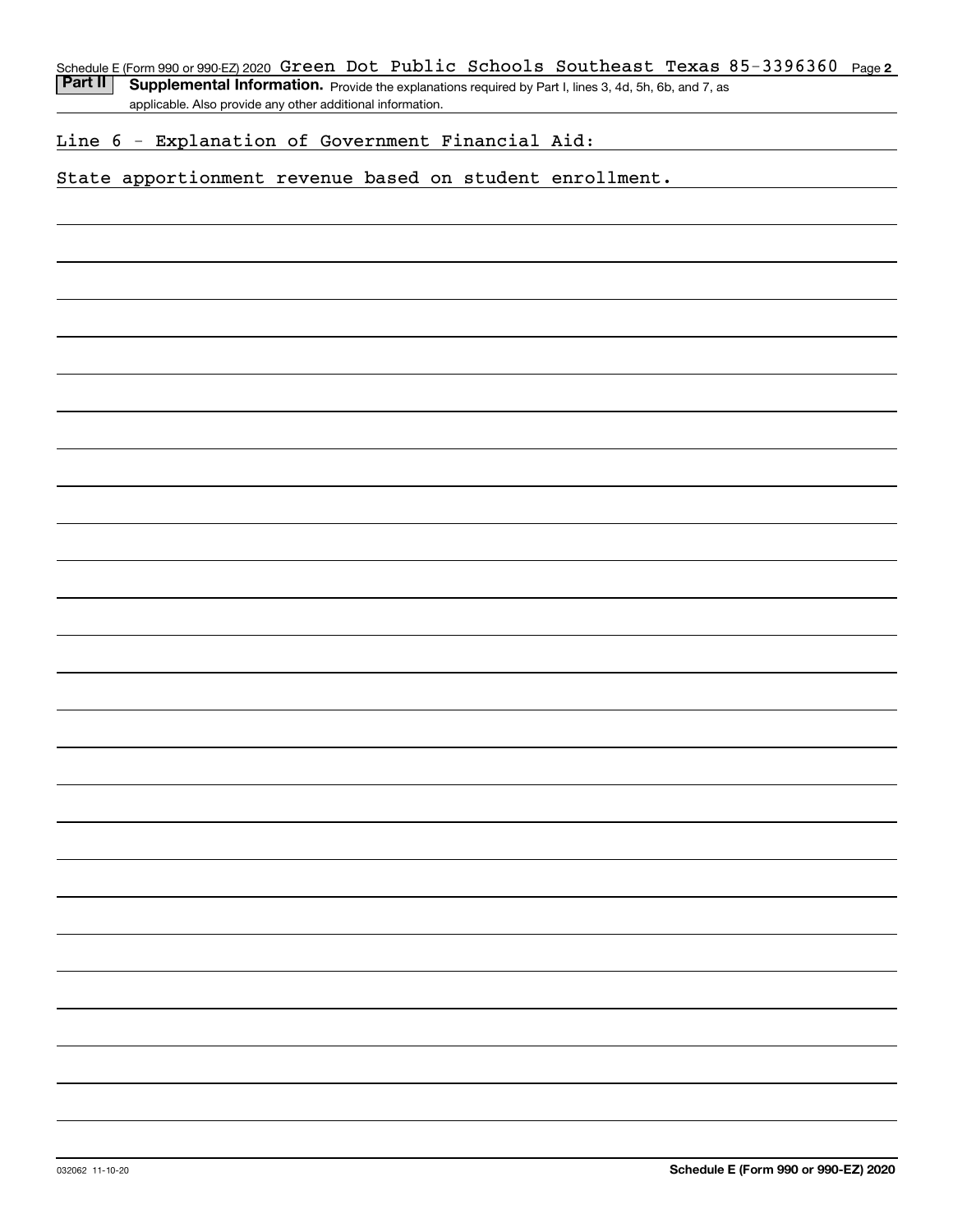**(Form 990 or 990-EZ)**

Green Dot Public Schools Southeast Texas | 85-3396360

## Form 990, Part III, Line 1, Description of Organization Mission:

quality public charter schools.

Form 990, Part VI, Section A, line 8b:

There are no committees with broad authority to act on behalf of the

governing body.

Form 990, Part VI, Section B, line 11b:

The Audit Committee reviews and approves the Form 990. A copy of the Form

990 is provided to the Board of Directors for review and approval prior to filing.

Form 990, Part VI, Section B, Line 12c:

032211 11-20-20 LHA For Paperwork Reduction Act Notice, see the Instructions for Form 990 or 990-EZ. Schedule O (Form 990 or 990-EZ) 2020 Board members and officers must self-report to the corporation that they have a disqualifying interest. Any such conflicts of interest must be disclosed at the meeting where consideration of the proposed transaction takes place. After the disclosure, the disclosing official must leave the meeting while the remaining Board members discuss the possible conflict of interest and determine whether alternatives to the proposed transaction or arrangement that are more advantageous to the corporation and that do not pose a conflict are available. The disinterested Board members decide whether to accept the proposed transaction or an alternative transaction. This disclosure is included in the Board's meeting minutes. Furthermore, if the Board has reason to believe that a fellow Board member or an officer has failed to disclose a conflict of interest, the individual is informed of the belief and provided an opportunity to respond, followed by further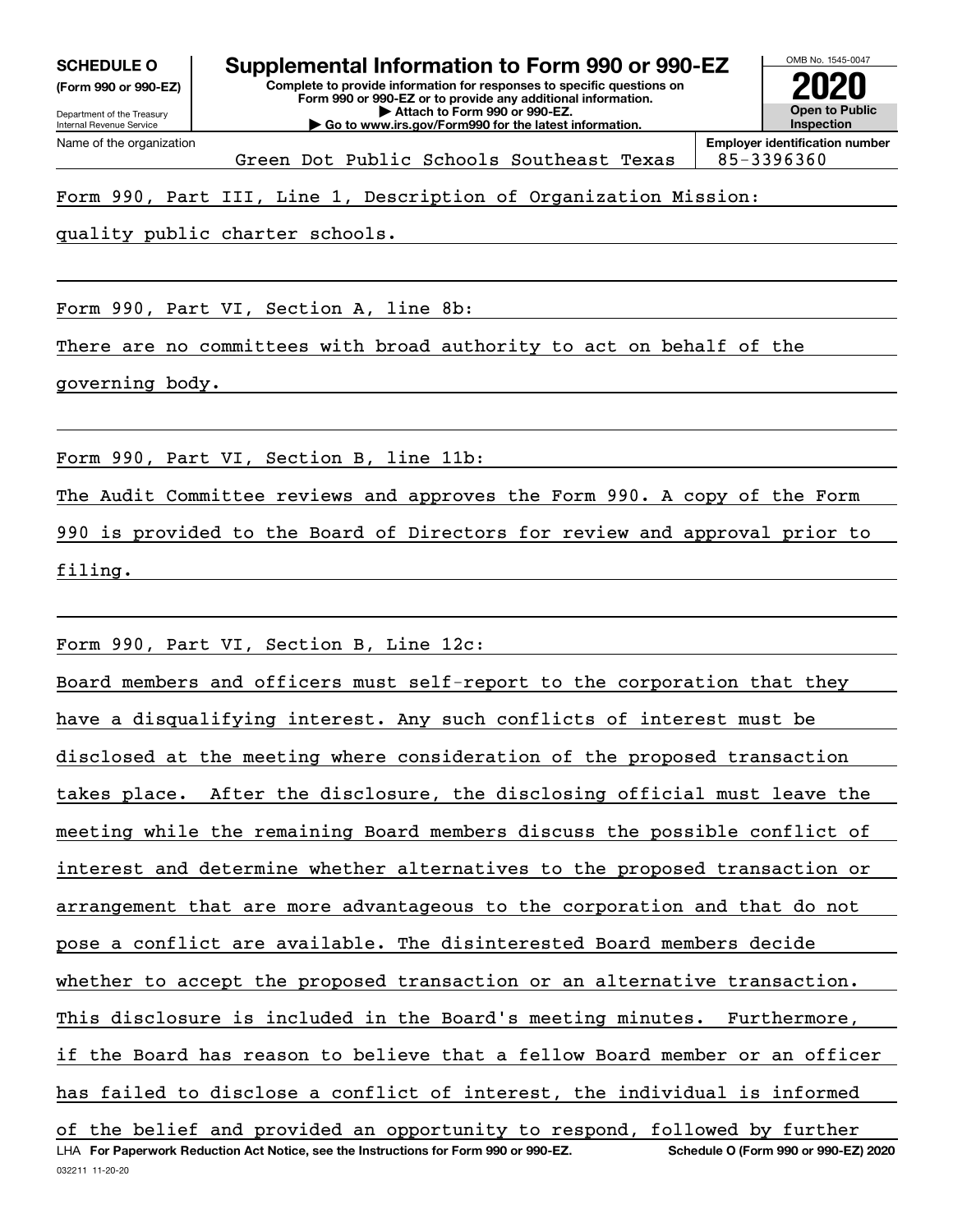| Schedule O (Form 990 or 990-EZ) 2020                                        | Page 2                                              |
|-----------------------------------------------------------------------------|-----------------------------------------------------|
| Name of the organization<br>Green Dot Public Schools Southeast Texas        | <b>Employer identification number</b><br>85-3396360 |
| investigation, if warranted. Thereafter, the Board makes a determination    |                                                     |
| and disciplinary and/or corrective actions are taken. Each year, such       |                                                     |
| officials are required to sign a statement that affirms they: a) have       |                                                     |
| received a copy of the corporation's Conflict of Interest Policy (the       |                                                     |
| "Policy"); b) have read and understand the Policy; c) have agreed to comply |                                                     |
| with the Policy; and d) understand the corporation is charitable and, to    |                                                     |
| maintain its federal tax exemption, the corporation must engage primarily   |                                                     |
| in activities that accomplish one or more of its tax-exempt purposes.       |                                                     |
|                                                                             |                                                     |
| Form 990, Part VI, Section B, Line 15:                                      |                                                     |
| The Board of Directors reviews and sets the compensation for the Executive  |                                                     |
| Director on an annual basis using industry data. The Executive Director     |                                                     |
| sets the compensation for the top management officials.                     |                                                     |
|                                                                             |                                                     |
| Form 990, Part VI, Section C, Line 19:                                      |                                                     |

Required documents are available on the organization's website and at the business address during normal business hours upon request.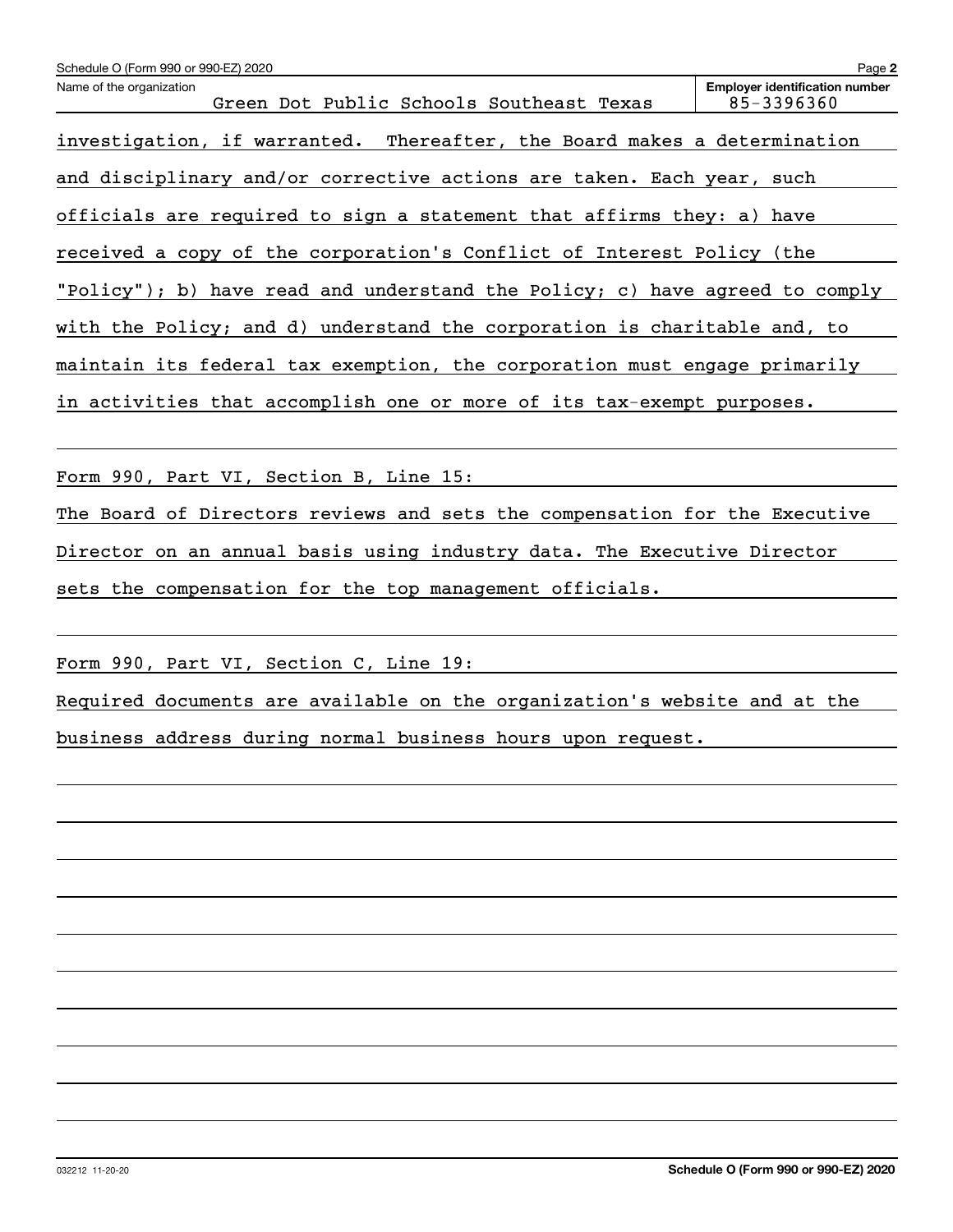| <b>SCHEDULE R</b> |
|-------------------|
|                   |

#### **(Form 990)**

## **Related Organizations and Unrelated Partnerships**

**Complete if the organization answered "Yes" on Form 990, Part IV, line 33, 34, 35b, 36, or 37.** |

**Attach to Form 990.**  |

OMB No. 1545-0047

**Open to Public 2020**

**Employer identification number**

85-3396360

Department of the Treasury Internal Revenue Service Name of the organization **| Go to www.irs.gov/Form990 for instructions and the latest information. Inspection**

Green Dot Public Schools Southeast Texas

**Part I Identification of Disregarded Entities.**  Complete if the organization answered "Yes" on Form 990, Part IV, line 33.

| (a)<br>Name, address, and EIN (if applicable)<br>of disregarded entity | (b)<br>Primary activity | (c)<br>Legal domicile (state or<br>foreign country) | (d)<br>Total income | (e)<br>End-of-year assets | (f)<br>Direct controlling<br>entity |
|------------------------------------------------------------------------|-------------------------|-----------------------------------------------------|---------------------|---------------------------|-------------------------------------|
|                                                                        |                         |                                                     |                     |                           |                                     |
|                                                                        |                         |                                                     |                     |                           |                                     |
|                                                                        |                         |                                                     |                     |                           |                                     |
|                                                                        |                         |                                                     |                     |                           |                                     |

**Identification of Related Tax-Exempt Organizations.** Complete if the organization answered "Yes" on Form 990, Part IV, line 34, because it had one or more related tax-exempt **Part II** organizations during the tax year.

| (a)<br>Name, address, and EIN<br>of related organization | (b)<br>Primary activity | (c)<br>Legal domicile (state or<br>foreign country) | (d)<br>Exempt Code<br>section | (e)<br>Public charity<br>status (if section | (f)<br>Direct controlling<br>entity | $(g)$<br>Section 512(b)(13) | controlled<br>entity? |
|----------------------------------------------------------|-------------------------|-----------------------------------------------------|-------------------------------|---------------------------------------------|-------------------------------------|-----------------------------|-----------------------|
|                                                          |                         |                                                     |                               | 501(c)(3))                                  |                                     | <b>Yes</b>                  | No.                   |
| Green Dot Public Schools National -                      |                         |                                                     |                               |                                             |                                     |                             |                       |
| 46-5740783, 1149 S Hill Street Suite 600,                |                         |                                                     |                               |                                             |                                     |                             |                       |
| Los Angeles, CA 90015                                    | Educational Services    | California                                          | 501(c)(3)                     | Line 10                                     | N/A                                 |                             | x                     |
| Green Dot Public Schools Tennessee -                     |                         |                                                     |                               |                                             |                                     |                             |                       |
| 47-0970499 4950 Fairley Rd Memphis TN                    |                         |                                                     |                               |                                             | Green Dot Public                    |                             |                       |
| 38109                                                    | Educational Services    | Tennessee                                           | 501(c)(3)                     | Line 2                                      | Schools National                    |                             | x                     |
| Green Dot Public Schools California -                    |                         |                                                     |                               |                                             |                                     |                             |                       |
| 95-4679811, 1149 S Hill Street Suite 600,                |                         |                                                     |                               |                                             | Green Dot Public                    |                             |                       |
| Los Angeles, CA 90015                                    | Educational Services    | California                                          | 501(c)(3)                     | Line 2                                      | Schools National                    |                             | х                     |
| Delta Properties - 82-0212806                            |                         |                                                     |                               |                                             | Green Dot Public                    |                             |                       |
| 1149 S Hill Street Suite 600                             |                         |                                                     |                               |                                             | Schools                             |                             |                       |
| Los Angeles, CA 90015                                    | Educational Facilities  | California                                          | 501(c)(3)                     | Line 12a. I                                 | California                          |                             | x                     |

**For Paperwork Reduction Act Notice, see the Instructions for Form 990. Schedule R (Form 990) 2020**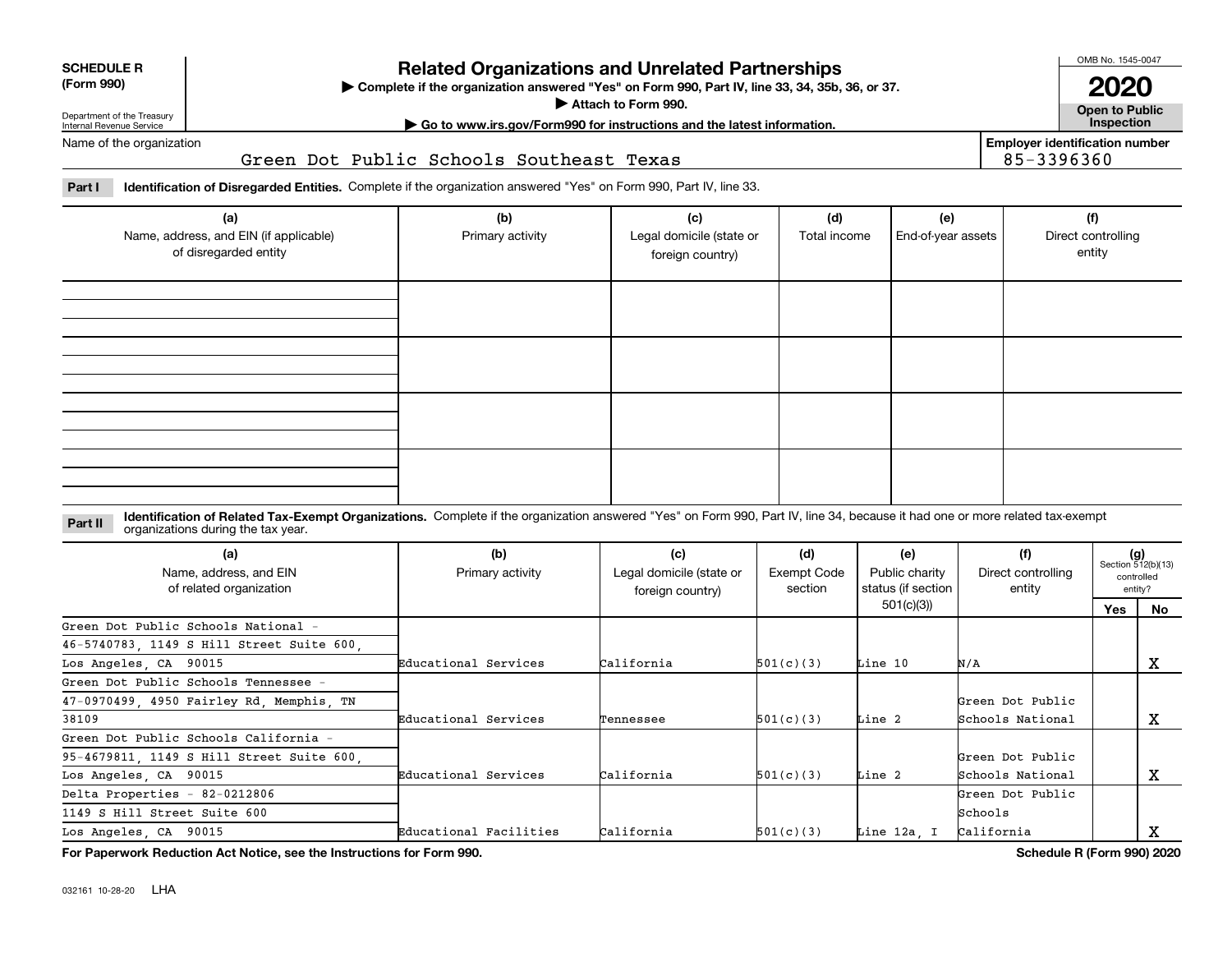## **Part II Continuation of Identification of Related Tax-Exempt Organizations**

| (a)<br>Name, address, and EIN<br>of related organization | (b)<br>Primary activity | (c)<br>Legal domicile (state or<br>foreign country) | (d)<br>Exempt Code<br>section | (e)<br>Public charity<br>status (if section | (f)<br>Direct controlling<br>entity | $(g)$<br>Section 512(b)(13)<br>controlled<br>organization? |             |
|----------------------------------------------------------|-------------------------|-----------------------------------------------------|-------------------------------|---------------------------------------------|-------------------------------------|------------------------------------------------------------|-------------|
|                                                          |                         |                                                     |                               | 501(c)(3)                                   |                                     | Yes                                                        | No          |
| United Parents and Students - 81-3413763                 |                         |                                                     |                               |                                             |                                     |                                                            |             |
| 1149 S Hill Street Suite 600                             |                         |                                                     |                               |                                             | Green Dot Public                    |                                                            |             |
| Los Angeles, CA 90015                                    | Educational Services    | California                                          | 501(c)(3)                     | Line 10                                     | Schools National                    |                                                            | $\mathbf x$ |
|                                                          |                         |                                                     |                               |                                             |                                     |                                                            |             |
|                                                          |                         |                                                     |                               |                                             |                                     |                                                            |             |
|                                                          |                         |                                                     |                               |                                             |                                     |                                                            |             |
|                                                          |                         |                                                     |                               |                                             |                                     |                                                            |             |
|                                                          |                         |                                                     |                               |                                             |                                     |                                                            |             |
|                                                          |                         |                                                     |                               |                                             |                                     |                                                            |             |
|                                                          |                         |                                                     |                               |                                             |                                     |                                                            |             |
|                                                          |                         |                                                     |                               |                                             |                                     |                                                            |             |
|                                                          |                         |                                                     |                               |                                             |                                     |                                                            |             |
|                                                          |                         |                                                     |                               |                                             |                                     |                                                            |             |
|                                                          |                         |                                                     |                               |                                             |                                     |                                                            |             |
|                                                          |                         |                                                     |                               |                                             |                                     |                                                            |             |
|                                                          |                         |                                                     |                               |                                             |                                     |                                                            |             |
|                                                          |                         |                                                     |                               |                                             |                                     |                                                            |             |
|                                                          |                         |                                                     |                               |                                             |                                     |                                                            |             |
|                                                          |                         |                                                     |                               |                                             |                                     |                                                            |             |
|                                                          |                         |                                                     |                               |                                             |                                     |                                                            |             |
|                                                          |                         |                                                     |                               |                                             |                                     |                                                            |             |
|                                                          |                         |                                                     |                               |                                             |                                     |                                                            |             |
|                                                          |                         |                                                     |                               |                                             |                                     |                                                            |             |
|                                                          |                         |                                                     |                               |                                             |                                     |                                                            |             |
|                                                          |                         |                                                     |                               |                                             |                                     |                                                            |             |
|                                                          |                         |                                                     |                               |                                             |                                     |                                                            |             |
|                                                          |                         |                                                     |                               |                                             |                                     |                                                            |             |
|                                                          |                         |                                                     |                               |                                             |                                     |                                                            |             |
|                                                          |                         |                                                     |                               |                                             |                                     |                                                            |             |
|                                                          |                         |                                                     |                               |                                             |                                     |                                                            |             |
|                                                          |                         |                                                     |                               |                                             |                                     |                                                            |             |
|                                                          |                         |                                                     |                               |                                             |                                     |                                                            |             |
|                                                          |                         |                                                     |                               |                                             |                                     |                                                            |             |
|                                                          |                         |                                                     |                               |                                             |                                     |                                                            |             |
|                                                          |                         |                                                     |                               |                                             |                                     |                                                            |             |
|                                                          |                         |                                                     |                               |                                             |                                     |                                                            |             |
|                                                          |                         |                                                     |                               |                                             |                                     |                                                            |             |
|                                                          |                         |                                                     |                               |                                             |                                     |                                                            |             |
|                                                          |                         |                                                     |                               |                                             |                                     |                                                            |             |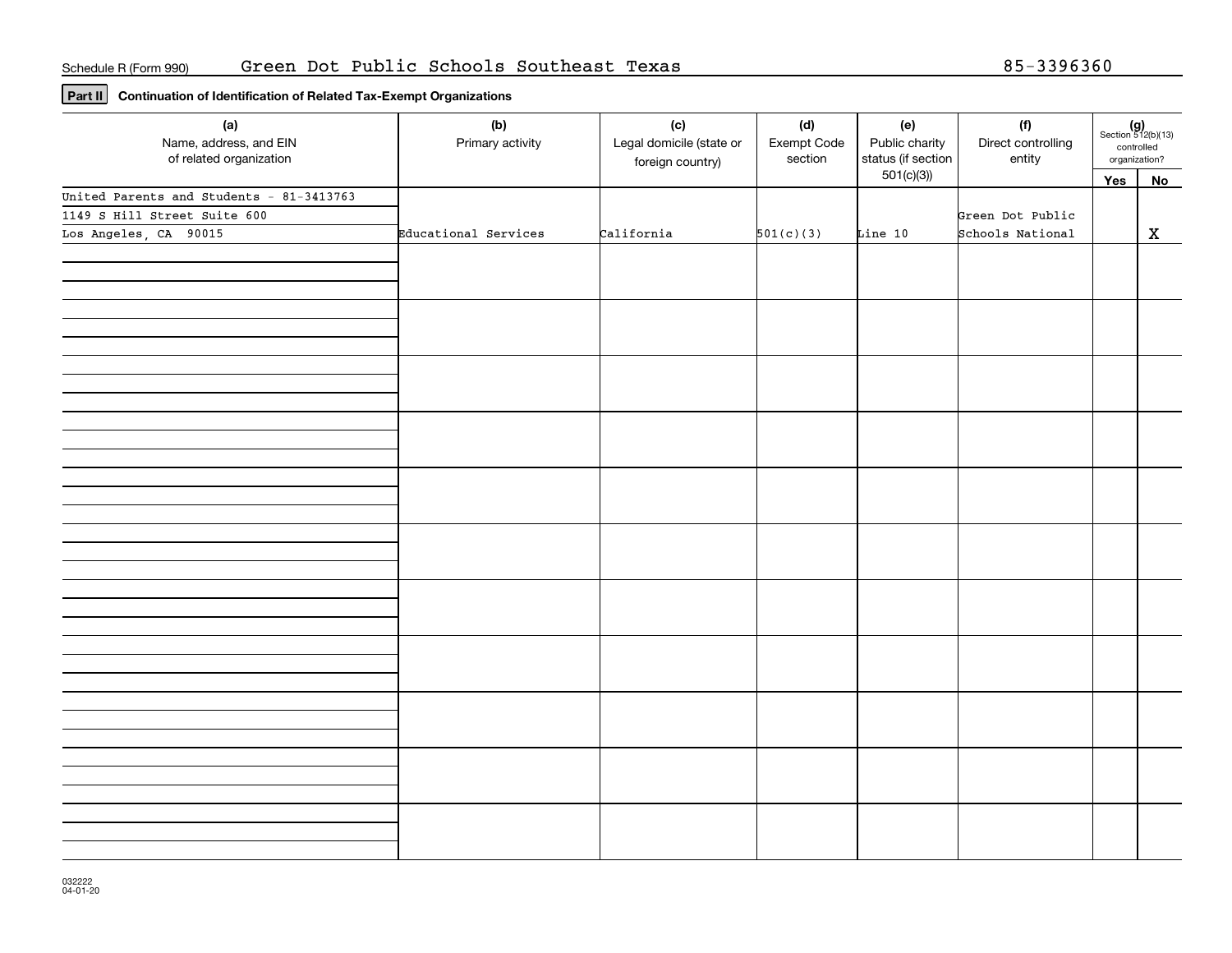**2**

**Identification of Related Organizations Taxable as a Partnership.** Complete if the organization answered "Yes" on Form 990, Part IV, line 34, because it had one or more related **Part III** organizations treated as a partnership during the tax year.

| (a)<br>Name, address, and EIN<br>of related organization | (b)<br>Primary activity | (c)<br>Legal<br>domicile<br>(state or<br>foreign<br>country) | (d)<br>Direct controlling<br>entity | (e)<br>Predominant income<br>(related, unrelated,<br>excluded from tax under<br>sections 512-514) | (f)<br>Share of total<br>income | (g)<br>Share of<br>end-of-year<br>assets | (h)<br>Yes $ $ | Disproportionate<br>allocations?<br>No | (i)<br>Code V-UBI<br>amount in box<br>20 of Schedule<br>K-1 (Form 1065) Yes No | (i) | (k)<br>General or Percentage<br>managing ownership<br>partner? |
|----------------------------------------------------------|-------------------------|--------------------------------------------------------------|-------------------------------------|---------------------------------------------------------------------------------------------------|---------------------------------|------------------------------------------|----------------|----------------------------------------|--------------------------------------------------------------------------------|-----|----------------------------------------------------------------|
|                                                          |                         |                                                              |                                     |                                                                                                   |                                 |                                          |                |                                        |                                                                                |     |                                                                |
|                                                          |                         |                                                              |                                     |                                                                                                   |                                 |                                          |                |                                        |                                                                                |     |                                                                |
|                                                          |                         |                                                              |                                     |                                                                                                   |                                 |                                          |                |                                        |                                                                                |     |                                                                |
|                                                          |                         |                                                              |                                     |                                                                                                   |                                 |                                          |                |                                        |                                                                                |     |                                                                |

**Identification of Related Organizations Taxable as a Corporation or Trust.** Complete if the organization answered "Yes" on Form 990, Part IV, line 34, because it had one or more related **Part IV** organizations treated as a corporation or trust during the tax year.

| (a)<br>Name, address, and EIN<br>of related organization | (b)<br>Primary activity | (c)<br>Legal domicile<br>(state or<br>foreign | (d)<br>Direct controlling<br>entity | (e)<br>Type of entity<br>(C corp, S corp,<br>or trust) | (f)<br>Share of total<br>income | (g)<br>Share of<br>end-of-year<br>assets | (h)<br>Percentage<br>ownership | $(i)$ Section<br>512(b)(13)<br>controlled<br>entity? |
|----------------------------------------------------------|-------------------------|-----------------------------------------------|-------------------------------------|--------------------------------------------------------|---------------------------------|------------------------------------------|--------------------------------|------------------------------------------------------|
|                                                          |                         | country)                                      |                                     |                                                        |                                 |                                          |                                | Yes No                                               |
|                                                          |                         |                                               |                                     |                                                        |                                 |                                          |                                |                                                      |
|                                                          |                         |                                               |                                     |                                                        |                                 |                                          |                                |                                                      |
|                                                          |                         |                                               |                                     |                                                        |                                 |                                          |                                |                                                      |
|                                                          |                         |                                               |                                     |                                                        |                                 |                                          |                                |                                                      |
|                                                          |                         |                                               |                                     |                                                        |                                 |                                          |                                |                                                      |
|                                                          |                         |                                               |                                     |                                                        |                                 |                                          |                                |                                                      |
|                                                          |                         |                                               |                                     |                                                        |                                 |                                          |                                |                                                      |
|                                                          |                         |                                               |                                     |                                                        |                                 |                                          |                                |                                                      |
|                                                          |                         |                                               |                                     |                                                        |                                 |                                          |                                |                                                      |
|                                                          |                         |                                               |                                     |                                                        |                                 |                                          |                                |                                                      |
|                                                          |                         |                                               |                                     |                                                        |                                 |                                          |                                |                                                      |
|                                                          |                         |                                               |                                     |                                                        |                                 |                                          |                                |                                                      |
|                                                          |                         |                                               |                                     |                                                        |                                 |                                          |                                |                                                      |
|                                                          |                         |                                               |                                     |                                                        |                                 |                                          |                                |                                                      |
|                                                          |                         |                                               |                                     |                                                        |                                 |                                          |                                |                                                      |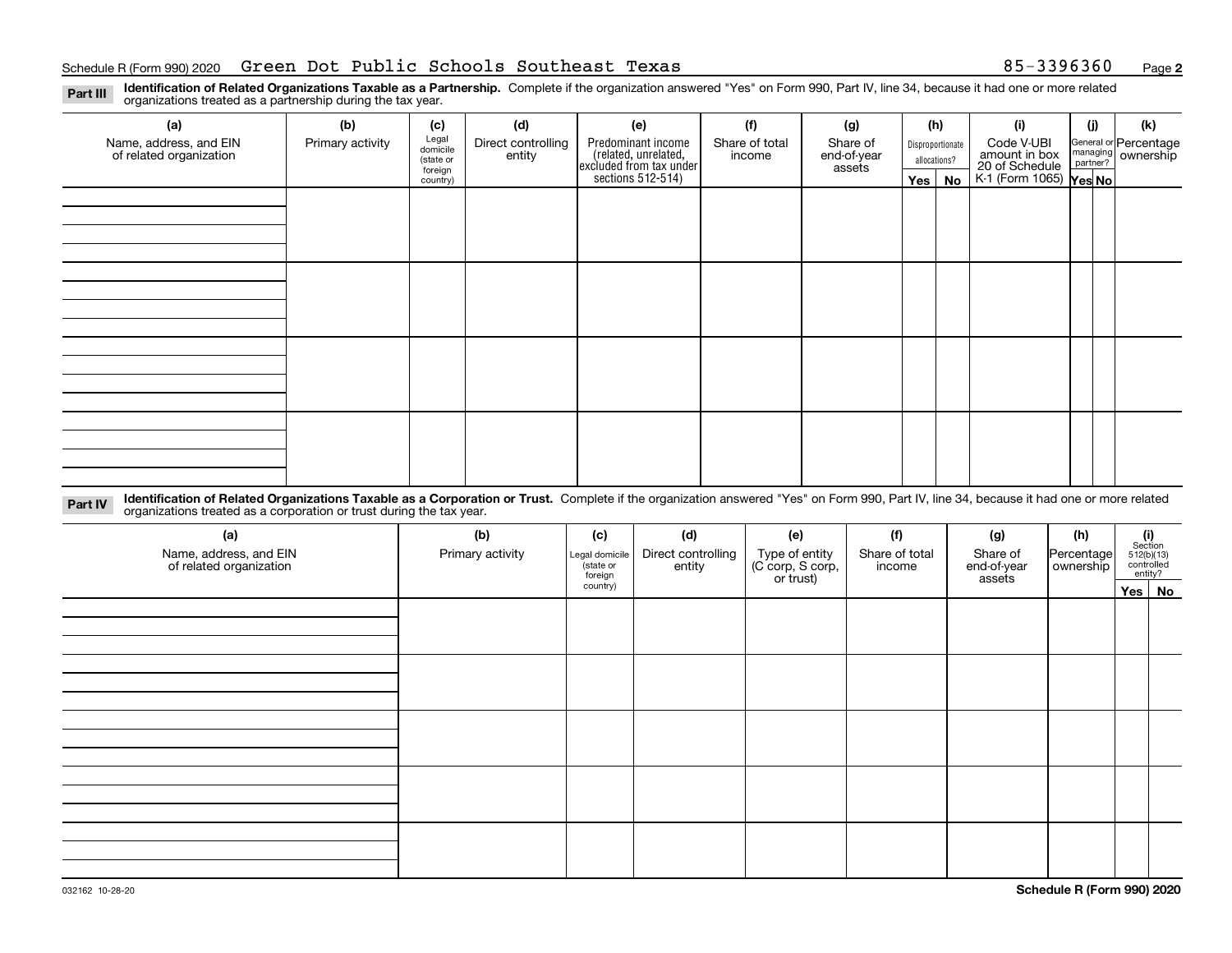#### Schedule R(Form 990) 2020 Green Dot Public Schools Southeast Texas 85-3396360 <sub>Page</sub>

**Part V** T**ransactions With Related Organizations.** Complete if the organization answered "Yes" on Form 990, Part IV, line 34, 35b, or 36.

| Note: Complete line 1 if any entity is listed in Parts II, III, or IV of this schedule.                                                                                                                                        |                | Yes | No           |  |  |
|--------------------------------------------------------------------------------------------------------------------------------------------------------------------------------------------------------------------------------|----------------|-----|--------------|--|--|
| During the tax year, did the organization engage in any of the following transactions with one or more related organizations listed in Parts II-IV?                                                                            |                |     |              |  |  |
|                                                                                                                                                                                                                                | 1a             |     | X            |  |  |
| b Gift, grant, or capital contribution to related organization(s) manufaction contribution of the contribution to related organization(s) manufaction contribution to related organization(s)                                  | 1b             |     | $\mathbf{x}$ |  |  |
| c Gift, grant, or capital contribution from related organization(s) manufaction content to content and contribution from related organization(s) manufaction content and contribution from related organization(s) manufaction | 1c             | X   |              |  |  |
| <b>d</b> Loans or loan quarantees to or for related organization(s)                                                                                                                                                            | 1 <sub>d</sub> |     | $\mathbf x$  |  |  |
|                                                                                                                                                                                                                                | 1e             |     | $\mathbf x$  |  |  |
|                                                                                                                                                                                                                                |                |     |              |  |  |
| f Dividends from related organization(s) manufactured contains and contained a series of the contact of the contact of the contact of the contact of the contact of the contact of the contact of the contact of the contact o | 1f             |     | X            |  |  |
|                                                                                                                                                                                                                                | 1a             |     | X            |  |  |
| h Purchase of assets from related organization(s) www.assettion.com/www.assettion.com/www.assettion.com/www.assettion.com/www.assettion.com/www.assettion.com/www.assettion.com/www.assettion.com/www.assettion.com/www.assett | 1 <sub>h</sub> |     | X            |  |  |
| Exchange of assets with related organization(s) www.wallen.com/www.wallen.com/www.wallen.com/www.wallen.com/www.wallen.com/www.wallen.com/www.wallen.com/www.wallen.com/www.wallen.com/www.wallen.com/www.wallen.com/www.walle | 1i             |     | X            |  |  |
| 1i                                                                                                                                                                                                                             |                |     |              |  |  |
|                                                                                                                                                                                                                                |                |     |              |  |  |
|                                                                                                                                                                                                                                | 1k             |     | $\mathbf X$  |  |  |
|                                                                                                                                                                                                                                | 11             |     | X            |  |  |
| m Performance of services or membership or fundraising solicitations by related organization(s)                                                                                                                                | 1 <sub>m</sub> |     | $\mathbf x$  |  |  |
|                                                                                                                                                                                                                                | 1n             |     | X            |  |  |
| o Sharing of paid employees with related organization(s) manufactured content to the content of the content of the content of the content of the content of the content of the content of the content of the content of the co | 10.            |     | X            |  |  |
|                                                                                                                                                                                                                                |                |     |              |  |  |
| p Reimbursement paid to related organization(s) for expenses [1111] and the content of the content of the content of the content of the content of the content of the content of the content of the content of the content of  | 1p             | X   |              |  |  |
|                                                                                                                                                                                                                                | 1 <sub>q</sub> | X   |              |  |  |
|                                                                                                                                                                                                                                |                |     |              |  |  |
| r Other transfer of cash or property to related organization(s)                                                                                                                                                                | 1r             |     | X            |  |  |
|                                                                                                                                                                                                                                | 1s             |     | $\mathbf{x}$ |  |  |
| If the answer to any of the above is "Yes," see the instructions for information on who must complete this line, including covered relationships and transaction thresholds.                                                   |                |     |              |  |  |

| (a)<br>Name of related organization | (b)<br>Transaction<br>type (a-s) | (c)<br>Amount involved | (d)<br>Method of determining amount involved |
|-------------------------------------|----------------------------------|------------------------|----------------------------------------------|
| (1)                                 |                                  |                        |                                              |
| (2)                                 |                                  |                        |                                              |
| (3)                                 |                                  |                        |                                              |
| (4)                                 |                                  |                        |                                              |
| (5)                                 |                                  |                        |                                              |
| (6)                                 |                                  |                        |                                              |

 $\overline{\phantom{0}}$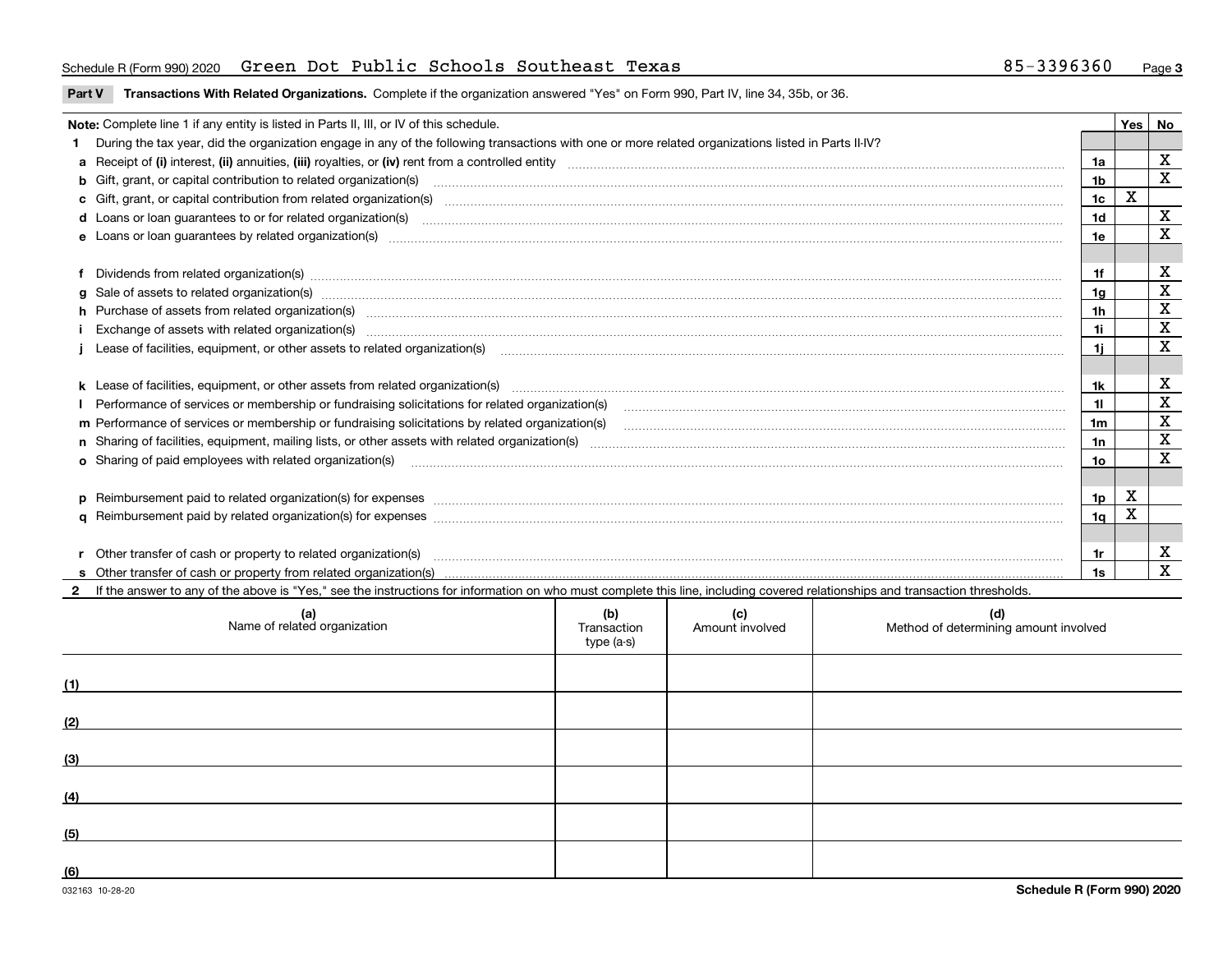#### Schedule R(Form 990) 2020 Green Dot Public Schools Southeast Texas 85-3396360 <sub>Page</sub>

#### **Part VI Unrelated Organizations Taxable as a Partnership. Complete if the organization answered "Yes" on Form 990, Part IV, line 37.**

Provide the following information for each entity taxed as a partnership through which the organization conducted more than five percent of its activities (measured by total assets or gross revenue) that was not a related organization. See instructions regarding exclusion for certain investment partnerships.

| that was not a related organization. Occ instructions regarding exclusion for certain investment partnerships.<br>(a) | (b)              | (c)                                             | (d)                                                                                        |                                                                         | (f)                         | (g)                               |                  | (h)                                   | (i)                                                                                              | (i)   | $(\mathsf{k})$ |
|-----------------------------------------------------------------------------------------------------------------------|------------------|-------------------------------------------------|--------------------------------------------------------------------------------------------|-------------------------------------------------------------------------|-----------------------------|-----------------------------------|------------------|---------------------------------------|--------------------------------------------------------------------------------------------------|-------|----------------|
| Name, address, and EIN<br>of entity                                                                                   | Primary activity | Legal domicile<br>(state or foreign<br>country) | Predominant income<br>(related, unrelated,<br>excluded from tax under<br>sections 512-514) | (e)<br>Are all<br>partners sec.<br>$\frac{501(c)(3)}{0rgs.?}$<br>Yes No | Share of<br>total<br>income | Share of<br>end-of-year<br>assets | $\sqrt{Y}$ es No | Dispropor-<br>tionate<br>allocations? | Code V-UBI<br>amount in box 20 managing<br>of Schedule K-1<br>(Form 1065)<br>$\overline{Yes}$ No | YesNO |                |
|                                                                                                                       |                  |                                                 |                                                                                            |                                                                         |                             |                                   |                  |                                       |                                                                                                  |       |                |
|                                                                                                                       |                  |                                                 |                                                                                            |                                                                         |                             |                                   |                  |                                       |                                                                                                  |       |                |
|                                                                                                                       |                  |                                                 |                                                                                            |                                                                         |                             |                                   |                  |                                       |                                                                                                  |       |                |
|                                                                                                                       |                  |                                                 |                                                                                            |                                                                         |                             |                                   |                  |                                       |                                                                                                  |       |                |
|                                                                                                                       |                  |                                                 |                                                                                            |                                                                         |                             |                                   |                  |                                       |                                                                                                  |       |                |
|                                                                                                                       |                  |                                                 |                                                                                            |                                                                         |                             |                                   |                  |                                       |                                                                                                  |       |                |
|                                                                                                                       |                  |                                                 |                                                                                            |                                                                         |                             |                                   |                  |                                       |                                                                                                  |       |                |
|                                                                                                                       |                  |                                                 |                                                                                            |                                                                         |                             |                                   |                  |                                       |                                                                                                  |       |                |
|                                                                                                                       |                  |                                                 |                                                                                            |                                                                         |                             |                                   |                  |                                       |                                                                                                  |       |                |
|                                                                                                                       |                  |                                                 |                                                                                            |                                                                         |                             |                                   |                  |                                       |                                                                                                  |       |                |
|                                                                                                                       |                  |                                                 |                                                                                            |                                                                         |                             |                                   |                  |                                       |                                                                                                  |       |                |
|                                                                                                                       |                  |                                                 |                                                                                            |                                                                         |                             |                                   |                  |                                       |                                                                                                  |       |                |
|                                                                                                                       |                  |                                                 |                                                                                            |                                                                         |                             |                                   |                  |                                       |                                                                                                  |       |                |
|                                                                                                                       |                  |                                                 |                                                                                            |                                                                         |                             |                                   |                  |                                       |                                                                                                  |       |                |
|                                                                                                                       |                  |                                                 |                                                                                            |                                                                         |                             |                                   |                  |                                       |                                                                                                  |       |                |
|                                                                                                                       |                  |                                                 |                                                                                            |                                                                         |                             |                                   |                  |                                       |                                                                                                  |       |                |
|                                                                                                                       |                  |                                                 |                                                                                            |                                                                         |                             |                                   |                  |                                       |                                                                                                  |       |                |
|                                                                                                                       |                  |                                                 |                                                                                            |                                                                         |                             |                                   |                  |                                       |                                                                                                  |       |                |
|                                                                                                                       |                  |                                                 |                                                                                            |                                                                         |                             |                                   |                  |                                       |                                                                                                  |       |                |
|                                                                                                                       |                  |                                                 |                                                                                            |                                                                         |                             |                                   |                  |                                       |                                                                                                  |       |                |
|                                                                                                                       |                  |                                                 |                                                                                            |                                                                         |                             |                                   |                  |                                       |                                                                                                  |       |                |
|                                                                                                                       |                  |                                                 |                                                                                            |                                                                         |                             |                                   |                  |                                       |                                                                                                  |       |                |
|                                                                                                                       |                  |                                                 |                                                                                            |                                                                         |                             |                                   |                  |                                       |                                                                                                  |       |                |
|                                                                                                                       |                  |                                                 |                                                                                            |                                                                         |                             |                                   |                  |                                       |                                                                                                  |       |                |
|                                                                                                                       |                  |                                                 |                                                                                            |                                                                         |                             |                                   |                  |                                       |                                                                                                  |       |                |
|                                                                                                                       |                  |                                                 |                                                                                            |                                                                         |                             |                                   |                  |                                       |                                                                                                  |       |                |
|                                                                                                                       |                  |                                                 |                                                                                            |                                                                         |                             |                                   |                  |                                       |                                                                                                  |       |                |
|                                                                                                                       |                  |                                                 |                                                                                            |                                                                         |                             |                                   |                  |                                       |                                                                                                  |       |                |
|                                                                                                                       |                  |                                                 |                                                                                            |                                                                         |                             |                                   |                  |                                       |                                                                                                  |       |                |

**Schedule R (Form 990) 2020**